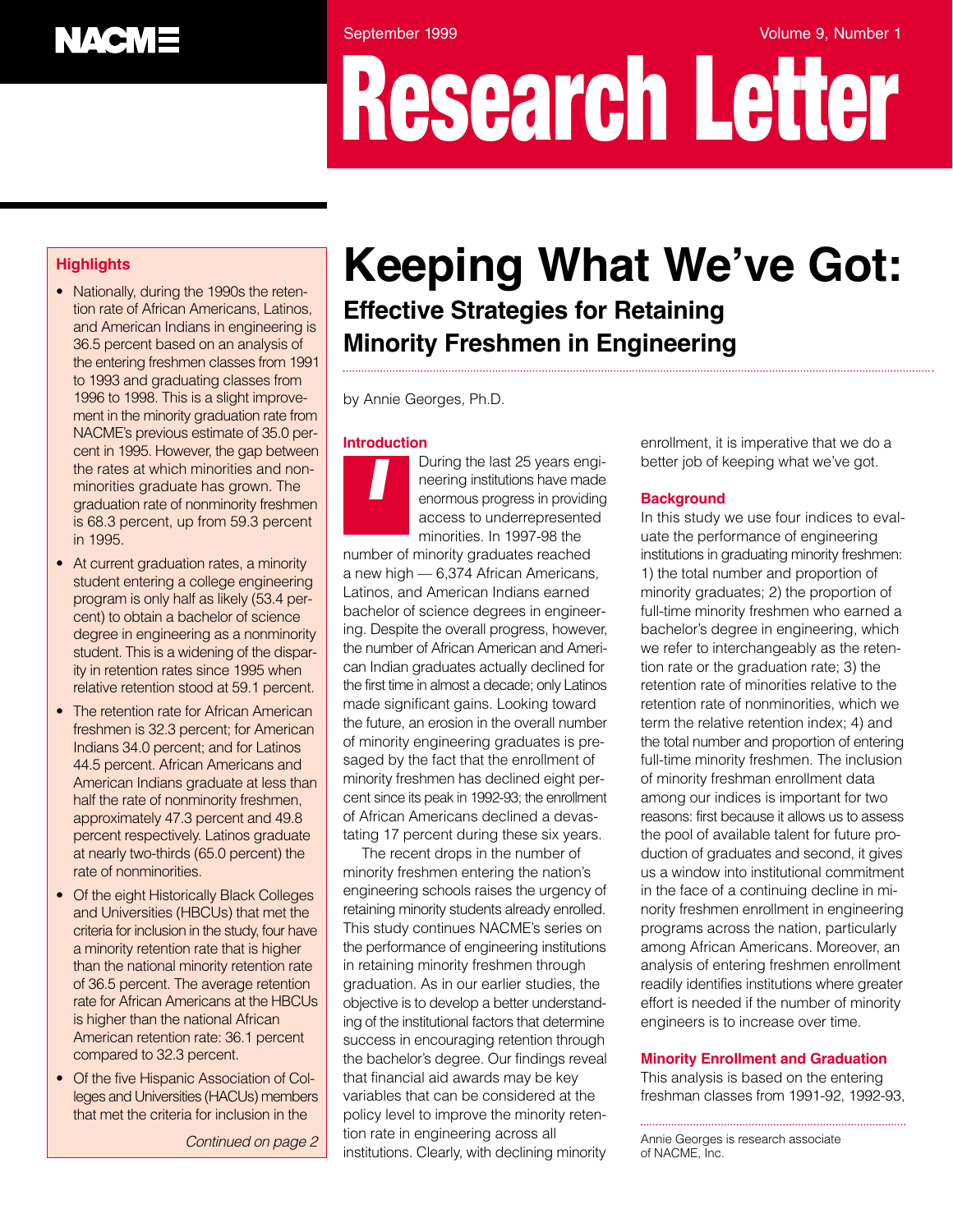and 1993-94, and the graduating classes of 1995-96, 1996-97, and 1997-98. During the years covered by the study the number of minority students enrolling in engineering programs increased slightly from 14,153 in 1991-92 to 14,384 in 1993-94, an overall

#### **Highlights** (continued)

- study, two have a minority retention rate that is higher than the national average. The University of Texas-San Antonio achieved a minority retention rate of 75.0, surpassing even the national nonminority retention rate of 68.3 percent. The average retention rate for Latinos at the HACUs, however, is lower than the national Latino retention rate, 36.0 percent compared to 44.5 percent.
- The average number of minority graduates for all 348 engineering institutions was 18 during the period covered by this study. Only 35 institutions graduated an average of 50 or more minority engineers per year during that time. Ten of these institutions graduated an average of 100 or more minority engineers per year. North Carolina A&T State University graduated the greatest number of minority engineers — an average of 244 per year during the study period.
- The minority retention rate at highly selective institutions is well above the national average; 49.5 percent of enrolling minority freshmen graduate. At non-selective institutions the minority retention rate is only 17.6 percent. Although, in general, the retention rate of minorities and nonminorities is correlated with selectivity, the performance of individual institutions within each level of selectivity varies widely.
- The availability of financial aid is an important factor in accounting for the differences in the performance of individual institutions. The retention of minorities in engineering seems to be more responsive to changes in financial aid awards than to any other factor we considered in this analysis. Hence, financial aid may be a key policy variable for improving minority retention.

percentage change of 1.6 percent. The number of minority graduates grew 1.0 percent from 6,331 in 1995-96 to 6,374 in 1997-98.

Figure 1 shows that the distribution of minority graduates among engineering institutions remained much as it was during the 1980s and early 1990s, highly skewed with a small number of institutions producing the bulk of the minority graduates. Nationally, while the average minority graduating class was 18, we found that 35 institutions graduated an average of 50 or more minority engineers per year from 1996 to 1998. Among those 35 institutions, 10 graduated an average of 100 or more minority engineers per year. North Carolina A&T State University had the greatest number of minority graduates, an average of 244 engineers annually during the years included in the study. The small number of institutions with a high average number of minority graduates reflects a similar distribution in the number of institutions with a high average number of minority freshmen (Figure 2).

We also looked at the minority share of the graduating class in order to better quantify the achievement of smaller institutions. Overall, the average minority representation in the graduating class was ten percent. Twenty-five institutions had a minority representation significantly above the national average with graduating classes at least 30 percent minority or greater. Of these, 15 were HBCUs and seven were HACUs. An additional ten institutions had a minority representation of at least twice the national average.

#### **National Retention Rates**

In estimating a national retention rate, comparisons of aggregate enrollment with aggregate graduation data for a given cohort provide an incomplete picture of performance because of such institutional differences as the time it takes to complete a bachelor's degree, the point at which students can declare their major, and the possibility that students transfer to other institutions. In order to account for these confounding factors, NACME defined parameters for inclusion and used an averaging algorithm to estimate both national and institutional retention rates (see Computing the Retention Rate). Our final sample was comprised of 117 institutions for which we compared the entering freshman classes of 1991 to 1993 with the graduating classes of 1996 to 1998, and found that nationally, 36.5 percent of minority freshmen (African Americans, Latinos, and American Indians) are retained through graduation (see Tables 1 and 2). This is a slight improvement in the retention rate for minorities reported in our previous two studies. In contrast, there has been a significant improvement in nonminority retention since 1995, from 59.3 percent to 68.3 percent (Table 3).

Although the retention of minority freshmen increased, the more substantial change in nonminority retention has resulted in a widening of the gap between the rates at which minorities graduate relative to nonminorities. The relative retention index of 53.4 percent shows that a minority student entering engineering is only half as likely to obtain a bachelor's degree as a nonminority student. This is an increase in the disparity in retention rates since 1995 when the estimated relative retention index stood at 59.1 percent for a similar sample of institutions.

Disaggregating the data, we also examined graduation rates for African Americans, Latinos, and American Indians separately. We found the retention of African Americans and American Indians to be below the national average for all minority students; 32.3 percent of African Americans and 34.0 percent of American Indians who enrolled, graduated during the period covered by the study. In contrast, the retention rate for Latinos was 44.5 percent. In terms of the relative retention index, this means African Americans graduate at less than half (47.3 percent) the rate of nonminority freshmen; American Indians graduate at nearly half (49.8 percent) the rate of nonminorities; and Latinos graduate at almost two-thirds (65.0 percent) the rate of nonminorities.

#### **Retention Rates at HBCUs and HA-CUs**

A large proportion of African Americans and Latinos earn their bachelor's degrees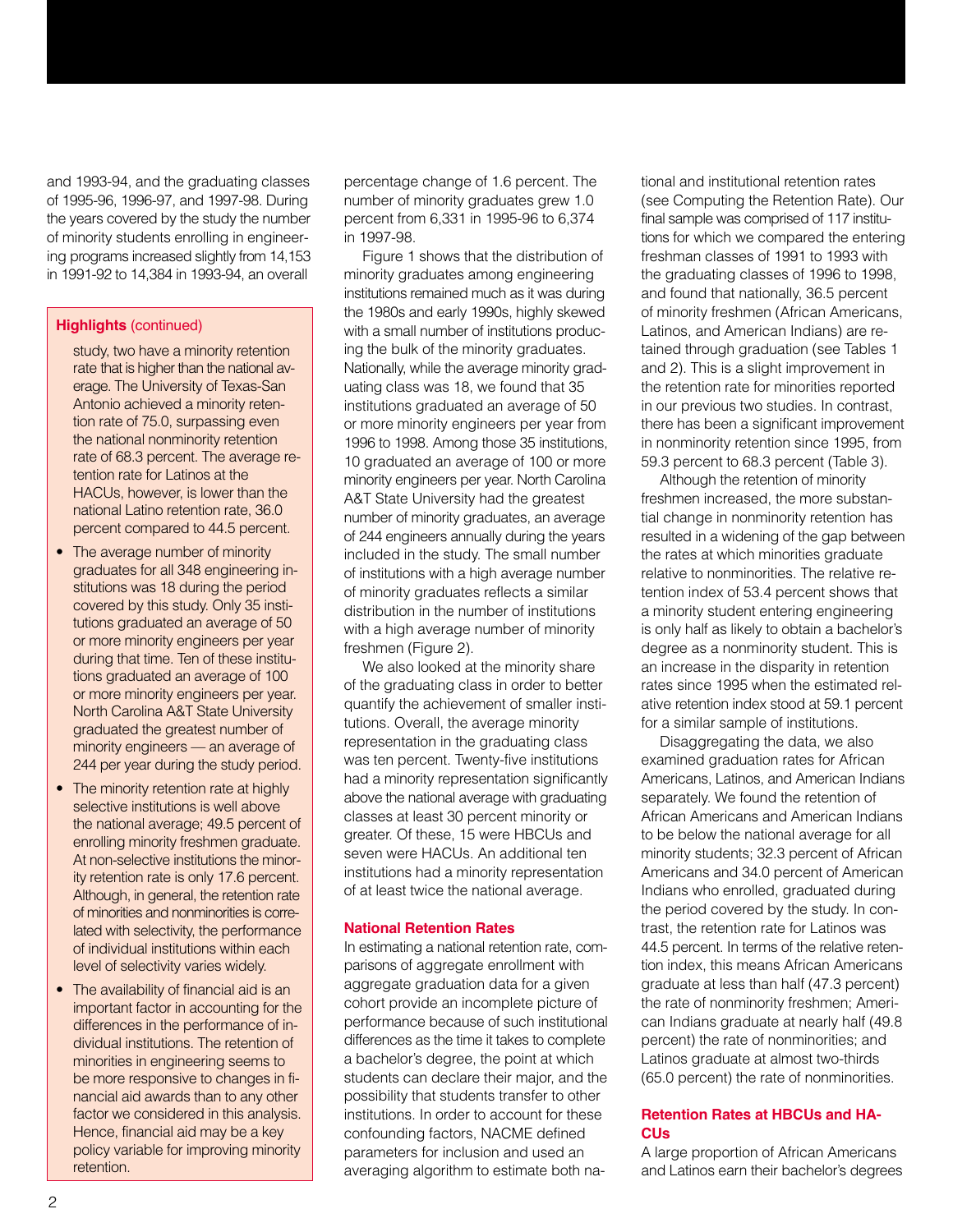



in engineering from Historically Black Colleges and Universities (HBCUs) and member institutions of the Hispanic Association of Colleges and Universities (HACUs), respectively. The HBCUs and HACUs represent 11.1 percent of the sample of institutions that met the criteria for inclusion, and they accounted for 32.4 percent of the minority graduating class. The average minority retention rate at HBCUs is 36.3 percent; and the retention rate for African Americans at those institutions is 36.1 percent. Though the overall minority retention rate at HBCUs is lower than the national minority retention rate of 36.5 percent, note that their retention rate for African Americans is higher than the national average for African Americans overall. Among HACUs the average minority retention rate is 35.0 percent which is lower than the national average for all institutions. Moreover, the Latino retention rate at the HACUs is only 36.0 percent compared to a 44.5 percent retention rate for Latinos overall (Table 4).

#### **Freshman Enrollment: Precursor to Minority Graduations**

Recall that Table 1 shows the retention rates for each of the institutions included in the study, listed alphabetically, and Table 2 shows the same institutions ranked by minority retention rate and relative retention index. In examining these tables we found a number of institutions that performed better than the national average

in both minority retention rates and relative retention indices. However, their success was mitigated by the fact that the minority share of the freshman class and the graduating class was very small. The institutions with the best retention rates (60 percent or better) enroll, on average, fewer than 42 minority students annually, which was the national average minority freshmen class during the period covered by the study. Moreover, minorities constituted less than 16 percent of the freshman class at all of the institutions

with the best retention rates which was the average share of the freshmen class nationally. Table 5 lists all engineering institutions ranked by the number of minority graduates and minority freshmen.

Regrettably, institutions that perform poorly in retaining minority students tend to enroll a higher percentage of minority freshman. Minorities constituted more than 25 percent of the freshman class at those institutions with below average minority retention rates (see Table 5). A low yield

# **Computing the Retention Rate**

To compute a national retention rate we compare the average entering freshman cohorts from 1991-92, 1992-93, and 1993-94 to the graduating cohorts from 1995-96, 1996-97, and 1997-98. This averaging smooths variations in the amount of time students take to graduate. We also minimize other distortions in the data by accounting for institutional differences in the time at which students can declare a major and the possibility that students transfer to other institutions before graduating.

Institutions that acquire engineering majors after a first cohort may have an overstated freshman graduation rate. We, therefore, filtered out institutions with potentially skewed graduation rates by examining changes in enrollment between the freshman-to-sophomore and sophomore-to-junior classes. A 15 percent

increase in the total number of students (minority or nonminority) was the point at which we excluded institutions.

In order to assure that the institutions had a sufficient minority population to allow an assessment of relative performance, we eliminated all institutions with fewer than 10 minority freshmen for the years 1991 to 1993. Moreover, only institutions with complete enrollment and graduation data for all the years covered by the study are included. The appendix lists all institutions that are not included in the final sample, and the reason for their exclusion.

For the resulting sample of 117 institutions we compare freshman cohorts to the graduating cohorts. This comparison yields a minority graduation rate of 36.5 percent, and a 68.3 percent nonminority graduation rate.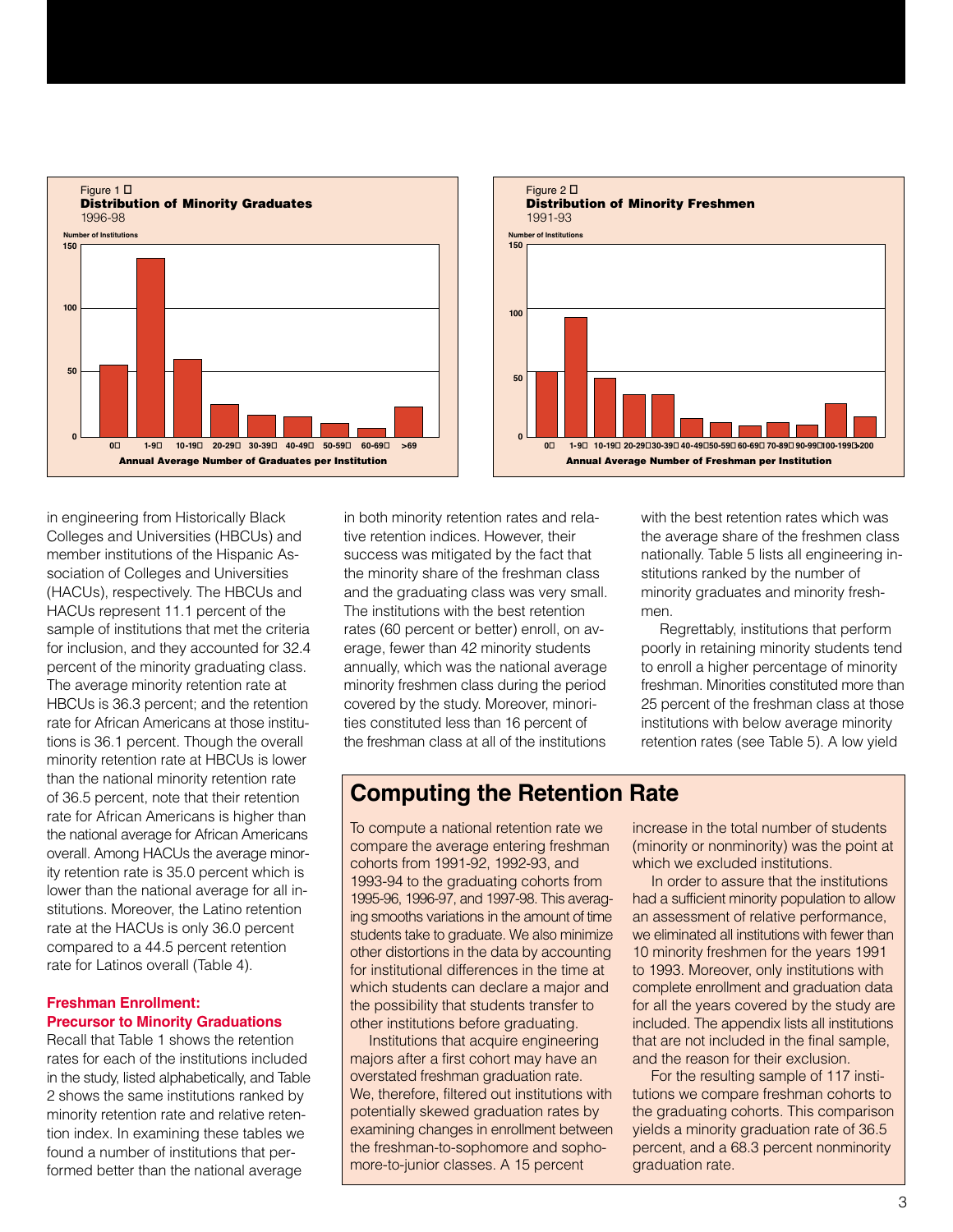# Table I **Freshman Retention Rate and Relative Retention Index for Engineering Institutions, Listed Alphabetically**

|                                                       | Minority<br>Freshman<br>Retention | Nonminority<br>Freshman<br>Retention | Relative<br>Retention | Average<br>Minority<br>Freshman<br>Class | Average<br>Minority<br>Graduating<br>Class | Average<br>Nonminority Nonminority<br>Freshman<br>Class | Average<br>Graduating<br>Class |                                                                                                                                                                                      | Minority<br>Freshman<br>Retention | Nonminority<br>Freshman<br>Retention | Relative<br>Retention | Average<br>Minority<br>Freshman<br>Class | Average<br>Minority<br>Graduating<br>Class | Average<br>Nonminority<br>Freshman<br>Class | Average<br>Nonminority<br>Graduating<br>Class |
|-------------------------------------------------------|-----------------------------------|--------------------------------------|-----------------------|------------------------------------------|--------------------------------------------|---------------------------------------------------------|--------------------------------|--------------------------------------------------------------------------------------------------------------------------------------------------------------------------------------|-----------------------------------|--------------------------------------|-----------------------|------------------------------------------|--------------------------------------------|---------------------------------------------|-----------------------------------------------|
| Institution                                           | Rate (%)                          | Rate (%)                             | Index $(\%)$          | 1991-94                                  | 1995-98                                    | 1991-94                                                 | 1995-98                        | Institution                                                                                                                                                                          | Rate (%)                          | Rate (%)                             | Index $(\%)$          | 1991-94                                  | 1995-98                                    | 1991-94                                     | 1995-98                                       |
| Auburn University                                     | 31.6                              | 56.7                                 | 55.7                  | 120                                      | 38                                         | 934                                                     | 529                            | U Alabama-Birmingham                                                                                                                                                                 | 31.7                              | 89.6                                 | 35.4                  | 35                                       | 11                                         | 89                                          | 80                                            |
| <b>Brown University</b>                               | 19.4<br>54.3                      | 53.8<br>74.8                         | 36.2<br>72.6          | 24<br>125                                | 5<br>68                                    | 119<br>530                                              | 64<br>396                      | U Alaska-Fairbanks<br>U Arizona                                                                                                                                                      | 48.5<br>43.1                      | 83.8<br>79.7                         | 57.9<br>54.1          | 11<br>138                                | 5<br>59                                    | 78<br>474                                   | 65<br>378                                     |
| Cal Poly-Pomona<br>Cal Poly-San Luis Obispo           | 44.1                              | 94.2                                 | 46.8                  | 166                                      | 73                                         | 645                                                     | 607                            | U Arkansas                                                                                                                                                                           | 20.6                              | 63.3                                 | 32.5                  | 60                                       | 12                                         | 383                                         | 242                                           |
| Cal State U-Fullerton                                 | 25.2                              | 76.3                                 | 33.0                  | 44                                       | 11                                         | 96                                                      | 73                             | U Cal-Davis                                                                                                                                                                          | 48.5                              | 93.1                                 | 52.1                  | 80                                       | 39                                         | 393                                         | 366                                           |
| Cal State U-Los Angeles**                             | 34.2                              | 96.1                                 | 35.6                  | 99                                       | 34                                         | 60                                                      | 58                             | U Cal-San Diego                                                                                                                                                                      | 43.7                              | 70.0                                 | 62.4                  | 95                                       | 41                                         | 548                                         | 384                                           |
| <b>Clarkson University</b>                            | 61.1                              | 82.1                                 | 74.4                  | 18                                       | 11                                         | 363                                                     | 298                            | U Cal-Santa Cruz<br>U Central Florida                                                                                                                                                | 42.9<br>69.4                      | 89.4<br>116.3                        | 48.0<br>59.7          | 16<br>81                                 | $\overline{7}$<br>56                       | 53<br>239                                   | 48<br>278                                     |
| <b>Clemson University</b><br>Colorado School of Mines | 35.1<br>41.9                      | 59.1<br>62.6                         | 59.3<br>66.9          | 123<br>64                                | 43<br>27                                   | 752<br>634                                              | 445<br>397                     | U Cincinnati                                                                                                                                                                         | 24.7                              | 64.2                                 | 38.5                  | 28                                       | $\overline{7}$                             | 473                                         | 304                                           |
| Colorado State University                             | 39.0                              | 74.1                                 | 52.6                  | 33                                       | 13                                         | 295                                                     | 219                            | U Colorado-Boulder                                                                                                                                                                   | 66.9                              | 75.3                                 | 88.8                  | 54                                       | 36                                         | 540                                         | 406                                           |
| Duke University                                       | 52.1                              | 87.7                                 | 59.4                  | 32                                       | 17                                         | 219                                                     | 192                            | U Delaware                                                                                                                                                                           | 31.8                              | 57.3                                 | 55.5                  | 36                                       | 11                                         | 235                                         | 135                                           |
| Embry Riddle Aeronaut U                               | 33.3                              | 41.7                                 | 79.9                  | 24                                       | 8                                          | 242                                                     | 101                            | U District of Columbia*<br>U Houston                                                                                                                                                 | 25.7<br>37.4                      | 44.0<br>78.3                         | 58.3<br>47.7          | 86<br>118                                | 22<br>44                                   | 73<br>252                                   | 32<br>198                                     |
| Florida Institute of Tech<br>George Mason University  | 41.3<br>52.9                      | 57.7<br>103.6                        | 71.7<br>51.0          | 25<br>29                                 | 10<br>15                                   | 222<br>176                                              | 128<br>182                     | U Idaho                                                                                                                                                                              | 73.0                              | 61.2                                 | 119.1                 | 12                                       | 9                                          | 310                                         | 190                                           |
| George Washington Univ                                | 37.2                              | 46.4                                 | 80.2                  | 26                                       | 10                                         | 142                                                     | 66                             | U Illinois-Champaign                                                                                                                                                                 | 38.2                              | 93.5                                 | 40.9                  | 170                                      | 65                                         | 1152                                        | 1078                                          |
| Howard University*                                    | 45.6                              | 33.8                                 | 134.8                 | 188                                      | 86                                         | 24                                                      | 8                              | U Illinois-Chicago                                                                                                                                                                   | 48.0                              | 101.4                                | 47.3                  | 98                                       | 47                                         | 301                                         | 305                                           |
| Illinois Inst of Tech                                 | 38.4                              | 71.6                                 | 53.7                  | 81                                       | 31                                         | 230                                                     | 164                            | U Kentucky                                                                                                                                                                           | 32.0                              | 88.3                                 | 36.2                  | 25                                       | 8                                          | 440                                         | 389                                           |
| Iowa State University<br>Kansas State University      | 17.2<br>26.9                      | 53.7<br>53.4                         | 32.0<br>50.3          | 78<br>36                                 | 13<br>10                                   | 1246<br>615                                             | 669<br>328                     | U Louisville<br>U Lowell                                                                                                                                                             | 36.8<br>23.3                      | 62.4<br>43.8                         | 59.0<br>53.1          | 38<br>14                                 | 14<br>3                                    | 296<br>385                                  | 185<br>168                                    |
| Kettering University                                  | 57.6                              | 80.5                                 | 71.6                  | 39                                       | 23                                         | 434                                                     | 349                            | U Massachusetts-Amherst                                                                                                                                                              | 58.0                              | 61.5                                 | 94.3                  | 27                                       | 16                                         | 327                                         | 201                                           |
| Lamar University                                      | 24.4                              | 51.6                                 | 47.3                  | 53                                       | 13                                         | 160                                                     | 82                             | U Michigan-Ann Arbor                                                                                                                                                                 | 45.3                              | 92.7                                 | 48.9                  | 188                                      | 85                                         | 969                                         | 898                                           |
| Lawrence Technological U                              | 34.9                              | 77.7                                 | 44.9                  | 43                                       | 15                                         | 305                                                     | 237                            | U Michigan-Dearborn                                                                                                                                                                  | 55.8                              | 88.7                                 | 62.9                  | 14                                       | 8                                          | 195                                         | 173                                           |
| Lehigh University                                     | 68.6                              | 84.3                                 | 81.5                  | 17                                       | 12                                         | 381                                                     | 321                            | U Mississippi<br>U NC-Charlotte                                                                                                                                                      | 42.9<br>55.8                      | 53.1                                 | 80.7                  | 21<br>14                                 | 9<br>8                                     | 113<br>190                                  | 60<br>149                                     |
| Louisiana State Univ<br>Louisiana Tech University     | 22.2<br>29.0                      | 40.3<br>43.4                         | 55.0<br>66.8          | 129<br>52                                | 29<br>15                                   | 805<br>361                                              | 325<br>157                     | U Nevada-Las Vegas                                                                                                                                                                   | 30.2                              | 78.6<br>42.7                         | 71.0<br>70.6          | 35                                       | 11                                         | 200                                         | 85                                            |
| Loyola Marymount Univ                                 | 37.7                              | 57.2                                 | 65.8                  | 23                                       | 9                                          | 58                                                      | 33                             | U New Haven                                                                                                                                                                          | 27.8                              | 74.8                                 | 37.1                  | 12                                       | 3                                          | 85                                          | 63                                            |
| Manhattan College                                     | 57.6                              | 72.5                                 | 79.5                  | 28                                       | 16                                         | 149                                                     | 108                            | U New Orleans                                                                                                                                                                        | 16.2                              | 46.9                                 | 34.6                  | 78                                       | 13                                         | 217                                         | 102                                           |
| Marquette University                                  | 40.6                              | 62.7                                 | 64.7                  | 23                                       | 9                                          | 385                                                     | 242                            | U Notre Dame                                                                                                                                                                         | 35.4                              | 64.6                                 | 54.8                  | 49                                       | 17                                         | 340                                         | 220                                           |
| Michigan State University                             | 16.8                              | 60.3                                 | 27.9                  | 232                                      | 39                                         | 880                                                     | 530                            | U Oklahoma<br>U Pennsylvania                                                                                                                                                         | 21.2<br>51.5                      | 81.0<br>76.5                         | 26.1<br>67.3          | 195<br>32                                | 41<br>17                                   | 387<br>378                                  | 313<br>289                                    |
| Michigan Tech University<br>Milwaukee School of Engrg | 42.1<br>26.2                      | 75.8<br>49.5                         | 55.5<br>52.9          | 36<br>28                                 | 15<br>$\overline{7}$                       | 1004<br>441                                             | 762<br>219                     | U Pittsburgh                                                                                                                                                                         | 46.1                              | 99.2                                 | 46.5                  | 34                                       | 16                                         | 278                                         | 275                                           |
| Mississippi State Univ                                | 30.5                              | 88.5                                 | 34.5                  | 119                                      | 36                                         | 353                                                     | 312                            | U Rhode Island                                                                                                                                                                       | 28.6                              | 63.3                                 | 45.1                  | 14                                       | $\overline{4}$                             | 198                                         | 125                                           |
| Morgan State University*                              | 30.4                              | 87.5                                 | 34.7                  | 251                                      | 76                                         | 11                                                      | 9                              | U Rochester                                                                                                                                                                          | 26.2                              | 51.6                                 | 50.7                  | 22                                       | 6                                          | 200                                         | 103                                           |
| NC A&T State University*                              | 58.9                              | 127.3                                | 46.3                  | 415                                      | 244                                        | 33                                                      | 42                             | U South Alabama                                                                                                                                                                      | 22.6                              | 51.3                                 | 44.0                  | 31                                       | $\overline{7}$                             | 223                                         | 115                                           |
| NC State Univ-Raleigh<br>NM State University**        | 43.8<br>31.2                      | 77.3<br>57.7                         | 56.6<br>54.1          | 172<br>240                               | 75<br>75                                   | 1146<br>280                                             | 886<br>161                     | U South Carolina<br>U Southern California                                                                                                                                            | 20.7<br>55.2                      | 56.1<br>69.8                         | 36.9<br>79.1          | 114<br>92                                | 24<br>51                                   | 278<br>377                                  | 156<br>263                                    |
| Northern Arizona Univ                                 | 17.3                              | 57.2                                 | 30.3                  | 94                                       | 16                                         | 181                                                     | 103                            | U Southern Colorado                                                                                                                                                                  | 15.9                              | 12.0                                 | 133.1                 | 15                                       | $\overline{c}$                             | 31                                          | $\overline{4}$                                |
| Northern Illinois Univ                                | 6.3                               | 39.2                                 | 15.9                  | 43                                       | 3                                          | 184                                                     | 72                             | U Southwestern Louisiana                                                                                                                                                             | 10.3                              | 36.0                                 | 28.6                  | 58                                       | 6                                          | 248                                         | 89                                            |
| Northwestern University                               | 78.9                              | 91.7                                 | 86.1                  | 32                                       | 25                                         | 312                                                     | 286                            | U Tennessee-Knoxville                                                                                                                                                                | 31.4                              | 54.4                                 | 57.7                  | 86                                       | 27                                         | 586                                         | 319                                           |
| Oakland University                                    | 15.2                              | 78.3                                 | 19.3                  | 33                                       | 5                                          | 165                                                     | 129                            | U Texas-Austin<br>U Texas-El Paso**                                                                                                                                                  | 36.0<br>26.2                      | 71.7<br>55.3                         | 50.2<br>47.4          | 335<br>396                               | 121<br>104                                 | 949<br>124                                  | 681<br>68                                     |
| Ohio State University<br><b>Ohio University</b>       | 20.8<br>23.3                      | 53.1<br>54.5                         | 39.2<br>42.8          | 150<br>30                                | 31<br>$\overline{7}$                       | 1201<br>345                                             | 638<br>188                     | U Texas-San Antonio**                                                                                                                                                                | 75.4                              | 57.0                                 | 132.2                 | 68                                       | 51                                         | 143                                         | 81                                            |
| Oklahoma State Univ                                   | 32.9                              | 69.7                                 | 47.2                  | 54                                       | 18                                         | 385                                                     | 268                            | U Utah                                                                                                                                                                               | 38.0                              | 86.4                                 | 44.0                  | 17                                       | 6                                          | 325                                         | 281                                           |
| Old Dominion University                               | 43.8                              | 105.2                                | 41.6                  | 35                                       | 15                                         | 148                                                     | 155                            | U Virginia                                                                                                                                                                           | 62.8                              | 79.2                                 | 79.4                  | 49                                       | 31                                         | 386                                         | 306                                           |
| Penn State University                                 | 49.1                              | 55.5                                 | 88.5                  | 76                                       | 37                                         | 2057                                                    | 1141                           | U Wisconsin-Madison                                                                                                                                                                  | 31.4                              | 73.8                                 | 42.6                  | 35                                       | 11                                         | 810                                         | 598                                           |
| Polytechnic University<br>Prairie View A&M Univ*      | 48.2<br>43.3                      | 57.3<br>52.9                         | 84.1<br>81.8          | 91<br>326                                | 44<br>141                                  | 389<br>28                                               | 223<br>15                      | U Wyoming<br><b>US Coast Guard Academy</b>                                                                                                                                           | 58.3<br>34.3                      | 64.2<br>55.9                         | 90.8<br>61.3          | 12<br>12                                 | $\overline{7}$<br>$\overline{4}$           | 239<br>99                                   | 153<br>55                                     |
| Princeton University                                  | 65.2                              | 83.8                                 | 77.7                  | 30                                       | 19                                         | 186                                                     | 156                            | Vanderbilt University                                                                                                                                                                | 67.3                              | 78.6                                 | 85.7                  | 34                                       | 23                                         | 311                                         | 245                                           |
| Purdue University                                     | 61.0                              | 74.4                                 | 82.0                  | 130                                      | 79                                         | 1543                                                    | 1148                           | Virginia Poly Institute                                                                                                                                                              | 41.7                              | 75.0                                 | 55.6                  | 82                                       | 34                                         | 1074                                        | 805                                           |
| Rensselaer Polytechnic                                | 55.6                              | 76.7                                 | 72.5                  | 98                                       | 55                                         | 704                                                     | 540                            | Western Michigan Univ                                                                                                                                                                | 20.0                              | 95.7                                 | 20.9                  | 33                                       | $\overline{7}$                             | 209                                         | 200                                           |
| <b>Rice University</b>                                | 30.2                              | 83.1                                 | 36.4                  | 54                                       | 16                                         | 178                                                     | 148                            | Wichita State University                                                                                                                                                             | 21.2                              | 73.6                                 | 28.7                  | 17<br>43                                 | 4<br>$\overline{7}$                        | 217<br>295                                  | 160<br>162                                    |
| <b>Rutgers University</b><br>Santa Clara University   | 38.3<br>46.1                      | 70.5<br>48.7                         | 54.3<br>94.6          | 105<br>34                                | 40<br>16                                   | 535<br>155                                              | 377<br>75                      | Wright State University<br>All Institutions                                                                                                                                          | 16.9<br>36.5                      | 55.1<br>68.3                         | 30.7<br>53.4          |                                          |                                            |                                             |                                               |
| So Illinois-Carbondale                                | 24.4                              | 95.0                                 | 25.7                  | 44                                       | 11                                         | 166                                                     | 158                            | Total Minority<br>Freshman Class                                                                                                                                                     |                                   |                                      |                       |                                          |                                            |                                             |                                               |
| Southern University*                                  | 16.7                              | 33.3                                 | 50.0                  | 490                                      | 82                                         | 13                                                      | $\overline{4}$                 |                                                                                                                                                                                      | 9746                              |                                      |                       |                                          |                                            |                                             |                                               |
| <b>Stanford University</b>                            | 64.6                              | 124.2                                | 52.0                  | 79                                       | 51                                         | 216                                                     | 269                            | Total Minority<br>Graduating Class                                                                                                                                                   | 3557                              |                                      |                       |                                          |                                            |                                             |                                               |
| SUNY-Buffalo Campus                                   | 24.4                              | 55.4<br>72.6                         | 44.0<br>46.6          | 82<br>44                                 | 20<br>15                                   | 649                                                     | 360                            | <b>Total Nonminority</b>                                                                                                                                                             |                                   |                                      |                       |                                          |                                            |                                             |                                               |
| Syracuse University<br>Tennessee State Univ*          | 33.8<br>15.2                      | 45.4                                 | 33.6                  | 227                                      | 35                                         | 213<br>32                                               | 155<br>15                      | Freshman Class                                                                                                                                                                       | 44275                             |                                      |                       |                                          |                                            |                                             |                                               |
| Tennessee Tech Univ                                   | 39.4                              | 57.5                                 | 68.6                  | 24                                       | 9                                          | 475                                                     | 273                            | <b>Total Nonminority</b><br>Graduating Class                                                                                                                                         | 30248                             |                                      |                       |                                          |                                            |                                             |                                               |
| Texas A&M Univ-Kingsville**                           | 44.8                              | 67.2                                 | 66.7                  | 181                                      | 81                                         | 86                                                      | 58                             | Note: Sample selection criteria: 1) Engineering institutions included in the Engineering Workforce Commission                                                                        |                                   |                                      |                       |                                          |                                            |                                             |                                               |
| <b>Tulane University</b>                              | 57.9                              | 65.5                                 | 88.3                  | 32                                       | 18                                         | 218                                                     | 143                            | (EWC) database; 2) Institutions with complete enrollment and graduation data; 3) A yearly average minority                                                                           |                                   |                                      |                       |                                          |                                            |                                             |                                               |
| Tuskegee University*<br>U Akron                       | 49.7<br>14.4                      | 23.1<br>35.3                         | 215.2<br>40.8         | 247<br>58                                | 123<br>8                                   | 9<br>625                                                | $\overline{c}$<br>220          | freshman class of at least 10; 4) Institutions with increases in minority or nonminority freshman-to-sophomore<br>and sophomore-to-Junior enrollments that do not exceed 15 percent. |                                   |                                      |                       |                                          |                                            |                                             |                                               |
| U Alabama                                             | 21.7                              | 46.0                                 | 47.2                  | 129                                      | 28                                         | 437                                                     | 201                            | * HBCU                                                                                                                                                                               |                                   |                                      |                       |                                          |                                            |                                             |                                               |
|                                                       |                                   |                                      |                       |                                          |                                            |                                                         |                                | ** HACU                                                                                                                                                                              |                                   |                                      |                       |                                          |                                            |                                             |                                               |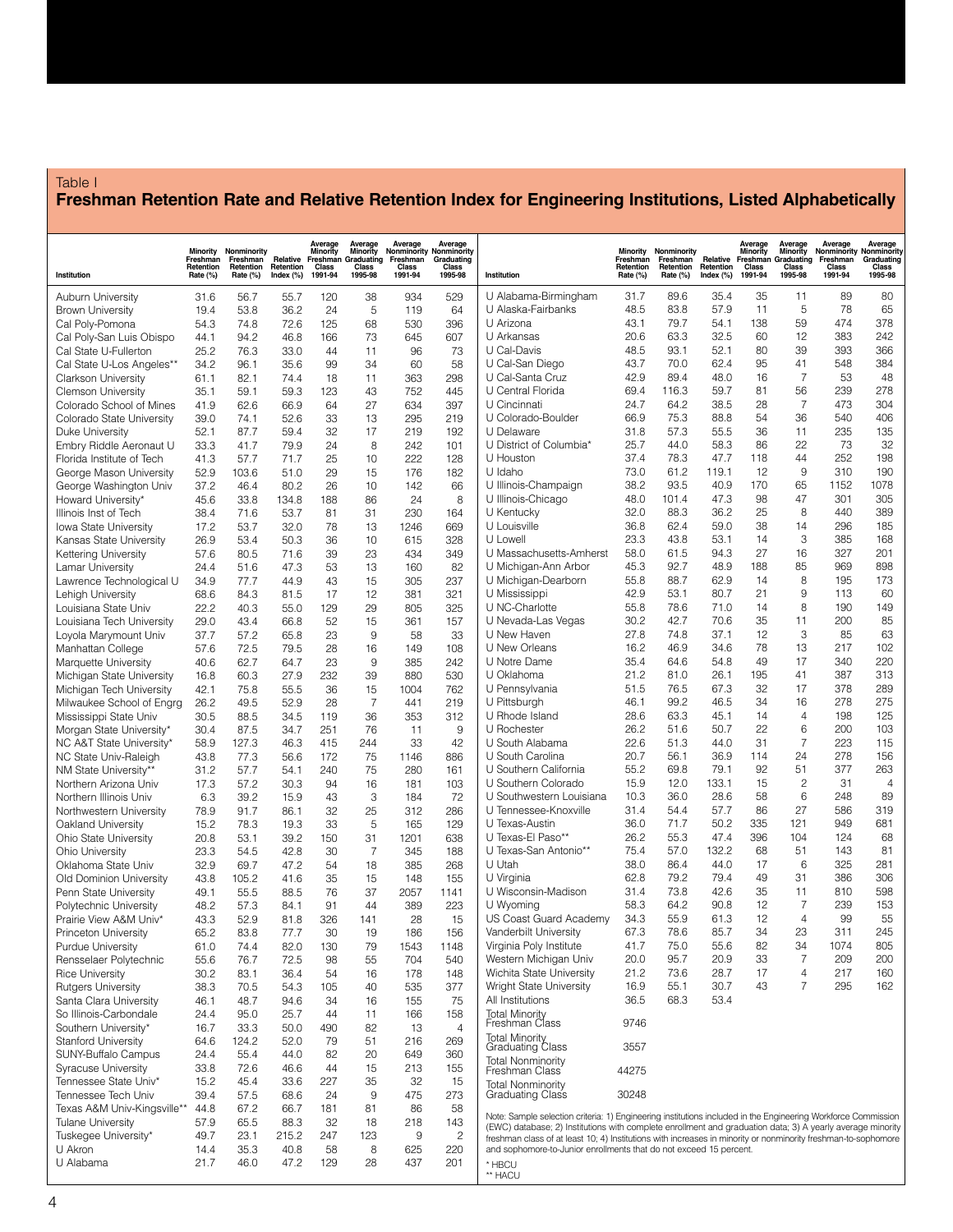# Table II **Engineering Institutions Ranked by Minority Retention Rates and Relative Retention Index**

| Institution                                 | <b>Minority</b><br>Freshman<br>Retention<br>Rate (%) | Nonminority<br>Freshman<br>Retention<br>Rate (%) | Relative<br>Retention<br>Index (%) | Rank by<br><b>Minority</b><br>Retention<br>Rate | Rank by<br>Relative<br>Retention<br>Index | Institution                                                                                                                                                                                                       | <b>Minority</b><br>Freshman<br>Retention<br>Rate (%) | Nonminority<br>Freshman<br>Retention<br>Rate (%) | Relative<br>Retention<br>Index (%) | Rank by<br><b>Minority</b><br>Retention<br>Rate | Rank by<br>Relative<br>Retention<br>Index |
|---------------------------------------------|------------------------------------------------------|--------------------------------------------------|------------------------------------|-------------------------------------------------|-------------------------------------------|-------------------------------------------------------------------------------------------------------------------------------------------------------------------------------------------------------------------|------------------------------------------------------|--------------------------------------------------|------------------------------------|-------------------------------------------------|-------------------------------------------|
| Northwestern University                     | 78.9                                                 | 91.7                                             | 86.1                               | $\mathbf{1}$                                    | 12                                        | <b>Clemson University</b>                                                                                                                                                                                         | 35.1                                                 | 59.1                                             | 59.3                               | 63                                              | 44                                        |
| U Texas-San Antonio**                       | 75.4                                                 | 57.0                                             | 132.2                              | $\overline{c}$                                  | $\overline{4}$                            | Lawrence Technological U                                                                                                                                                                                          | 34.9                                                 | 77.7                                             | 44.9                               | 64                                              | 83                                        |
| U Idaho                                     | 73.0                                                 | 61.2                                             | 119.1                              | 3                                               | 5                                         | US Coast Guard Academy                                                                                                                                                                                            | 34.3                                                 | 55.9                                             | 61.3                               | 65                                              | 41                                        |
| U Central Florida                           | 69.4                                                 | 116.3                                            | 59.7                               | $\overline{4}$                                  | 42                                        | Cal State U-Los Angeles                                                                                                                                                                                           | 34.2                                                 | 96.1                                             | 35.6                               | 66                                              | 99                                        |
| Lehigh University                           | 68.6                                                 | 84.3                                             | 81.5                               | 5                                               | 17                                        | <b>Syracuse University</b>                                                                                                                                                                                        | 33.8                                                 | 72.6                                             | 46.6                               | 67                                              | 79                                        |
| Vanderbilt University                       | 67.3                                                 | 78.6                                             | 85.7                               | $6\phantom{1}6$                                 | 13                                        | Embry Riddle Aeronaut U                                                                                                                                                                                           | 33.3                                                 | 41.7                                             | 79.9                               | 68                                              | 20                                        |
| U Colorado-Boulder                          | 66.9                                                 | 75.3                                             | 88.8                               | $\overline{7}$                                  | $9\,$                                     | Oklahoma State Univ                                                                                                                                                                                               | 32.9                                                 | 69.7                                             | 47.2                               | 69                                              | 76                                        |
| Princeton University                        | 65.2                                                 | 83.8                                             | 77.7                               | 8                                               | 24                                        | U Kentucky                                                                                                                                                                                                        | 32.0                                                 | 88.3                                             | 36.2                               | 70                                              | 97                                        |
| Stanford University                         | 64.6                                                 | 124.2                                            | 52.0                               | $\overline{9}$<br>10                            | 64                                        | U Delaware<br>U Alabama-Birmingham                                                                                                                                                                                | 31.8<br>31.7                                         | 57.3<br>89.6                                     | 55.5<br>35.4                       | 71<br>72                                        | 52<br>100                                 |
| U Virginia<br><b>Clarkson University</b>    | 62.8<br>61.1                                         | 79.2<br>82.1                                     | 79.4<br>74.4                       | 11                                              | 22<br>25                                  | <b>Auburn University</b>                                                                                                                                                                                          | 31.6                                                 | 56.7                                             | 55.7                               | 73                                              | 50                                        |
| <b>Purdue University</b>                    | 61.0                                                 | 74.4                                             | 82.0                               | 12                                              | 15                                        | U Tennessee-Knoxville                                                                                                                                                                                             | 31.4                                                 | 54.4                                             | 57.7                               | 74                                              | 48                                        |
| NC A&T State University*                    | 58.9                                                 | 127.3                                            | 46.3                               | 13                                              | 81                                        | U Wisconsin-Madison                                                                                                                                                                                               | 31.4                                                 | 73.8                                             | 42.6                               | 74                                              | 88                                        |
| U Wyoming                                   | 58.3                                                 | 64.2                                             | 90.8                               | 14                                              | 8                                         | NM State University**                                                                                                                                                                                             | 31.2                                                 | 57.7                                             | 54.1                               | 76                                              | 57                                        |
| U Massachusetts-Amherst                     | 58.0                                                 | 61.5                                             | 94.3                               | 15                                              | $\overline{7}$                            | Mississippi State Univ                                                                                                                                                                                            | 30.5                                                 | 88.5                                             | 34.5                               | 77                                              | 103                                       |
| <b>Tulane University</b>                    | 57.9                                                 | 65.5                                             | 88.3                               | 16                                              | 11                                        | Morgan State University*                                                                                                                                                                                          | 30.4                                                 | 87.5                                             | 34.7                               | 78                                              | 101                                       |
| Kettering University                        | 57.6                                                 | 80.5                                             | 71.6                               | 17                                              | 29                                        | U Nevada-Las Vegas                                                                                                                                                                                                | 30.2                                                 | 42.7                                             | 70.6                               | 79                                              | 31                                        |
| Manhattan College                           | 57.6                                                 | 72.5                                             | 79.5                               | 17                                              | 21                                        | <b>Rice University</b>                                                                                                                                                                                            | 30.2                                                 | 83.1                                             | 36.4                               | 79                                              | 96                                        |
| U Michigan-Dearborn                         | 55.8                                                 | 88.7                                             | 62.9                               | 19                                              | 39                                        | Louisiana Tech University                                                                                                                                                                                         | 29.0                                                 | 43.4                                             | 66.8                               | 81                                              | 35                                        |
| U NC-Charlotte                              | 55.8                                                 | 78.6                                             | 71.0                               | 19                                              | 30                                        | U Rhode Island                                                                                                                                                                                                    | 28.6                                                 | 63.3                                             | 45.1                               | 82                                              | 82                                        |
| Rensselaer Polytechnic                      | 55.6                                                 | 76.7                                             | 72.5                               | 21                                              | 27                                        | U New Haven                                                                                                                                                                                                       | 27.8                                                 | 74.8                                             | 37.1                               | 83                                              | 94                                        |
| U Southern California                       | 55.2                                                 | 69.8                                             | 79.1                               | 22                                              | 23                                        | Kansas State University                                                                                                                                                                                           | 26.9                                                 | 53.4                                             | 50.3                               | 84                                              | 67                                        |
| Cal Poly-Pomona                             | 54.3                                                 | 74.8                                             | 72.6                               | 23                                              | 26                                        | U Texas-El Paso**                                                                                                                                                                                                 | 26.2                                                 | 55.3                                             | 47.4                               | 85                                              | 73                                        |
| George Mason University                     | 52.9                                                 | 103.6                                            | 51.0                               | 24                                              | 65                                        | U Rochester                                                                                                                                                                                                       | 26.2                                                 | 51.6                                             | 50.7                               | 85                                              | 66                                        |
| Duke University                             | 52.1                                                 | 87.7                                             | 59.4                               | 25                                              | 43                                        | Milwaukee School of Engrg                                                                                                                                                                                         | 26.2                                                 | 49.5                                             | 52.9                               | 85                                              | 61                                        |
| U Pennsylvania                              | 51.5                                                 | 76.5                                             | 67.3                               | 26                                              | 33                                        | U District of Columbia*<br>Cal State U-Fullerton                                                                                                                                                                  | 25.7<br>25.2                                         | 44.0<br>76.3                                     | 58.3<br>33.0                       | 88<br>89                                        | 46<br>105                                 |
| Tuskegee University*                        | 49.7<br>49.1                                         | 23.1<br>55.5                                     | 215.2<br>88.5                      | 27<br>28                                        | $\mathbf{1}$<br>10                        | U Cincinnati                                                                                                                                                                                                      | 24.7                                                 | 64.2                                             | 38.5                               | 90                                              | 93                                        |
| Penn State University<br>U Alaska-Fairbanks | 48.5                                                 | 83.8                                             | 57.9                               | 29                                              | 47                                        | Lamar University                                                                                                                                                                                                  | 24.4                                                 | 51.6                                             | 47.3                               | 91                                              | 74                                        |
| U Cal-Davis                                 | 48.5                                                 | 93.1                                             | 52.1                               | 29                                              | 63                                        | So Illinois-Carbondale                                                                                                                                                                                            | 24.4                                                 | 95.0                                             | 25.7                               | 91                                              | 114                                       |
| Polytechnic University                      | 48.2                                                 | 57.3                                             | 84.1                               | 31                                              | 14                                        | SUNY-Buffalo Campus                                                                                                                                                                                               | 24.4                                                 | 55.4                                             | 44.0                               | 91                                              | 84                                        |
| U Illinois-Chicago                          | 48.0                                                 | 101.4                                            | 47.3                               | 32                                              | 74                                        | U Lowell                                                                                                                                                                                                          | 23.3                                                 | 43.8                                             | 53.1                               | 94                                              | 60                                        |
| Santa Clara University                      | 46.1                                                 | 48.7                                             | 94.6                               | 33                                              | 6                                         | Ohio University                                                                                                                                                                                                   | 23.3                                                 | 54.5                                             | 42.8                               | 94                                              | 87                                        |
| U Pittsburgh                                | 46.1                                                 | 99.2                                             | 46.5                               | 33                                              | 80                                        | U South Alabama                                                                                                                                                                                                   | 22.6                                                 | 51.3                                             | 44.0                               | 96                                              | 84                                        |
| Howard University*                          | 45.6                                                 | 33.8                                             | 134.8                              | 35                                              | $\overline{c}$                            | Louisiana State Univ                                                                                                                                                                                              | 22.2                                                 | 40.3                                             | 55.0                               | 97                                              | 54                                        |
| U Michigan-Ann Arbor                        | 45.3                                                 | 92.7                                             | 48.9                               | 36                                              | 70                                        | U Alabama                                                                                                                                                                                                         | 21.7                                                 | 46.0                                             | 47.2                               | 98                                              | 76                                        |
| Texas A&M Univ-Kingsville**                 | 44.8                                                 | 67.2                                             | 66.7                               | 37                                              | 36                                        | U Oklahoma                                                                                                                                                                                                        | 21.2                                                 | 81.0                                             | 26.1                               | 99                                              | 113                                       |
| Cal Poly-San Luis Obispo                    | 44.1                                                 | 94.2                                             | 46.8                               | 38                                              | 78                                        | Wichita State University                                                                                                                                                                                          | 21.2                                                 | 73.6                                             | 28.7                               | 99                                              | 110                                       |
| NC State Univ-Raleigh                       | 43.8                                                 | 77.3                                             | 56.6                               | 39                                              | 49                                        | <b>Ohio State University</b>                                                                                                                                                                                      | 20.8                                                 | 53.1                                             | 39.2                               | 101                                             | 92                                        |
| Old Dominion University                     | 43.8                                                 | 105.2                                            | 41.6                               | 39                                              | 89                                        | U South Carolina                                                                                                                                                                                                  | 20.7                                                 | 56.1                                             | 36.9                               | 102                                             | 95                                        |
| U Cal-San Diego                             | 43.7                                                 | 70.0                                             | 62.4                               | 41                                              | 40                                        | U Arkansas                                                                                                                                                                                                        | 20.6                                                 | 63.3                                             | 32.5                               | 103                                             | 106                                       |
| Prairie View A&M Univ*<br>U Arizona         | 43.3                                                 | 52.9                                             | 81.8                               | 42                                              | 16                                        | Western Michigan Univ                                                                                                                                                                                             | 20.0                                                 | 95.7<br>53.8                                     | 20.9<br>36.2                       | 104                                             | 115<br>97                                 |
| U Cal-Santa Cruz                            | 43.1<br>42.9                                         | 79.7<br>89.4                                     | 54.1<br>48.0                       | 43<br>44                                        | 57<br>71                                  | <b>Brown University</b><br>Northern Arizona Univ                                                                                                                                                                  | 19.4<br>17.3                                         | 57.2                                             | 30.3                               | 105<br>106                                      | 109                                       |
| U Mississippi                               | 42.9                                                 | 53.1                                             | 80.7                               | 44                                              | 18                                        | Iowa State University                                                                                                                                                                                             | 17.2                                                 | 53.7                                             | 32.0                               | 107                                             | 107                                       |
| Michigan Tech University                    | 42.1                                                 | 75.8                                             | 55.5                               | 46                                              | 52                                        | Wright State University                                                                                                                                                                                           | 16.9                                                 | 55.1                                             | 30.7                               | 108                                             | 108                                       |
| Colorado School of Mines                    | 41.9                                                 | 62.6                                             | 66.9                               | 47                                              | 34                                        | Michigan State University                                                                                                                                                                                         | 16.8                                                 | 60.3                                             | 27.9                               | 109                                             | 112                                       |
| Virginia Poly Institute                     | 41.7                                                 | 75.0                                             | 55.6                               | 48                                              | 51                                        | Southern University*                                                                                                                                                                                              | 16.7                                                 | 33.3                                             | 50.0                               | 110                                             | 69                                        |
| Florida Institute of Tech                   | 41.3                                                 | 57.7                                             | 71.7                               | 49                                              | 28                                        | U New Orleans                                                                                                                                                                                                     | 16.2                                                 | 46.9                                             | 34.6                               | 111                                             | 102                                       |
| Marquette University                        | 40.6                                                 | 62.7                                             | 64.7                               | 50                                              | 38                                        | U Southern Colorado                                                                                                                                                                                               | 15.9                                                 | 12.0                                             | 133.1                              | 112                                             | 3                                         |
| Tennessee Tech Univ                         | 39.4                                                 | 57.5                                             | 68.6                               | 51                                              | 32                                        | Tennessee State Univ*                                                                                                                                                                                             | 15.2                                                 | 45.4                                             | 33.6                               | 113                                             | 104                                       |
| Colorado State University                   | 39.0                                                 | 74.1                                             | 52.6                               | 52                                              | 62                                        | Oakland University                                                                                                                                                                                                | 15.2                                                 | 78.3                                             | 19.3                               | 113                                             | 116                                       |
| Illinois Institute of Tech                  | 38.4                                                 | 71.6                                             | 53.7                               | 53                                              | 59                                        | U Akron                                                                                                                                                                                                           | 14.4                                                 | 35.3                                             | 40.8                               | 115                                             | 91                                        |
| <b>Rutgers University</b>                   | 38.3                                                 | 70.5                                             | 54.3                               | 54                                              | 56                                        | U Southwestern Louisiana                                                                                                                                                                                          | 10.3                                                 | 36.0                                             | 28.6                               | 116                                             | 111                                       |
| U Illinois-Champaign                        | 38.2                                                 | 93.5                                             | 40.9                               | 55                                              | 90                                        | Northern Illinois Univ                                                                                                                                                                                            | 6.3                                                  | 39.2                                             | 15.9                               | 117                                             | 117                                       |
| U Utah                                      | 38.0                                                 | 86.4                                             | 44.0                               | 56                                              | 84                                        |                                                                                                                                                                                                                   |                                                      |                                                  |                                    |                                                 |                                           |
| Loyola Marymount Univ                       | 37.7                                                 | 57.2                                             | 65.8                               | 57                                              | 37                                        | Note: Sample selection criteria: 1) Engineering institutions included in the Engineering Workforce                                                                                                                |                                                      |                                                  |                                    |                                                 |                                           |
| U Houston                                   | 37.4                                                 | 78.3                                             | 47.7                               | 58                                              | 72                                        | Commission (EWC) database; 2) Institutions with complete enrollment and graduation data; 3) A yearly<br>average minority freshman class of at least 10; 4) Institutions with increases in minority or nonminority |                                                      |                                                  |                                    |                                                 |                                           |
| George Washington Univ                      | 37.2                                                 | 46.4                                             | 80.2                               | 59                                              | 19                                        | freshman-to-sophomore and sophomore-to-junior enrollments that do not exceed 15 percent.                                                                                                                          |                                                      |                                                  |                                    |                                                 |                                           |
| U Louisville                                | 36.8                                                 | 62.4                                             | 59.0                               | 60                                              | 45                                        | * HBCU                                                                                                                                                                                                            |                                                      |                                                  |                                    |                                                 |                                           |
| U Texas-Austin<br>U Notre Dame              | 36.0<br>35.4                                         | 71.7<br>64.6                                     | 50.2<br>54.8                       | 61<br>62                                        | 68<br>55                                  | ** HACU                                                                                                                                                                                                           |                                                      |                                                  |                                    |                                                 |                                           |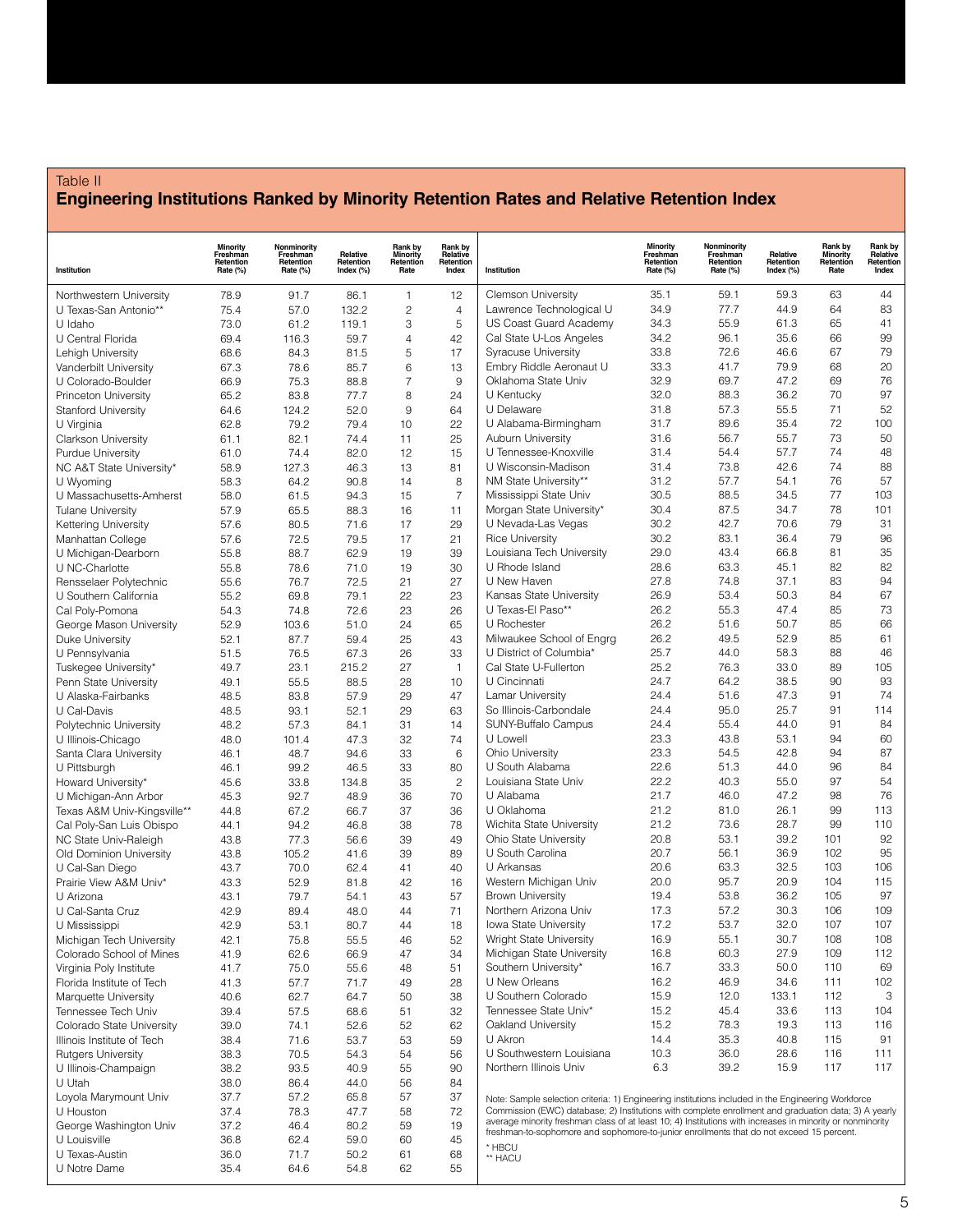



from these institutions is a lost opportunity for increasing the number of minority engineers, where incremental improvements would create measurable growth in production.

#### **Retention Rates and Selectivity**

Selectivity is an index that denotes the rigor of the academic standards used as admission criteria by institutions. Institutions are grouped among five selectivity levels based on three parameters: the percentage of applicants who are accepted for admission, the high school class rank and the standardized test scores of the students who enroll at the institution.

Previous NACME research as well as the current study confirm that minority students perform extremely well at top engineering institutions. For both minority and nonminority freshmen, retention is positively associated with academic selectivity. Figure 3 shows that the retention rate of minorities at highly selective and very selective institutions is well above

the national average (36.5 percent). Specifically, 49.5 percent of the minority freshmen from the 1991 to 1993 class graduated between 1996 and 1998, compared to 81.3 percent of nonminority freshmen. Although the gap in graduation rates between minorities and nonminorities remains substantial, the highly selective institutions are demonstrating greater productivity than the non-selective institutions. At these schools — those that accept all freshmen applicants — the minority freshman retention rate is 17.6 percent compared to 46.6 percent for nonminority freshmen.

The positive association between retention rates and academic selectivity applies to private and public institutions. Figure 4 shows the retention rates for minority and nonminority freshmen at public and private institutions after controlling for academic selectivity. In general, minority students are retained at considerably higher rates at private than at public institutions by about ten percentage points at

#### Table III **National Engineering Retention Rates and Relative Retention Index**

|                                                                                                   | Retention<br>Rate<br><b>Minorities</b><br>$(\%)$ | Retention<br>Rate<br><b>Nonminorities</b><br>(%) | <b>Relative</b><br>Retention<br>Index<br>(%) |
|---------------------------------------------------------------------------------------------------|--------------------------------------------------|--------------------------------------------------|----------------------------------------------|
| 1980-81 - 1989-90                                                                                 | 35.6                                             | 68.4                                             | 52.0                                         |
| 1986-87 - 1992-93                                                                                 | 35.0                                             | 59.3                                             | 59.0                                         |
| 1991-92 - 1997-98                                                                                 | 36.5                                             | 68.3                                             | 53.4                                         |
| Source: NACME Research Letter, Vol. 2, No. 2, 1991; and NACME Research Letter Vol. 5, No. 2, 1995 |                                                  |                                                  |                                              |

very selective and selective institutions. In contrast, there exists little difference in the nonminority retention rates at private and public institutions, after controlling for academic selectivity. Although minority

and nonminority freshmen retention rates increase as the institution's academic selectivity increases, it is also important to note that the performance of individual institutions differs greatly within each academic selectivity group.

#### **Impact of Financial Aid**

The variation in retention rates across institutions has been attributed to individual student factors such as precollege academic preparation, or the level of commitment to completing a degree in engineering, and to institutional factors such as level of commitment to assuring that students complete their degree, as reflected in the allocation of financial aid and grants to students.

We examined the impact of financial aid resources to explain the observed variability in minority retention rates across institutions. The results presented in Table 6 indicate that meeting the financial need of minority students may be a key factor in addressing the problem of attrition observed in these communities. The correlation coefficients in the table indicate whether a statistically significant linear relationship exists between any two pairs of variables. The correlation between minority retention rate and the average scholarship and fellowship is positive and statistically significant. That is, the minority retention rate tends to be higher at those institutions with high average financial aid awards.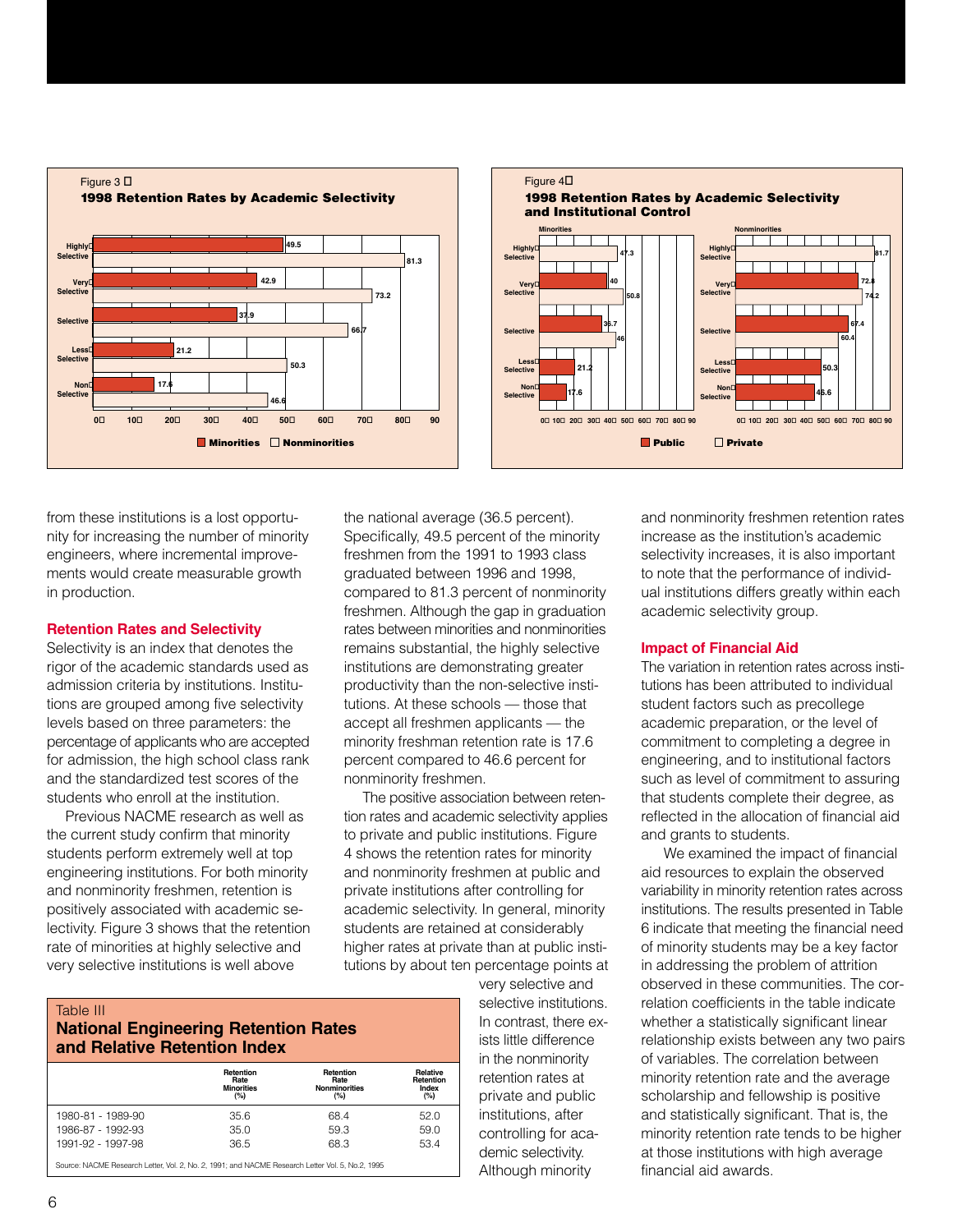A study by the U.S. General Accounting Office indicates that, for students from low-income families, a shift of \$1,000 from loans to grants increases the probability of graduation by 14 percent. However, our analysis shows that all financial aid sources do not have similar impact on retention. The four main sources are federal grants, state grants, privately funded financial aid from foundations, individuals and corporations, and institutionally funded financial aid awards. The results in Table 6 show that minority retention rates tend to be lower at institutions with high average federal Pell grant awards.

Over the last 20 years, the purchasing power of the federal Pell grant has declined from about 75 percent to about 33 percent of total college costs at public four-year institutions. At private four-year institutions the purchasing power of the maximum federal Pell grant award has declined from 35 percent to 13 percent during the same period. Since the federal Pell grant is available primarily to low-income students, qualified students who receive it may have greater difficulty financing the costs of higher education at both public and private institutions.

Indeed, a recent study by The Education Resources Institute, Inc. (TERI) shows a wide disparity in net college costs by family income. The study estimated that family resources for students in the lowest income quartile (below \$40,000) could only cover 32 percent of net college expenses (after accounting for all grants) at a four-year public institution. On the other hand, for students in the highest income quartile attending college is very affordable. For these students, family resources can cover more than 70 percent of the net college costs at a four-year public institution. Hence, there exists enormous unmet need — at least 68 percent of net college costs — for students from low income families.

The declining purchasing power of the federal Pell grant may be one of several factors driving up the net costs of a college education for the poorest segment of the population. Minority students, who are disproportionately from families with income below the poverty line, may be

particularly affected by declines in grants at a time of rising college costs.

In addition, our results indicate that the decline in the purchasing power of Pell grants may be particularly consequential for students at public and selective institutions, (which select students at the 50th percentile and higher of their high school graduating class), who are more likely to qualify for and be awarded these types of grants. The correlation coefficients also reveal a positive and significant linear correlation between Pell grant awards and public institutions, and between selective institutions and Pell grant awards. These positive correlations indicate that Pell grant awards are significantly higher at public and selective

institutions, which have far fewer resources for financial aid to make up for the shortfall after federal grants are disbursed.

The correlation between public institutions and average financial aid from all sources is negative and significant. There is also a negative and significant correlation between selective institutions and average financial aid awards from all sources. These negative correlations indicate that public and selective institutions provide smaller financial aid awards. As a result, qualified students who receive federal Pell grant awards may be less likely to find the additional financial resources needed to cover their college costs through graduation.

#### Table IV **Freshman Retention Rate and Relative Retention Index, HBCUs and HACUs**

|                                           | Minority<br>Freshman<br>Retention | Nonminority<br>Freshman<br>Retention | Relative<br>Retention | Average<br>Minority<br>Freshman<br>Class | Average<br>Minority<br>Graduating<br>Class | Average<br>Nonminority<br>Freshman<br>Class | Average<br>Nonminority<br>Graduating<br>Class |
|-------------------------------------------|-----------------------------------|--------------------------------------|-----------------------|------------------------------------------|--------------------------------------------|---------------------------------------------|-----------------------------------------------|
| Institution                               | Rate (%)                          | Rate (%)                             | Index $(\%)$          | 1991-94                                  | 1995-98                                    | 1991-94                                     | 1995-98                                       |
| <b>HBCU</b>                               |                                   |                                      |                       |                                          |                                            |                                             |                                               |
| Howard University*                        | 45.6                              | 33.8                                 | 134.8                 | 188                                      | 86                                         | 24                                          | 8                                             |
| Morgan State University*                  | 30.4                              | 87.5                                 | 34.7                  | 251                                      | 76                                         | 11                                          | 9                                             |
| NC A&T State University*                  | 58.9                              | 127.3                                | 46.3                  | 415                                      | 244                                        | 33                                          | 42                                            |
| Prairie View A&M Univ*                    | 43.3                              | 52.9                                 | 81.8                  | 326                                      | 141                                        | 28                                          | 15                                            |
| Southern University*                      | 16.7                              | 33.3                                 | 50.0                  | 490                                      | 82                                         | 13                                          | 4                                             |
| Tennessee State Univ*                     | 15.2                              | 45.4                                 | 33.6                  | 227                                      | 35                                         | 32                                          | 15                                            |
| Tuskegee University*                      | 49.7                              | 23.1                                 | 215.2                 | 247                                      | 123                                        | 9                                           | $\overline{c}$                                |
| U District of Columbia*                   | 25.7                              | 44.0                                 | 58.3                  | 86                                       | 22                                         | 73                                          | 32                                            |
| All HBCUs                                 | 36.3                              | 57.3                                 | 63.3                  |                                          |                                            |                                             |                                               |
| <b>Total Minority Freshman Class</b>      | 2230                              |                                      |                       |                                          |                                            |                                             |                                               |
| <b>Total Minority Graduating Class</b>    | 808                               |                                      |                       |                                          |                                            |                                             |                                               |
| Total African American Freshman Class     | 2216                              |                                      |                       |                                          |                                            |                                             |                                               |
| Total African American Graduating Class   | 799                               |                                      |                       |                                          |                                            |                                             |                                               |
| <b>Total Nonminority Freshman Class</b>   | 222                               |                                      |                       |                                          |                                            |                                             |                                               |
| <b>Total Nonminority Graduating Class</b> | 127                               |                                      |                       |                                          |                                            |                                             |                                               |
| <b>HACU</b>                               |                                   |                                      |                       |                                          |                                            |                                             |                                               |
|                                           |                                   |                                      |                       |                                          |                                            |                                             |                                               |
| Cal State U-Los Angeles**                 | 34.2                              | 96.1                                 | 35.6                  | 99                                       | 34                                         | 60                                          | 58                                            |
| NM State University**                     | 31.2                              | 57.7                                 | 54.1                  | 240                                      | 75                                         | 280                                         | 161                                           |
| Texas A&M Univ-Kingsville**               | 44.8                              | 67.2                                 | 66.7                  | 181                                      | 81                                         | 86                                          | 58                                            |
| U Texas-El Paso**                         | 26.2                              | 55.3                                 | 47.4                  | 396                                      | 104                                        | 124                                         | 68                                            |
| U Texas-San Antonio**                     | 75.4                              | 57.0                                 | 132.2                 | 68                                       | 51                                         | 143                                         | 81                                            |
| All HACUs                                 | 35.0                              | 61.6                                 | 56.8                  |                                          |                                            |                                             |                                               |
| <b>Total Minority Freshman Class</b>      | 984                               |                                      |                       |                                          |                                            |                                             |                                               |
| <b>Total Minority Graduating Class</b>    | 345                               |                                      |                       |                                          |                                            |                                             |                                               |
| Total Latino Freshman Class               | 905                               |                                      |                       |                                          |                                            |                                             |                                               |
| <b>Total Latino Graduating Class</b>      | 326                               |                                      |                       |                                          |                                            |                                             |                                               |
| <b>Total Nonminority Freshman Class</b>   | 693                               |                                      |                       |                                          |                                            |                                             |                                               |
| <b>Total Nonminority Graduating Class</b> | 427                               |                                      |                       |                                          |                                            |                                             |                                               |
|                                           |                                   |                                      |                       |                                          |                                            |                                             |                                               |

Note: Sample selection criteria: 1) HACU and HBCU Engineering institutions included in the Engineering Workforce Commission (EWC)<br>database; 2) Institutions with complete enrollment and graduation data; 3) A yearly average Institutions with increases in minority or nonminority freshman-to-sophomore and sophomore-to-junior enrollments that do not exceed 15 percent.

\* HBCU \*\* HACU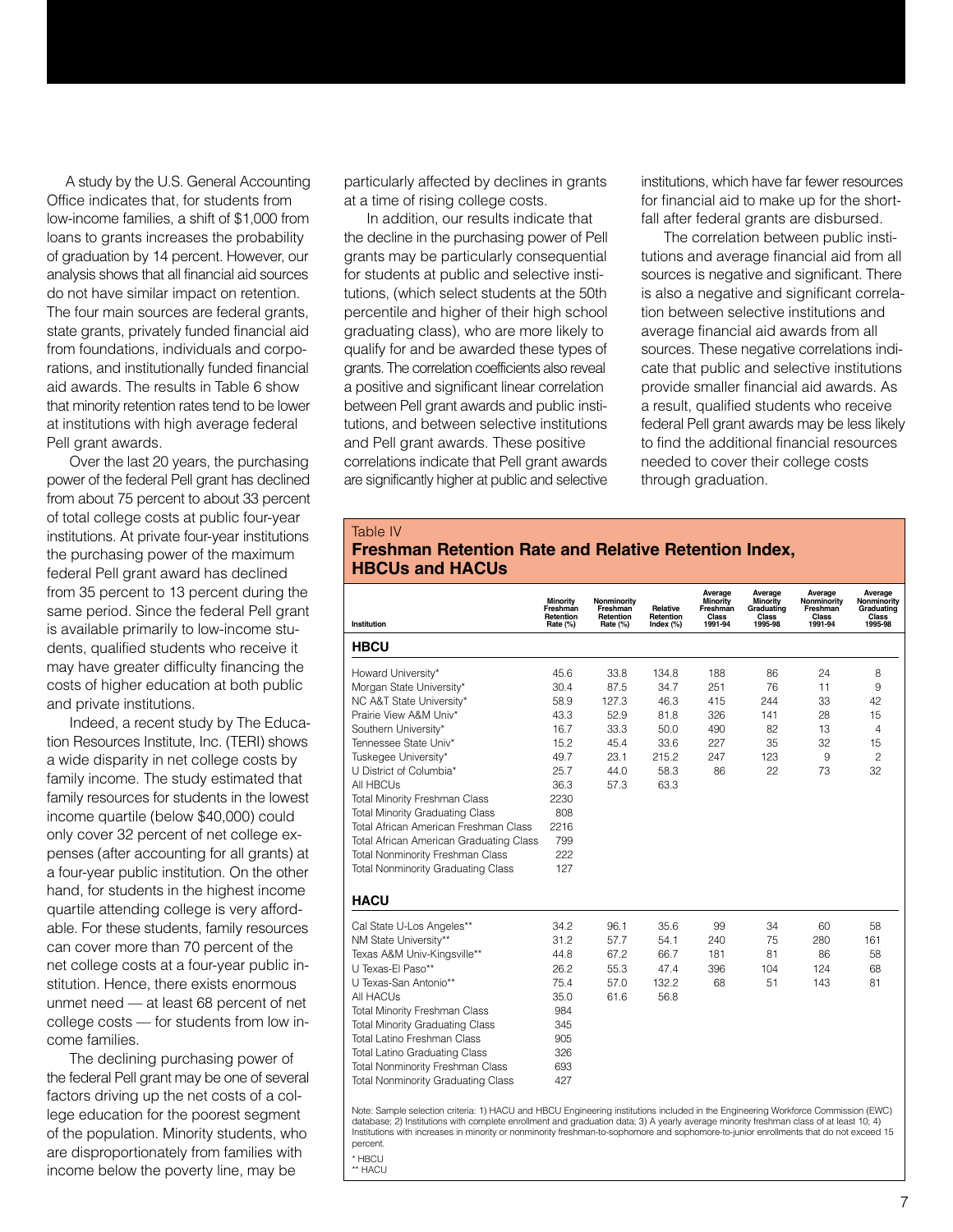#### Table V **Engineering Institutions Ranked by Number of Minority Freshmen and Minority Graduates**

|                                                   | Average<br>Minority<br>Graduating<br>Class | Rank<br>Minority    | Average<br>Nonminority<br>Graduating<br>Class | Average<br><b>Minority</b><br>Freshman<br>Class | Rank<br>Minority     | Average<br>Nonminority<br>Freshman<br>Class | Average<br>Number | Percent<br>Minority | Average<br>Number | Percent<br><b>Minority</b> |
|---------------------------------------------------|--------------------------------------------|---------------------|-----------------------------------------------|-------------------------------------------------|----------------------|---------------------------------------------|-------------------|---------------------|-------------------|----------------------------|
| Institution                                       | $(1996 - 98)$                              | Graduates           | $(1996-98)$                                   | $(1991 - 93)$                                   | Freshmen             | $(1991 - 93)$                               | Graduates         | Graduates (%)       | Freshmen          | Freshmen (%)               |
| NC A&T State University                           | 244                                        | $\mathbf{1}$        | 42                                            | 415                                             | $\overline{c}$       | 33                                          | 286               | 85.3                | 448               | 92.6                       |
| Georgia Inst of Tech                              | 189                                        | $\overline{c}$      | 1111                                          | 205                                             | 14                   | 1419                                        | 1301              | 14.6                | 1624              | 12.6                       |
| Florida Intl University                           | 171                                        | 3                   | 114                                           | 47                                              | 82                   | 23                                          | 285               | 60.1                | 70                | 67.1                       |
| Prairie View A&M Univ                             | 141                                        | $\overline{4}$<br>5 | 15                                            | 326                                             | $\overline{7}$<br>5  | 28                                          | 156               | 90.4                | 354               | 92.0                       |
| Texas A&M University<br>FAMU/FSU College of Engrg | 127<br>126                                 | 6                   | 1021<br>146                                   | 352<br>309                                      | 8                    | 1544<br>177                                 | 1148<br>272       | 11.1<br>46.3        | 1895<br>485       | 18.6<br>63.6               |
| <b>Tuskegee University</b>                        | 123                                        | $\overline{7}$      | $\overline{c}$                                | 247                                             | 10                   | 9                                           | 125               | 98.4                | 256               | 96.6                       |
| U Texas-Austin                                    | 121                                        | 8                   | 681                                           | 335                                             | $6\phantom{1}6$      | 949                                         | 801               | 15.1                | 1284              | 26.1                       |
| CCNY (City College, CUNY)                         | 104                                        | 9                   | 155                                           | 409                                             | 3                    | 294                                         | 259               | 40.3                | 703               | 58.2                       |
| U Texas-El Paso                                   | 104                                        | 9                   | 68                                            | 396                                             | $\overline{4}$       | 124                                         | 172               | 60.3                | 519               | 76.2                       |
| Mass Inst of Technology                           | 99                                         | 11                  | 571                                           | $\mathbf 0$                                     | 296                  | $\mathbf 0$                                 | 670               | 14.8                | $\mathbf 0$       | <b>NA</b>                  |
| U Florida                                         | 88                                         | 12                  | 607                                           | $\mathbf 0$                                     | 296                  | $\mathbf{1}$                                | 695               | 12.7                | $\mathbf{1}$      | 0.0                        |
| <b>Howard University</b>                          | 86                                         | 13                  | 8                                             | 188                                             | 18                   | 24                                          | 94                | 91.5                | 212               | 88.8                       |
| U Michigan-Ann Arbor                              | 85                                         | 14                  | 898                                           | 188                                             | 18                   | 969                                         | 983               | 8.6                 | 1157              | 16.2                       |
| Southern University                               | 82                                         | 15                  | $\overline{4}$                                | 490                                             | $\overline{1}$       | 13                                          | 86                | 95.0                | 503               | 97.4                       |
| Texas A&M Univ-Kingsville                         | 81                                         | 16                  | 58                                            | 181                                             | 20                   | 86                                          | 139               | 58.3                | 267               | 67.7                       |
| New Jersey Inst Tech                              | 81                                         | 16                  | 291                                           | 194                                             | 17                   | 420                                         | 372               | 21.8                | 614               | 31.5                       |
| <b>Purdue University</b>                          | 79<br>76                                   | 18<br>19            | 1148<br>9                                     | 130<br>251                                      | 28<br>$\overline{9}$ | 1543<br>11                                  | 1227<br>86        | 6.5<br>89.1         | 1673<br>262       | 7.8<br>95.9                |
| Morgan State University<br>NC State Univ-Raleigh  | 75                                         | 20                  | 886                                           | 172                                             | 21                   | 1146                                        | 962               | 7.8                 | 1318              | 13.0                       |
| <b>NM State University</b>                        | 75                                         | 20                  | 161                                           | 240                                             | 11                   | 280                                         | 236               | 31.7                | 520               | 46.2                       |
| Cal Poly-San Luis Obispo                          | 73                                         | 22                  | 607                                           | 166                                             | 23                   | 645                                         | 680               | 10.7                | 810               | 20.4                       |
| Cal State U-Long Beach                            | 69                                         | 23                  | 325                                           | 140                                             | 25                   | 203                                         | 394               | 17.5                | 343               | 40.7                       |
| Cal Poly-Pomona                                   | 68                                         | 24                  | 396                                           | 125                                             | 31                   | 530                                         | 464               | 14.6                | 655               | 19.0                       |
| U Illinois-Champaign                              | 65                                         | 25                  | 1078                                          | 170                                             | 22                   | 1152                                        | 1143              | 5.7                 | 1322              | 12.9                       |
| U South Florida                                   | 61                                         | 26                  | 294                                           | 30                                              | 123                  | 115                                         | 355               | 17.2                | 145               | 20.6                       |
| U Arizona                                         | 59                                         | 27                  | 378                                           | 138                                             | 27                   | 474                                         | 437               | 13.6                | 612               | 22.5                       |
| U Maryland-College Park                           | 59                                         | 27                  | 423                                           | 61                                              | 67                   | 511                                         | 482               | 12.2                | 572               | 10.7                       |
| U Central Florida                                 | 56                                         | 29                  | 278                                           | 81                                              | 53                   | 239                                         | 334               | 16.8                | 319               | 25.3                       |
| U Miami                                           | 55                                         | 30                  | 76                                            | 67                                              | 62                   | 133                                         | 131               | 41.8                | 200               | 33.3                       |
| Rensselaer Polytechnic                            | 55                                         | 30                  | 540                                           | 98                                              | 42                   | 704                                         | 595               | 9.2                 | 803               | 12.3                       |
| <b>Stanford University</b>                        | 51                                         | 32                  | 269                                           | 79                                              | 56                   | 216                                         | 320               | 16.0                | 295               | 26.7                       |
| U Texas-San Antonio                               | 51                                         | 32                  | 81                                            | 68                                              | 61                   | 143                                         | 132               | 38.5                | 210               | 32.2                       |
| U Southern California<br>U New Mexico             | 51<br>50                                   | 32<br>35            | 263<br>124                                    | 92<br>123                                       | 46<br>32             | 377<br>138                                  | 314<br>174        | 16.2<br>28.6        | 470<br>261        | 19.7<br>47.0               |
| U Illinois-Chicago                                | 47                                         | 36                  | 305                                           | 98                                              | 42                   | 301                                         | 352               | 13.3                | 399               | 24.6                       |
| Polytechnic University                            | 44                                         | 37                  | 223                                           | 91                                              | 48                   | 389                                         | 267               | 16.4                | 480               | 18.9                       |
| U Cal-Berkeley                                    | 44                                         | 37                  | 737                                           | 58                                              | 69                   | 547                                         | 781               | 5.6                 | 606               | 9.6                        |
| Florida Atlantic Univ                             | 44                                         | 37                  | 143                                           | 33                                              | 111                  | 95                                          | 187               | 23.7                | 128               | 25.8                       |
| U Houston                                         | 44                                         | 37                  | 198                                           | 118                                             | 36                   | 252                                         | 242               | 18.2                | 370               | 31.8                       |
| <b>Clemson University</b>                         | 43                                         | 41                  | 445                                           | 123                                             | 32                   | 752                                         | 488               | 8.8                 | 875               | 14.0                       |
| San Diego State Univ                              | 43                                         | 41                  | 182                                           | 69                                              | 60                   | 205                                         | 225               | 19.0                | 275               | 25.2                       |
| San Jose State University                         | 41                                         | 43                  | 370                                           | 46                                              | 83                   | 413                                         | 411               | 9.9                 | 459               | 10.0                       |
| U Cal-Los Angeles                                 | 41                                         | 43                  | 398                                           | 64                                              | 65                   | 415                                         | 439               | 9.3                 | 480               | 13.4                       |
| U Cal-San Diego                                   | 41                                         | 43                  | 384                                           | 95                                              | 44                   | 548                                         | 425               | 9.7                 | 643               | 14.7                       |
| <b>Cornell University</b>                         | 41                                         | 43                  | 667                                           | 65                                              | 63                   | 725                                         | 707               | 5.7                 | 789               | 8.2                        |
| U Oklahoma                                        | 41                                         | 43                  | 313                                           | 195                                             | 15                   | 387                                         | 355               | 11.7                | 582               | 33.6                       |
| Arizona State University                          | 40                                         | 48                  | 367                                           | 53                                              | 76                   | 381                                         | 407               | 9.7                 | 434               | 12.2                       |
| <b>Rutgers University</b>                         | 40<br>39                                   | 48                  | 377                                           | 105                                             | 40                   | 535                                         | 418               | 9.7                 | 641               | 16.4                       |
| Michigan State University<br>U Cal-Davis          | 39                                         | 50<br>50            | 530<br>366                                    | 232<br>80                                       | 12<br>55             | 880<br>393                                  | 569<br>405        | 6.9<br>9.6          | 1112<br>473       | 20.9<br>17.0               |
| <b>Auburn University</b>                          | 38                                         | 52                  | 529                                           | 120                                             | 34                   | 934                                         | 567               | 6.7                 | 1054              | 11.4                       |
| Penn State University                             | 37                                         | 53                  | 1141                                          | 76                                              | 59                   | 2057                                        | 1179              | 3.2                 | 2133              | 3.6                        |
| U Washington                                      | 37                                         | 53                  | 622                                           | 21                                              | 151                  | 34                                          | 659               | 5.7                 | 54                | 38.0                       |
| U Colorado-Boulder                                | 36                                         | 55                  | 406                                           | 54                                              | 73                   | 540                                         | 443               | 8.2                 | 594               | 9.1                        |
| Cal State U-Sacramento                            | 36                                         | 55                  | 209                                           | 92                                              | 46                   | 180                                         | 245               | 14.8                | 272               | 33.8                       |
| Mississippi State Univ                            | 36                                         | 55                  | 312                                           | 119                                             | 35                   | 353                                         | 348               | 10.4                | 472               | 25.2                       |
| US Naval Academy                                  | 35                                         | 58                  | 347                                           | 116                                             | 37                   | 654                                         | 382               | 9.2                 | 771               | 15.1                       |
| Tennessee State Univ                              | 35                                         | 58                  | 15                                            | 227                                             | 13                   | 32                                          | 49                | 70.3                | 260               | 87.5                       |
| U Texas-Pan American                              | 34                                         | 60                  | 6                                             | $\mathsf{O}\xspace$                             | 296                  | $\mathbf 0$                                 | 40                | 85.8                | $\mathbf 0$       | <b>NA</b>                  |
| Virginia Poly Institute                           | 34                                         | 60                  | 805                                           | 82                                              | 51                   | 1074                                        | 840               | 4.1                 | 1157              | 7.1                        |
| Cal State U-Los Angeles                           | 34                                         | 60                  | 58                                            | 99                                              | 41                   | 60                                          | 92                | 37.0                | 160               | 62.2                       |
| <b>Texas Tech University</b>                      | 33                                         | 63                  | 251                                           | 111                                             | 39                   | 504                                         | 284               | 11.6                | 615               | 18.1                       |
|                                                   |                                            |                     |                                               |                                                 |                      |                                             |                   |                     |                   |                            |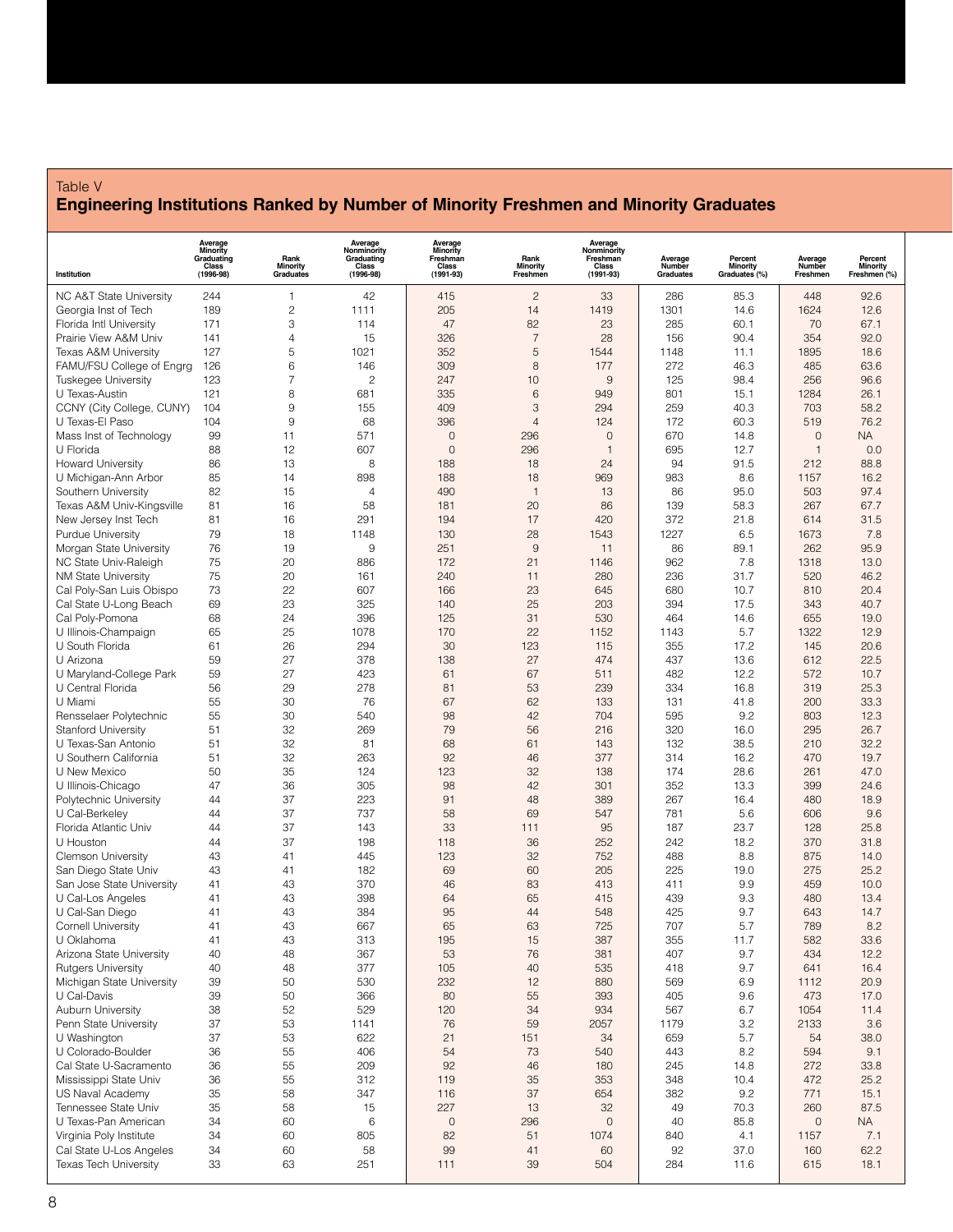| Institution                                         | Average<br>Minority<br>Graduating<br>Class<br>$(1996 - 98)$ | Rank<br><b>Minority</b><br>Graduates | Average<br>Nonminority<br>Graduating<br>Class<br>$(1996 - 98)$ | <b>Average</b><br>Minority<br>Freshman<br>Class<br>$(1991 - 93)$ | Rank<br>Minority<br>Freshmen | Average<br>Nonminority<br>Freshman<br>Class<br>$(1991 - 93)$ | Average<br>Number<br>Graduates | Percent<br>Minority<br>Graduates (%) | Average<br>Number<br>Freshmen | Percent<br><b>Minority</b><br>Freshmen (%) |
|-----------------------------------------------------|-------------------------------------------------------------|--------------------------------------|----------------------------------------------------------------|------------------------------------------------------------------|------------------------------|--------------------------------------------------------------|--------------------------------|--------------------------------------|-------------------------------|--------------------------------------------|
| Ohio State University                               | 31                                                          | 64                                   | 638                                                            | 150                                                              | 24                           | 1201                                                         | 669                            | 4.7                                  | 1351                          | 11.1                                       |
| Cal State U-Northridge                              | 31                                                          | 64                                   | 146                                                            | 140                                                              | 25                           | 179                                                          | 177                            | 17.5                                 | 319                           | 43.9                                       |
| Illinois Inst of Tech                               | 31                                                          | 64                                   | 164                                                            | 81                                                               | 53                           | 230                                                          | 195                            | 15.9                                 | 310                           | 26.0                                       |
| U Virginia                                          | 31                                                          | 64                                   | 306                                                            | 49                                                               | 80                           | 386                                                          | 337                            | 9.2                                  | 435                           | 11.3                                       |
| <b>Drexel University</b>                            | 29                                                          | 68                                   | 372                                                            | 65                                                               | 63                           | 466                                                          | 401                            | 7.2                                  | 531                           | 12.3                                       |
| Louisiana State Univ                                | 29                                                          | 68                                   | 325                                                            | 129                                                              | 29                           | 805                                                          | 353                            | 8.1                                  | 934                           | 13.8                                       |
| US Military Academy                                 | 28                                                          | 70                                   | 275                                                            | $\overline{0}$                                                   | 296                          | $\mathbf{0}$                                                 | 304                            | 9.3                                  | $\mathbf 0$                   | <b>NA</b>                                  |
| U Alabama                                           | 28                                                          | 70                                   | 201                                                            | 129                                                              | 29                           | 437                                                          | 229                            | 12.2                                 | 566                           | 22.8                                       |
| U Tennessee-Knoxville                               | 27                                                          | 72                                   | 319                                                            | 86                                                               | 49                           | 586                                                          | 346                            | 7.8                                  | 672                           | 12.8                                       |
| Colorado School of Mines                            | 27<br>26                                                    | 72<br>74                             | 397<br>578                                                     | 64<br>46                                                         | 65                           | 634                                                          | 423<br>604                     | 6.3                                  | 697                           | 9.1<br>5.9                                 |
| U Missouri-Rolla<br>Northwestern University         | 25                                                          | 75                                   | 286                                                            | 32                                                               | 83<br>116                    | 737<br>312                                                   | 311                            | 4.4<br>8.0                           | 783<br>343                    | 9.2                                        |
| U South Carolina                                    | 24                                                          | 76                                   | 156                                                            | 114                                                              | 38                           | 278                                                          | 179                            | 13.2                                 | 392                           | 29.2                                       |
| Stevens Inst of Tech                                | 24                                                          | 76                                   | 151                                                            | 39                                                               | 94                           | 206                                                          | 175                            | 13.9                                 | 245                           | 16.1                                       |
| NY Institute of Tech                                | 24                                                          | 76                                   | 76                                                             | 27                                                               | 133                          | 61                                                           | 100                            | 24.1                                 | 88                            | 31.1                                       |
| <b>Kettering University</b>                         | 23                                                          | 79                                   | 349                                                            | 39                                                               | 94                           | 434                                                          | 372                            | 6.1                                  | 473                           | 8.3                                        |
| US Air Force Academy                                | 23                                                          | 79                                   | 226                                                            | $\overline{9}$                                                   | 203                          | 44                                                           | 250                            | 9.3                                  | 52                            | 16.6                                       |
| Vanderbilt University                               | 23                                                          | 79                                   | 245                                                            | 34                                                               | 106                          | 311                                                          | 267                            | 8.5                                  | 345                           | 9.8                                        |
| <b>Boston University</b>                            | 22                                                          | 82                                   | 266                                                            | 37                                                               | 97                           | 387                                                          | 288                            | 7.8                                  | 424                           | 8.7                                        |
| U District of Columbia                              | 22                                                          | 82                                   | 32                                                             | 86                                                               | 49                           | 73                                                           | 54                             | 40.7                                 | 158                           | 54.1                                       |
| Columbia University                                 | 21                                                          | 84                                   | 230                                                            | 18                                                               | 159                          | 228                                                          | 252                            | 8.5                                  | 245                           | 7.2                                        |
| Mercer University                                   | 21                                                          | 84                                   | 156                                                            | 23                                                               | 146                          | 116                                                          | 176                            | 11.7                                 | 139                           | 16.3                                       |
| U Cal-Santa Barbara                                 | 21                                                          | 84                                   | 153                                                            | 29                                                               | 126                          | 252                                                          | 174                            | 12.2                                 | 281                           | 10.3                                       |
| Cal State U-Fresno<br>U Cal-Irvine                  | 21<br>20                                                    | 84<br>88                             | 99<br>166                                                      | 51<br>33                                                         | 79                           | 177<br>222                                                   | 120<br>185                     | 17.2                                 | 227<br>255                    | 22.3<br>12.9                               |
| U Texas-Arlington                                   | 20                                                          | 88                                   | 225                                                            | 23                                                               | 111<br>146                   | 205                                                          | 245                            | 10.6<br>8.0                          | 228                           | 9.9                                        |
| Carnegie Mellon Univ                                | 20                                                          | 88                                   | 264                                                            | 35                                                               | 101                          | 350                                                          | 284                            | 7.2                                  | 385                           | 9.0                                        |
| SUNY-Buffalo Campus                                 | 20                                                          | 88                                   | 360                                                            | 82                                                               | 51                           | 649                                                          | 380                            | 5.3                                  | 731                           | 11.2                                       |
| U Maryland-Baltimore                                | 20                                                          | 88                                   | 119                                                            | 41                                                               | 91                           | 126                                                          | 139                            | 14.4                                 | 166                           | 24.4                                       |
| Princeton University                                | 19                                                          | 93                                   | 156                                                            | 30                                                               | 123                          | 186                                                          | 175                            | 11.0                                 | 215                           | 13.8                                       |
| <b>Tulane University</b>                            | 18                                                          | 94                                   | 143                                                            | 32                                                               | 116                          | 218                                                          | 161                            | 11.4                                 | 249                           | 12.7                                       |
| Oklahoma State Univ                                 | 18                                                          | 94                                   | 268                                                            | 54                                                               | 73                           | 385                                                          | 286                            | 6.2                                  | 439                           | 12.2                                       |
| Duke University                                     | 17                                                          | 96                                   | 192                                                            | 32                                                               | 116                          | 219                                                          | 209                            | 8.0                                  | 251                           | 12.7                                       |
| Wayne State University                              | 17                                                          | 96                                   | 141                                                            | 55                                                               | 72                           | 214                                                          | 158                            | 10.8                                 | 269                           | 20.3                                       |
| U Pennsylvania                                      | 17                                                          | 96                                   | 289                                                            | 32                                                               | 116                          | 378                                                          | 306                            | 5.4                                  | 410                           | 7.9                                        |
| U Notre Dame                                        | 17                                                          | 96                                   | 220                                                            | 49                                                               | 80                           | 340                                                          | 237                            | 7.3                                  | 389                           | 12.6                                       |
| <b>Hampton University</b>                           | 17                                                          | 96                                   | $\mathbf{1}$<br>75                                             | 195                                                              | 15                           | $\mathbf 0$                                                  | 18                             | 92.7                                 | 195                           | 100.0                                      |
| Santa Clara University<br>Manhattan College         | 16<br>16                                                    | 101<br>101                           | 108                                                            | 34<br>28                                                         | 106<br>130                   | 155<br>149                                                   | 91<br>124                      | 17.2<br>13.1                         | 189<br>177                    | 18.0<br>16.0                               |
| U Alabama-Huntsville                                | 16                                                          | 101                                  | 158                                                            | 34                                                               | 106                          | 235                                                          | 174                            | 9.2                                  | 269                           | 12.5                                       |
| Washington State Univ                               | 16                                                          | 101                                  | 404                                                            | 27                                                               | 133                          | 406                                                          | 420                            | 3.9                                  | 433                           | 6.3                                        |
| NM Inst of Mining & Tech                            | 16                                                          | 101                                  | 53                                                             | 31                                                               | 121                          | 86                                                           | 69                             | 23.7                                 | 117                           | 26.5                                       |
| U Massachusetts-Amherst                             | 16                                                          | 101                                  | 201                                                            | 27                                                               | 133                          | 327                                                          | 217                            | 7.2                                  | 354                           | 7.6                                        |
| U Pittsburgh                                        | 16                                                          | 101                                  | 275                                                            | 34                                                               | 106                          | 278                                                          | 291                            | 5.4                                  | 312                           | 10.9                                       |
| Rice University                                     | 16                                                          | 101                                  | 148                                                            | 54                                                               | 73                           | 178                                                          | 164                            | 10.0                                 | 232                           | 23.3                                       |
| Northern Arizona Univ                               | 16                                                          | 101                                  | 103                                                            | 94                                                               | 45                           | 181                                                          | 120                            | 13.6                                 | 275                           | 34.3                                       |
| Case Western Reserve U                              | 15                                                          | 110                                  | 250                                                            | $\overline{c}$                                                   | 270                          | 16                                                           | 265                            | 5.5                                  | 18                            | 13.0                                       |
| <b>SUNY-Stony Brook Campus</b>                      | 15                                                          | 110                                  | 90                                                             | 17                                                               | 163                          | 122                                                          | 106                            | 14.5                                 | 139                           | 12.0                                       |
| George Mason University                             | 15                                                          | 110                                  | 182                                                            | 29                                                               | 126                          | 176                                                          | 197                            | 7.8                                  | 205                           | 14.2                                       |
| Lawrence Technological U                            | 15                                                          | 110                                  | 237                                                            | 43                                                               | 88                           | 305                                                          | 252                            | 5.9                                  | 348                           | 12.3                                       |
| <b>Syracuse University</b>                          | 15                                                          | 110                                  | 155                                                            | 44                                                               | 85                           | 213                                                          | 170                            | 8.8                                  | 257                           | 17.2                                       |
| Louisiana Tech University                           | 15                                                          | 110                                  | 157                                                            | 52                                                               | 78                           | 361                                                          | 172                            | 8.7                                  | 412                           | 12.5                                       |
| Michigan Tech University<br>Old Dominion University | 15<br>15                                                    | 110<br>110                           | 762<br>155                                                     | 36<br>35                                                         | 98<br>101                    | 1004<br>148                                                  | 777<br>171                     | 1.9<br>9.0                           | 1040<br>183                   | 3.4<br>19.2                                |
| Southern Methodist Univ                             | 14                                                          | 118                                  | 75                                                             | 29                                                               | 126                          | 114                                                          | 89                             | 15.4                                 | 143                           | 20.0                                       |
| U Minnesota                                         | 14                                                          | 118                                  | 603                                                            | 25                                                               | 139                          | 574                                                          | 617                            | 2.3                                  | 599                           | 4.1                                        |
| U Louisville                                        | 14                                                          | 118                                  | 185                                                            | 38                                                               | 96                           | 296                                                          | 199                            | 7.0                                  | 334                           | 11.4                                       |
| Iowa State University                               | 13                                                          | 121                                  | 669                                                            | 78                                                               | 57                           | 1246                                                         | 682                            | 2.0                                  | 1323                          | 5.9                                        |
| U New Orleans                                       | 13                                                          | 121                                  | 102                                                            | 78                                                               | 57                           | 217                                                          | 114                            | 11.1                                 | 295                           | 26.5                                       |
| Lamar University                                    | 13                                                          | 121                                  | 82                                                             | 53                                                               | 76                           | 160                                                          | 95                             | 13.6                                 | 213                           | 25.0                                       |
| U Texas-Dallas                                      | 13                                                          | 121                                  | 153                                                            | 8                                                                | 207                          | 33                                                           | 166                            | 7.8                                  | 41                            | 19.4                                       |
| Cooper Union                                        | 13                                                          | 121                                  | 107                                                            | 14                                                               | 178                          | 120                                                          | 120                            | 10.9                                 | 135                           | 10.6                                       |
| Northeastern University                             | 13                                                          | 121                                  | 233                                                            | 18                                                               | 159                          | 307                                                          | 246                            | 5.3                                  | 325                           | 5.5                                        |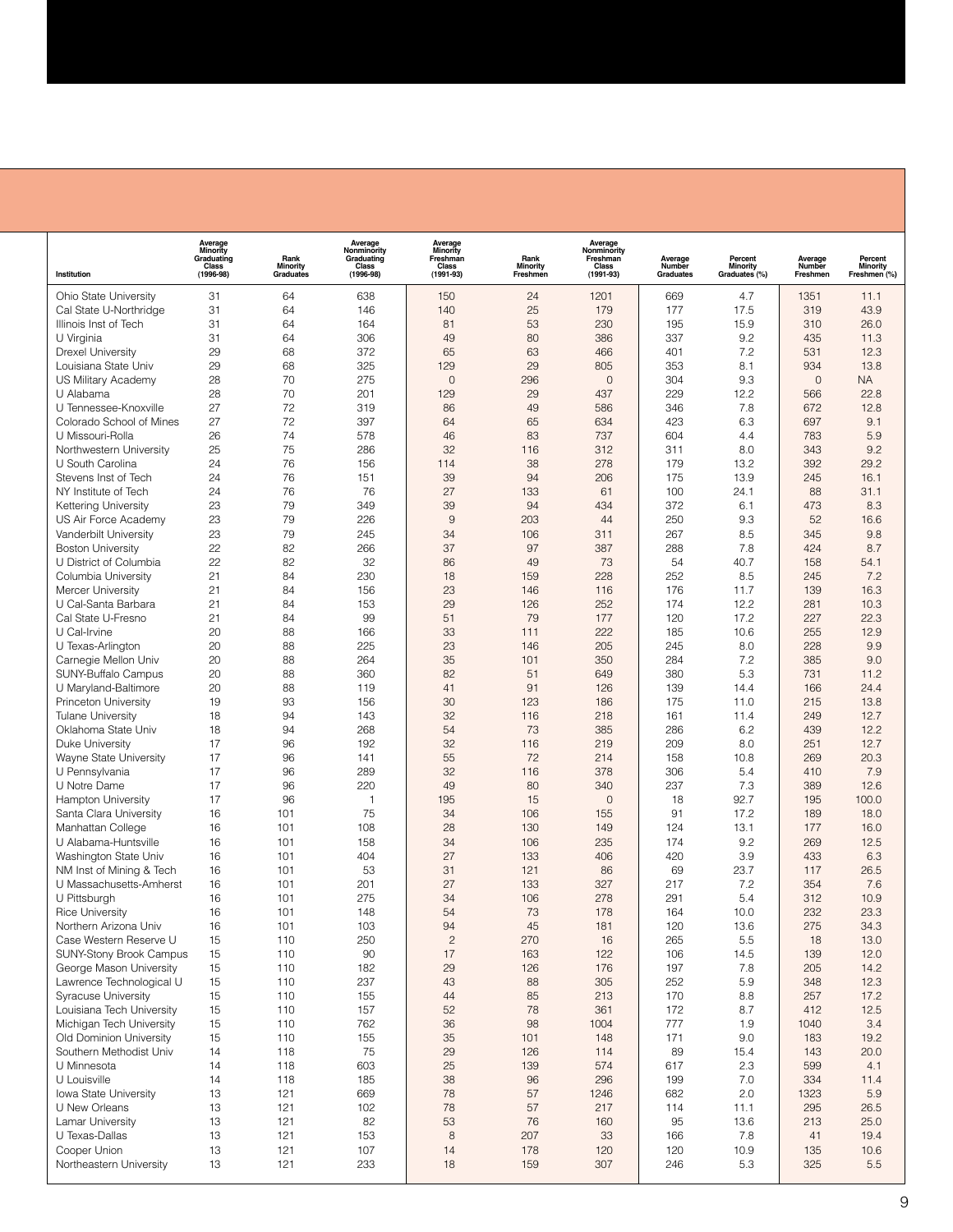## Table V **Engineering Institutions Ranked by Number of Minority Freshmen and Minority Graduates**

|                                               | <b>Average</b><br>Minority<br>Graduating<br>Class<br>(1996-98) | Rank<br><b>Minority</b> | Average<br>Nonminority<br>Graduating<br>Class<br>(1996-98) | <b>Average</b><br>Minority<br>Freshman<br>Class | Rank<br><b>Minority</b> | Average<br>Nonminority<br>Freshman<br>Class | Average<br>Number | Percent<br><b>Minority</b> | Average<br>Number | Percent<br><b>Minority</b> |
|-----------------------------------------------|----------------------------------------------------------------|-------------------------|------------------------------------------------------------|-------------------------------------------------|-------------------------|---------------------------------------------|-------------------|----------------------------|-------------------|----------------------------|
| Institution                                   |                                                                | Graduates               |                                                            | $(1991 - 93)$                                   | Freshmen                | $(1991 - 93)$                               | Graduates         | Graduates <sup>(%)</sup>   | Freshmen          | Freshmen (%)               |
| U Detroit                                     | 13                                                             | 121                     | 48                                                         | 20                                              | 155                     | 66                                          | 61                | 21.7                       | 86                | 23.3                       |
| Colorado State University                     | 13                                                             | 121                     | 219                                                        | 33                                              | 111                     | 295                                         | 232               | 5.6                        | 328               | 10.2                       |
| U Missouri-Columbia & KC                      | 12                                                             | 129                     | 355                                                        | 24                                              | 142                     | 366                                         | 366               | 3.2                        | 390               | 6.1                        |
| U Connecticut                                 | 12                                                             | 129                     | 158                                                        | 27                                              | 133                     | 229                                         | 170               | 7.3                        | 256               | 10.4                       |
| Lehigh University<br>So Illinois-Edwardsville | 12<br>12                                                       | 129<br>129              | 321<br>130                                                 | 17<br>$\overline{4}$                            | 163<br>246              | 381<br>12                                   | 333<br>142        | 3.5<br>8.4                 | 398<br>16         | 4.3<br>23.4                |
| U Arkansas                                    | 12                                                             | 129                     | 242                                                        | 60                                              | 68                      | 383                                         | 255               | 4.8                        | 443               | 13.6                       |
| U Memphis                                     | 11                                                             | 134                     | 67                                                         | 20                                              | 155                     | 112                                         | 78                | 14.1                       | 133               | 15.3                       |
| Clarkson University                           | 11                                                             | 134                     | 298                                                        | 18                                              | 159                     | 363                                         | 309               | 3.6                        | 381               | 4.7                        |
| Worcester Poly Institute                      | 11                                                             | 134                     | 409                                                        | 14                                              | 178                     | 458                                         | 420               | 2.7                        | 472               | 3.0                        |
| Cal State U-Fullerton                         | 11                                                             | 134                     | 73                                                         | 44                                              | 85                      | 96                                          | 84                | 13.1                       | 139               | 31.3                       |
| U Wisconsin-Madison                           | 11                                                             | 134                     | 598                                                        | 35                                              | 101                     | 810                                         | 609               | 1.8                        | 845               | 4.1                        |
| U Delaware                                    | 11                                                             | 134                     | 135                                                        | 36                                              | 98                      | 235                                         | 146               | 7.8                        | 271               | 13.2                       |
| U Nevada-Las Vegas                            | 11                                                             | 134                     | 85                                                         | 35                                              | 101                     | 200                                         | 96                | 11.1                       | 235               | 15.0                       |
| So Illinois-Carbondale                        | 11                                                             | 134                     | 158                                                        | 44                                              | 85                      | 166                                         | 168               | 6.3                        | 210               | 20.8                       |
| U Alabama-Birmingham                          | 11                                                             | 134                     | 80                                                         | 35                                              | 101                     | 89                                          | 91                | 12.1                       | 124               | 28.0                       |
| U Colorado-Denver                             | 11                                                             | 134                     | 108                                                        | $\overline{4}$                                  | 246                     | 33                                          | 119               | 9.5                        | 37                | 10.7                       |
| <b>Harvard University</b>                     | 10                                                             | 144                     | 111                                                        | $\mathbf 0$                                     | 296                     | $\mathbf 0$                                 | 121               | 8.5                        | $\overline{0}$    | <b>NA</b>                  |
| Kansas State University                       | 10                                                             | 144                     | 328                                                        | 36                                              | 98                      | 615                                         | 338               | 2.9                        | 651               | 5.5                        |
| Cleveland State Univ                          | 10                                                             | 144                     | 126                                                        | 16                                              | 168                     | 164                                         | 135               | 7.1                        | 180               | 8.7                        |
| Florida Institute of Tech                     | 10                                                             | 144                     | 128                                                        | 25                                              | 139                     | 222                                         | 138               | 7.5                        | 247               | 10.1                       |
| George Washington Univ                        | 10                                                             | 144                     | 66<br>6                                                    | 26                                              | 138                     | 142                                         | 76                | 12.8                       | 168               | 15.4                       |
| St Marys University<br>Rochester Inst of Tech | 10<br>10                                                       | 144<br>144              | 226                                                        | 15<br>29                                        | 173<br>126              | 22<br>329                                   | 16<br>236         | 60.4<br>4.1                | 37<br>358         | 39.6<br>8.2                |
| Tennessee Tech Univ                           | 9                                                              | 151                     | 273                                                        | 24                                              | 142                     | 475                                         | 282               | 3.3                        | 499               | 4.7                        |
| San Francisco State University                | 9                                                              | 151                     | 71                                                         | 16                                              | 168                     | 72                                          | 80                | 11.2                       | 89                | 18.4                       |
| Johns Hopkins University                      | 9                                                              | 151                     | 207                                                        | 17                                              | 163                     | 232                                         | 216               | 4.2                        | 249               | 6.7                        |
| <b>Yale University</b>                        | 9                                                              | 151                     | 49                                                         | $\overline{c}$                                  | 270                     | 17                                          | 58                | 16.0                       | 20                | 11.9                       |
| U Idaho                                       | 9                                                              | 151                     | 190                                                        | 12                                              | 187                     | 310                                         | 199               | 4.5                        | 322               | 3.8                        |
| U Toledo                                      | 9                                                              | 151                     | 219                                                        | 40                                              | 93                      | 684                                         | 228               | 3.8                        | 724               | 5.5                        |
| Marquette University                          | 9                                                              | 151                     | 242                                                        | 23                                              | 146                     | 385                                         | 251               | 3.7                        | 408               | 5.6                        |
| U Mississippi                                 | 9                                                              | 151                     | 60                                                         | 21                                              | 151                     | 113                                         | 69                | 13.0                       | 134               | 15.7                       |
| U Tulsa                                       | 9                                                              | 151                     | 101                                                        | 11                                              | 195                     | 142                                         | 110               | 8.5                        | 153               | 7.4                        |
| Loyola Marymount University                   | 9                                                              | 151                     | 33                                                         | 23                                              | 146                     | 58                                          | 42                | 20.8                       | 81                | 28.5                       |
| U Dayton                                      | 8                                                              | 161                     | 141                                                        | 13                                              | 184                     | 299                                         | 149               | 5.4                        | 312               | 4.3                        |
| U Hartford                                    | 8                                                              | 161                     | 60                                                         | 11                                              | 195                     | 80                                          | 68                | 11.8                       | 91                | 11.7                       |
| Brigham Young University                      | 8                                                              | 161                     | 353                                                        | 15                                              | 173                     | 500                                         | 361               | 2.2                        | 515               | 2.8                        |
| <b>Washington University</b>                  | 8                                                              | 161                     | 198                                                        | 12                                              | 187                     | 200                                         | 207               | 4.0                        | 212               | 5.5                        |
| U Michigan-Dearborn                           | 8                                                              | 161                     | 173                                                        | 14                                              | 178                     | 195                                         | 181               | 4.4                        | 210               | 6.8                        |
| U Wisconsin-Milwaukee<br>U Akron              | 8<br>8                                                         | 161                     | 161                                                        | 20                                              | 155<br>69               | 179<br>625                                  | 169<br>229        | 4.7<br>3.6                 | 199<br>683        | 10.2                       |
| Embry Riddle Aeronaut U                       | 8                                                              | 161<br>161              | 220<br>101                                                 | 58<br>24                                        | 142                     | 242                                         | 109               | 7.3                        | 266               | 8.5<br>9.0                 |
| U Kentucky                                    | 8                                                              | 161                     | 389                                                        | 25                                              | 139                     | 440                                         | 397               | 2.0                        | 465               | 5.4                        |
| U NC-Charlotte                                | 8                                                              | 161                     | 149                                                        | 14                                              | 178                     | 190                                         | 157               | 5.1                        | 204               | 7.0                        |
| U Wyoming                                     | 7                                                              | 171                     | 153                                                        | 12                                              | 187                     | 239                                         | 160               | 4.4                        | 251               | 4.8                        |
| U Nevada-Reno                                 | $\overline{7}$                                                 | 171                     | 107                                                        | 10                                              | 202                     | 156                                         | 114               | 6.1                        | 166               | 5.8                        |
| Cal Inst of Technology                        | 7                                                              | 171                     | 117                                                        | $\mathbf 0$                                     | 296                     | $\mathsf{O}\xspace$                         | 124               | 5.4                        | $\mathbf 0$       | <b>NA</b>                  |
| Hofstra University                            | 7                                                              | 171                     | 29                                                         | $\hbox{9}$                                      | 203                     | 55                                          | 36                | 18.5                       | 64                | 14.6                       |
| Citadel                                       | 7                                                              | 171                     | 61                                                         | 8                                               | 207                     | 112                                         | 68                | 10.3                       | 120               | 6.4                        |
| <b>Ohio University</b>                        | 7                                                              | 171                     | 188                                                        | 30                                              | 123                     | 345                                         | 195               | 3.6                        | 375               | 8.0                        |
| Norfolk State University                      | 7                                                              | 171                     | $\mathsf{O}\xspace$                                        | 41                                              | 91                      | $\mathbf{1}$                                | $\overline{7}$    | 95.2                       | 42                | 98.4                       |
| Wright State University                       | 7                                                              | 171                     | 162                                                        | 43                                              | 88                      | 295                                         | 170               | 4.3                        | 338               | 12.8                       |
| West Virginia University                      | 7                                                              | 171                     | 258                                                        | 18                                              | 159                     | 349                                         | 265               | 2.6                        | 367               | 4.9                        |
| Milwaukee School of Engrg                     | 7                                                              | 171                     | 219                                                        | 28                                              | 130                     | 441                                         | 226               | 3.2                        | 469               | 6.0                        |
| U Cincinnati                                  | 7                                                              | 171                     | 304                                                        | 28                                              | 130                     | 473                                         | 311               | 2.3                        | 502               | 5.6                        |
| U Kansas                                      | 7                                                              | 171                     | 232                                                        | 21                                              | 151                     | 324                                         | 240               | 3.1                        | 345               | 6.0                        |
| U South Alabama                               | 7                                                              | 171                     | 115                                                        | 31                                              | 121                     | 223                                         | 122               | 5.8                        | 254               | 12.2                       |
| Western Michigan Univ                         | 7                                                              | 171                     | 200                                                        | 33                                              | 111                     | 209                                         | 207               | 3.2                        | 242               | 13.8                       |
| U Cal-Santa Cruz                              | 7<br>7                                                         | 171<br>171              | 48<br>87                                                   | 16<br>34                                        | 168<br>106              | 53                                          | 55                | 12.8                       | 70                | 23.4<br>22.3               |
| Cal State U-Chico<br>U lowa                   | 7                                                              | 171                     | 208                                                        | 16                                              | 168                     | 119<br>391                                  | 94<br>214         | 7.5<br>3.1                 | 153<br>407        | 4.0                        |
| <b>Temple University</b>                      | 6                                                              | 188                     | 43                                                         | $6\,$                                           | 220                     | 26                                          | 49                | 12.8                       | 33                | 19.4                       |
| U Southwestern Louisiana                      | 6                                                              | 188                     | 89                                                         | 58                                              | 69                      | 248                                         | 95                | 6.3                        | 307               | 19.0                       |
|                                               |                                                                |                         |                                                            |                                                 |                         |                                             |                   |                            |                   |                            |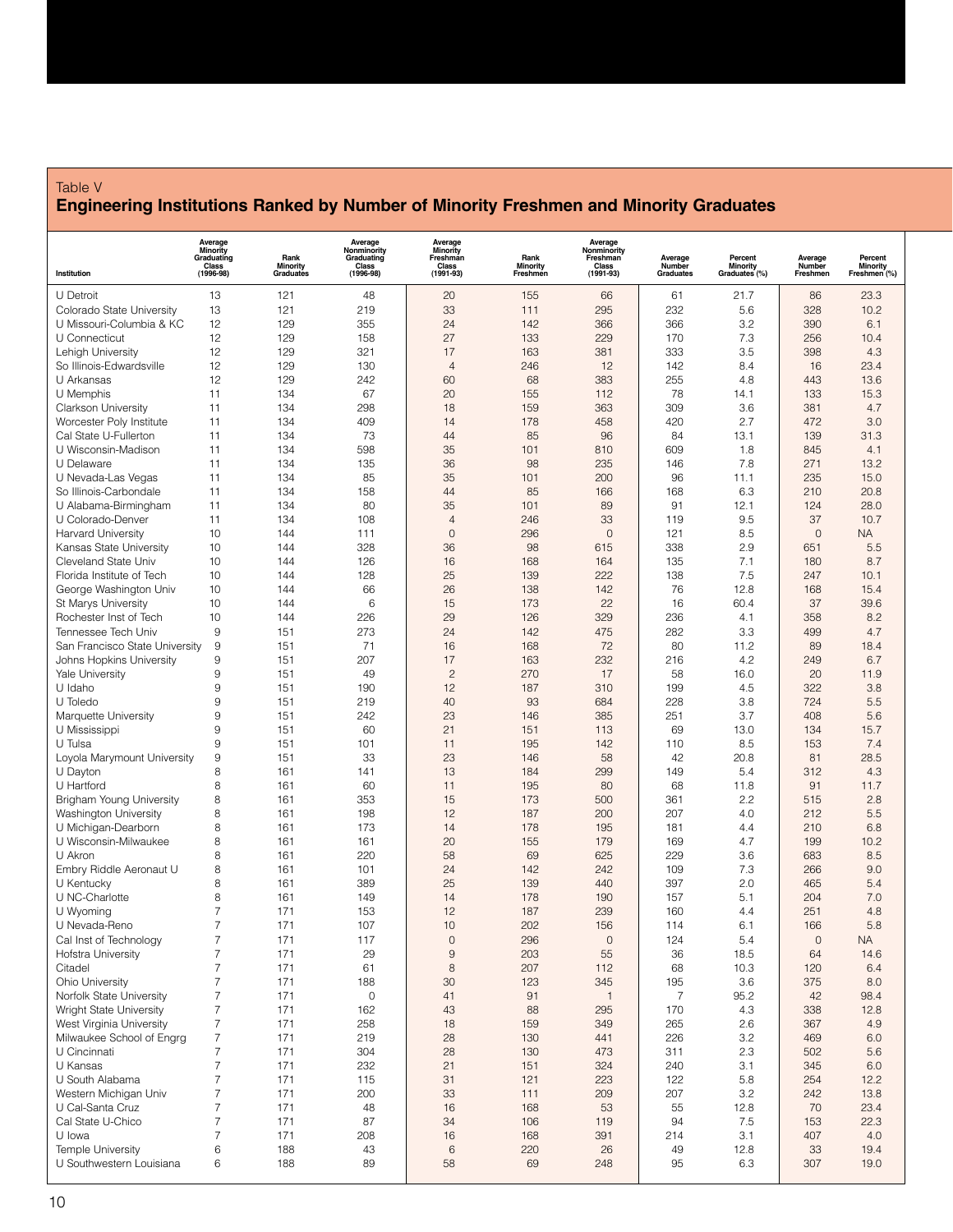|                                                         | Average<br>Minority<br>Graduating | Rank                         | Average<br>Nonminority<br>Graduating | Average<br>Minority<br>Freshman | Rank                        | Average<br>Nonminority<br>Freshman |                                | Percent                              | Average            | Percent                                    |
|---------------------------------------------------------|-----------------------------------|------------------------------|--------------------------------------|---------------------------------|-----------------------------|------------------------------------|--------------------------------|--------------------------------------|--------------------|--------------------------------------------|
| Institution                                             | Class<br>(1996-98)                | <b>Minority</b><br>Graduates | Class<br>(1996-98)                   | Class<br>$(1991 - 93)$          | <b>Minority</b><br>Freshmen | Class<br>$(1991 - 93)$             | Average<br>Number<br>Graduates | Minority<br>Graduates <sup>(%)</sup> | Number<br>Freshmen | <b>Minority</b><br>Freshmen <sup>(%)</sup> |
| Dartmouth College                                       | 6                                 | 188                          | 113                                  | 11                              | 195                         | 74                                 | 120                            | 5.3                                  | 85                 | 12.6                                       |
| U Pacific                                               | 6                                 | 188                          | 51                                   | 11                              | 195                         | 62                                 | 57                             | 10.5                                 | 73                 | 15.1                                       |
| SD School of Mines & Tech                               | 6                                 | 188                          | 187                                  | 11                              | 195                         | 340                                | 193                            | 3.1                                  | 351                | 3.1                                        |
| U Rochester                                             | 6                                 | 188                          | 103                                  | 22                              | 150                         | 200                                | 109                            | 5.2                                  | 222                | 9.8                                        |
| U Cal-Riverside                                         | 6                                 | 188                          | 37                                   | 9                               | 203                         | 50                                 | 43                             | 13.3                                 | 59                 | 15.3                                       |
| Virginia Military Inst                                  | 6                                 | 188                          | 73                                   | 12                              | 187                         | 119                                | 79                             | 7.2                                  | 131                | 9.1                                        |
| Seattle University                                      | 6                                 | 188                          | 74                                   | 5                               | 228                         | 64                                 | 80                             | 7.9                                  | 69                 | 6.8                                        |
| U Utah                                                  | 6                                 | 188                          | 281                                  | 17                              | 163                         | 325                                | 287                            | 2.2                                  | 341                | 4.9                                        |
| Purdue Univ-Calumet                                     | 5                                 | 198                          | 38                                   | 16                              | 168                         | 57                                 | 42                             | 11.0                                 | 73                 | 21.9                                       |
| Rose-Hulman Inst of Tech                                | 5                                 | 198                          | 216                                  | 8                               | 207                         | 300                                | 222                            | 2.4                                  | 308                | 2.6                                        |
| U Hawaii                                                | 5                                 | 198                          | 132                                  | $\mathbf 0$                     | 296                         | 169                                | 137                            | 3.7                                  | 170                | 0.2                                        |
| Portland State Univ                                     | 5                                 | 198                          | 163                                  | $\overline{7}$                  | 215                         | 95                                 | 168                            | 2.8                                  | 102                | 6.9                                        |
| Oakland University                                      | 5                                 | 198                          | 129                                  | 33                              | 111                         | 165                                | 134                            | 3.7                                  | 198                | 16.7                                       |
| U Alaska-Fairbanks                                      | 5                                 | 198                          | 65                                   | 11                              | 195                         | 78                                 | 71                             | 7.5                                  | 89                 | 12.4                                       |
| Christian Brothers Univ                                 | 5                                 | 198                          | 35                                   | 8                               | 207                         | 70                                 | 40                             | 11.8                                 | 78                 | 9.9                                        |
| Harvey Mudd College                                     | 5<br>5                            | 198<br>198                   | 57<br>64                             | 8<br>24                         | 207                         | 88                                 | 62<br>69                       | 8.6                                  | 96<br>143          | 8.0<br>16.8                                |
| <b>Brown University</b><br><b>Trenton State College</b> | 5                                 | 198                          | 24                                   | $\overline{4}$                  | 142<br>246                  | 119<br>16                          | 29                             | 6.8<br>17.4                          | 20                 | 20.0                                       |
| U Massachusetts-Dartmouth                               | 4                                 | 208                          | 44                                   | $\overline{4}$                  | 246                         | 150                                | 47                             | 7.7                                  | 154                | 2.8                                        |
| U Rhode Island                                          | 4                                 | 208                          | 125                                  | 14                              | 178                         | 198                                | 129                            | 3.1                                  | 212                | 6.6                                        |
| Youngstown State Univ                                   | 4                                 | 208                          | 90                                   | 5                               | 228                         | 248                                | 94                             | 4.2                                  | 252                | 1.8                                        |
| Alfred U/SUNY:Ceramics                                  | 4                                 | 208                          | 73                                   | 6                               | 220                         | 121                                | 77                             | 5.2                                  | 127                | 4.7                                        |
| Catholic Univ of America                                | 4                                 | 208                          | 49                                   | 6                               | 220                         | 53                                 | 53                             | 7.6                                  | 59                 | 10.2                                       |
| U Colorado-Colorado Spgs                                | 4                                 | 208                          | 40                                   | 6                               | 220                         | 53                                 | 44                             | 9.2                                  | 59                 | 10.2                                       |
| US Coast Guard Academy                                  | 4                                 | 208                          | 55                                   | 12                              | 187                         | 99                                 | 59                             | 6.7                                  | 111                | 10.5                                       |
| <b>Fairfield University</b>                             | 4                                 | 208                          | 24                                   | $\mathbf{1}$                    | 282                         | $\mathbf{0}$                       | 28                             | 14.3                                 | $\mathbf{1}$       | 66.7                                       |
| U Nebraska-Lincoln                                      | 4                                 | 208                          | 279                                  | $\overline{7}$                  | 215                         | 382                                | 283                            | 1.5                                  | 389                | 1.8                                        |
| West Coast University                                   | 4                                 | 208                          | 12                                   | $\mathbf 0$                     | 296                         | $\mathbf{0}$                       | 16                             | 25.0                                 | $\mathbf 0$        | <b>NA</b>                                  |
| Embry Riddle U-Prescott                                 | 4                                 | 208                          | 62                                   | 8                               | 207                         | 161                                | 66                             | 6.1                                  | 169                | 4.7                                        |
| Parks College-St Louis                                  | 4                                 | 208                          | 54                                   | $\overline{7}$                  | 215                         | 60                                 | 59                             | 7.4                                  | 67                 | 10.9                                       |
| Capitol College                                         | 4                                 | 208                          | 15                                   | 5                               | 228                         | 3                                  | 18                             | 20.0                                 | 8                  | 64.0                                       |
| Montana State University                                | 4                                 | 208                          | 200                                  | 13                              | 184                         | 459                                | 204                            | 2.0                                  | 472                | 2.8                                        |
| Villanova University                                    | 4                                 | 208                          | 152                                  | 13                              | 184                         | 261                                | 156                            | 2.4                                  | 274                | 4.6                                        |
| Central State University                                | 4                                 | 208                          | $\overline{4}$                       | 32                              | 116                         | $\overline{7}$                     | 8                              | 47.8                                 | 39                 | 82.2                                       |
| Wichita State University                                | 4                                 | 208                          | 160                                  | 17                              | 163                         | 217                                | 164                            | 2.2                                  | 235                | 7.4                                        |
| U Alaska-Anchorage                                      | 3                                 | 225                          | 28                                   | $\overline{4}$<br>5             | 246                         | 42                                 | 31                             | 8.7                                  | 46                 | 8.7                                        |
| Humboldt State University<br><b>Tufts University</b>    | 3<br>3                            | 225<br>225                   | 50<br>153                            | 3                               | 228<br>263                  | 30<br>179                          | 52<br>156                      | 5.1<br>1.9                           | 35<br>182          | 14.4<br>1.8                                |
| Purdue Univ-Indianapolis                                | 3                                 | 225                          | 65                                   | 3                               | 263                         | 37                                 | 68                             | 3.9                                  | 40                 | 6.7                                        |
| Northern Illinois Univ                                  | 3                                 | 225                          | 72                                   | 43                              | 88                          | 184                                | 75                             | 3.6                                  | 226                | 18.9                                       |
| Union College                                           | 3                                 | 225                          | 58                                   | 5                               | 228                         | 79                                 | 61                             | 5.5                                  | 84                 | 6.0                                        |
| <b>Bradley University</b>                               | 3                                 | 225                          | 123                                  | 5                               | 228                         | 80                                 | 125                            | 2.1                                  | 84                 | 5.5                                        |
| Walla Walla College                                     | 3                                 | 225                          | 46                                   | $\overline{4}$                  | 246                         | 51                                 | 48                             | 5.5                                  | 55                 | 7.8                                        |
| U Portland                                              | 3                                 | 225                          | 56                                   | $\overline{c}$                  | 270                         | 65                                 | 59                             | 4.5                                  | 67                 | 3.5                                        |
| <b>Widener University</b>                               | 3                                 | 225                          | 60                                   | $\Omega$                        | 296                         | 104                                | 63                             | 5.3                                  | 104                | 0.0                                        |
| U Lowell                                                | 3                                 | 225                          | 168                                  | 14                              | 178                         | 385                                | 172                            | 1.9                                  | 399                | 3.6                                        |
| U New Haven                                             | 3                                 | 225                          | 63                                   | 12                              | 187                         | 85                                 | 67                             | 5.0                                  | 97                 | 12.4                                       |
| St Martins College                                      | 3                                 | 225                          | 22                                   | $\mathsf{O}\xspace$             | 296                         | 10                                 | 25                             | 10.8                                 | 10                 | 0.0                                        |
| U Wisconsin-Platteville                                 | 3                                 | 225                          | 195                                  | 12                              | 187                         | 536                                | 198                            | 1.5                                  | 548                | 2.2                                        |
| <b>Bucknell University</b>                              | 3                                 | 225                          | 128                                  | $\,$ 8 $\,$                     | 207                         | 162                                | 131                            | 2.5                                  | 170                | 4.7                                        |
| Alabama A&M University                                  | 3                                 | 225                          | $\overline{c}$                       | 27                              | 133                         | $\overline{c}$                     | 5                              | 62.5                                 | 30                 | 92.1                                       |
| ND State University                                     | 3                                 | 225                          | 280                                  | 5                               | 228                         | 305                                | 283                            | 1.2                                  | 310                | 1.7                                        |
| Univ of North Florida                                   | 3                                 | 225                          | 12                                   | $\mathsf{O}\xspace$             | 296                         | 0                                  | 15                             | 19.6                                 | $\mathbf 0$        | <b>NA</b>                                  |
| Miami University                                        | 3                                 | 225                          | 84                                   | $\overline{\mathcal{I}}$        | 215                         | 127                                | 86                             | 3.1                                  | 135                | 5.4                                        |
| <b>SUNY-Binghamton Campus</b>                           | 3                                 | 225                          | 64                                   | $\mathbf 0$                     | 296                         | $\overline{c}$                     | 67                             | 4.5                                  | $\sqrt{3}$         | 12.5                                       |
| US Merchant Marine Academy                              | 3                                 | 225                          | 103                                  | 6<br>$\mathsf{O}\xspace$        | 220                         | 146                                | 107                            | 3.1                                  | 152                | 3.7                                        |
| U New Hampshire<br>SUNY: Maritime College               | 2<br>$\sqrt{2}$                   | 246<br>246                   | 136<br>52                            | 15                              | 296<br>173                  | 196<br>89                          | 137<br>54                      | 1.2<br>4.3                           | 196<br>104         | 0.0<br>14.5                                |
| West Virginia Inst Technology                           | $\sqrt{2}$                        | 246                          | 97                                   | $\overline{4}$                  | 246                         | 219                                | 99                             | 2.0                                  | 223                | 1.9                                        |
| U Southern Colorado                                     | $\overline{c}$                    | 246                          | $\overline{4}$                       | 15                              | 173                         | 31                                 | 6                              | 38.9                                 | 45                 | 32.4                                       |
| Gonzaga University                                      | $\overline{c}$                    | 246                          | 54                                   | 6                               | 220                         | 86                                 | 56                             | 3.0                                  | 92                 | 6.9                                        |
| SUNY:College at New Paltz                               | $\overline{c}$                    | 246                          | 20                                   | 5                               | 228                         | 15                                 | 22                             | 9.2                                  | 20                 | 25.4                                       |
| McNeese State University                                | 2                                 | 246                          | 33                                   | 15                              | 173                         | 121                                | 35                             | 6.7                                  | 137                | 11.2                                       |
|                                                         |                                   |                              |                                      |                                 |                             |                                    |                                |                                      |                    |                                            |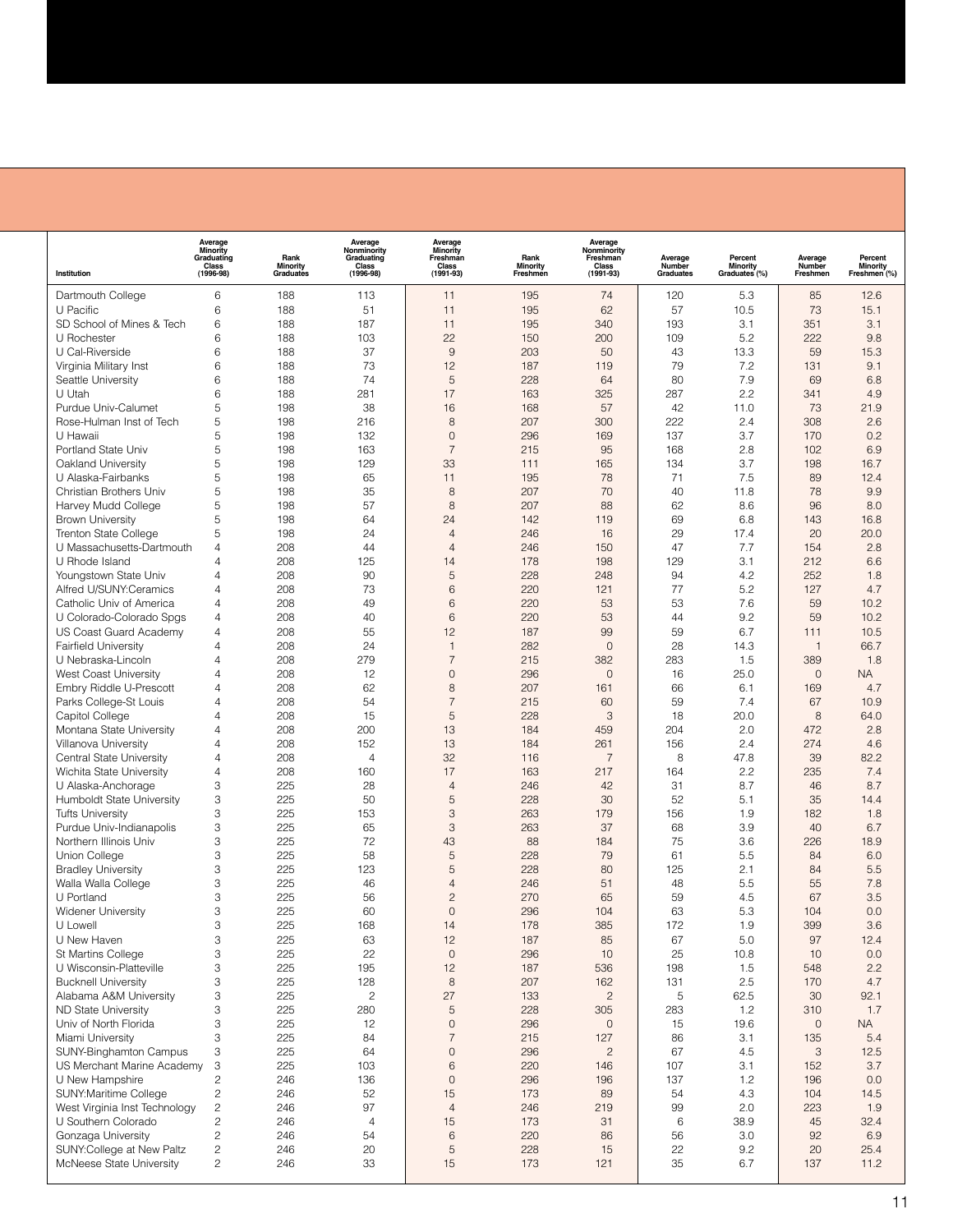## Table V **Engineering Institutions Ranked by Number of Minority Freshmen and Minority Graduates**

| Institution                                     | <b>Average</b><br>Minority<br>Graduating<br>Class<br>(1996-98) | Rank<br>Minority<br>Graduates | Average<br>Nonminority<br>Graduating<br>Class<br>(1996-98) | <b>Average</b><br>Minority<br>Freshman<br>Class<br>$(1991 - 93)$ | Rank<br>Minority<br>Freshmen | Average<br>Nonminority<br>Freshman<br>Class<br>$(1991 - 93)$ | Average<br>Number<br>Graduates | Percent<br>Minority<br>Graduates <sup>(%)</sup> | Average<br>Number<br>Freshmen | Percent<br>Minority<br>Freshmen <sup>(%)</sup> |
|-------------------------------------------------|----------------------------------------------------------------|-------------------------------|------------------------------------------------------------|------------------------------------------------------------------|------------------------------|--------------------------------------------------------------|--------------------------------|-------------------------------------------------|-------------------------------|------------------------------------------------|
|                                                 |                                                                |                               |                                                            |                                                                  |                              |                                                              |                                |                                                 |                               |                                                |
| Montana Tech of U Montana                       | $\overline{c}$                                                 | 246                           | 138                                                        | $\,6$                                                            | 220                          | 272<br>5                                                     | 140                            | 1.2                                             | 278                           | 2.2                                            |
| New Mexico Highlands U<br>U Vermont             | 2<br>2                                                         | 246<br>246                    | 0<br>91                                                    | 21<br>5                                                          | 151<br>228                   | 203                                                          | $\overline{c}$<br>93           | 100.0<br>2.2                                    | 26<br>208                     | 82.1<br>2.2                                    |
| Saginaw Valley State U                          | 2                                                              | 246                           | 41                                                         | $\overline{7}$                                                   | 215                          | 55                                                           | 43                             | 4.6                                             | 62                            | 11.2                                           |
| <b>Baylor University</b>                        | 2                                                              | 246                           | 22                                                         | 9                                                                | 203                          | 71                                                           | 24                             | 8.2                                             | 80                            | 10.9                                           |
| Mass Maritime Academy                           | 2                                                              | 246                           | 79                                                         | 4                                                                | 246                          | 66                                                           | 81                             | 2.5                                             | 70                            | 6.2                                            |
| Lafayette College                               | 2                                                              | 246                           | 99                                                         | 8                                                                | 207                          | 120                                                          | 101                            | 1.7                                             | 128                           | 6.0                                            |
| Merrimack College                               | 1                                                              | 260                           | 26                                                         | $\mathbf{1}$                                                     | 282                          | 35                                                           | 27                             | 4.9                                             | 36                            | 3.7                                            |
| Colorado Technical University                   | 1                                                              | 260                           | 29                                                         | 0                                                                | 296                          | $\mathbf 0$                                                  | 30                             | 3.3                                             | $\mathbf 0$                   | <b>NA</b>                                      |
| Mankato State University                        | 1                                                              | 260                           | 36                                                         | $\mathbf{1}$                                                     | 282                          | 146                                                          | 37                             | 2.7                                             | 147                           | 0.9                                            |
| Northeastern State University                   | 1                                                              | 260                           | 3                                                          | 1                                                                | 282                          | $\overline{4}$                                               | 4                              | 18.2                                            | 5                             | 25.0                                           |
| <b>Trinity College</b>                          | 1                                                              | 260                           | 11                                                         | $\mathbf{1}$                                                     | 282                          | $\overline{7}$                                               | 13                             | 10.5                                            | 8                             | 16.0                                           |
| U Nevada-School of Mines                        | 1                                                              | 260                           | 20                                                         | $\mathbf{1}$                                                     | 282                          | 33                                                           | 21                             | 3.2                                             | 34                            | 3.9                                            |
| Cogswell College                                | 1                                                              | 260                           | 12                                                         | 0                                                                | 296                          | $\mathbf 0$                                                  | 13                             | 7.7                                             | $\mathbf 0$                   | <b>NA</b>                                      |
| Idaho State University                          | 1                                                              | 260                           | 25                                                         | 4                                                                | 246                          | 98                                                           | 26                             | 3.8                                             | 103                           | 4.2                                            |
| U San Diego                                     | 1                                                              | 260                           | 5                                                          | 0                                                                | 296                          | $\mathbf 0$                                                  | 6                              | 21.1                                            | $\mathbf 0$                   | NA                                             |
| Oral Roberts University                         | 1                                                              | 260                           | 11                                                         | 0                                                                | 296                          | 14                                                           | 12                             | 8.6                                             | 14                            | 0.0                                            |
| Roger Williams University                       | 1                                                              | 260                           | 19                                                         | 0                                                                | 296                          | $\mathbf 0$                                                  | 19                             | 3.4                                             | $\mathbf 0$                   | <b>NA</b>                                      |
| Loyola College                                  | 1                                                              | 260                           | 9                                                          | $\overline{c}$                                                   | 270                          | 16                                                           | 10                             | 10.3                                            | 18                            | 11.1                                           |
| Valparaiso University                           | 1                                                              | 260                           | 57                                                         | 4<br>6                                                           | 246                          | 86                                                           | 58                             | 1.7                                             | 91                            | 4.8                                            |
| Utah State University                           |                                                                | 260                           | 183                                                        |                                                                  | 220                          | 237                                                          | 184                            | 0.5                                             | 243                           | 2.3                                            |
| Geneva College<br>Grand Valley State University | 1<br>1                                                         | 260<br>260                    | 19<br>29                                                   | $\mathbf 0$<br>11                                                | 296<br>195                   | 23<br>63                                                     | 20<br>30                       | 3.3<br>4.4                                      | 24<br>74                      | 1.4<br>14.9                                    |
|                                                 | 1                                                              | 260                           | 12                                                         | 12                                                               | 187                          | 54                                                           | 13                             | 10.0                                            | 66                            | 18.3                                           |
| College of Staten Island<br>U Evansville        | 1                                                              | 260                           | 66                                                         | $\overline{c}$                                                   | 270                          | 77                                                           | 67                             | 2.0                                             | 79                            | 2.1                                            |
| Indiana Inst of Tech                            |                                                                | 260                           | 10                                                         | 19                                                               | 158                          | 74                                                           | 11                             | 8.8                                             | 93                            | 20.5                                           |
| Cal Maritime Academy                            |                                                                | 260                           | 12                                                         | 5                                                                | 228                          | 33                                                           | 12                             | 5.4                                             | 38                            | 13.0                                           |
| Tri-State University                            | 1                                                              | 260                           | 109                                                        | 4                                                                | 246                          | 135                                                          | 109                            | 0.6                                             | 139                           | 2.6                                            |
| Purdue University-Ft Wayne                      | 1                                                              | 260                           | 29                                                         | 3                                                                | 263                          | 94                                                           | 30                             | 2.2                                             | 97                            | 3.4                                            |
| U Denver                                        | $\mathbf{1}$                                                   | 260                           | 11                                                         | 4                                                                | 246                          | 40                                                           | 12                             | 5.6                                             | 44                            | 9.2                                            |
| SUNY:College of Env Science                     | 1                                                              | 260                           | 54                                                         | 5                                                                | 228                          | 30                                                           | 56                             | 2.4                                             | 35                            | 14.3                                           |
| <b>SD State University</b>                      | 1                                                              | 260                           | 148                                                        | 3                                                                | 263                          | 358                                                          | 148                            | 0.4                                             | 361                           | 0.7                                            |
| U Georgia                                       | 1                                                              | 260                           | 23                                                         | 4                                                                | 246                          | 22                                                           | 24                             | 4.2                                             | 26                            | 15.4                                           |
| Fairleigh Dickinson University                  | 1                                                              | 260                           | 8                                                          | 5                                                                | 228                          | 13                                                           | 9                              | 14.8                                            | 18                            | 27.8                                           |
| <b>Wilkes University</b>                        | 1                                                              | 260                           | 47                                                         | $\overline{c}$                                                   | 270                          | 58                                                           | 47                             | 1.4                                             | 60                            | 3.4                                            |
| Ohio Northern University                        | 1                                                              | 260                           | 78                                                         | 5                                                                | 228                          | 169                                                          | 78                             | 0.9                                             | 174                           | 3.1                                            |
| Texas A&M U-Galveston                           | 1                                                              | 260                           | 23                                                         | 4                                                                | 246                          | 37                                                           | 24                             | 5.6                                             | 41                            | 10.5                                           |
| Arkansas State University                       | 1                                                              | 260                           | 33                                                         | 5                                                                | 228                          | 122                                                          | 34                             | 2.9                                             | 127                           | 4.2                                            |
| U of Southern Maine                             | 1                                                              | 260                           | $\overline{9}$                                             | $\overline{O}$                                                   | 296                          | 9                                                            | 10                             | 9.7                                             | 9                             | 0.0                                            |
| Swarthmore College                              | 1                                                              | 260                           | 24                                                         | 4                                                                | 246                          | 46                                                           | 25                             | 4.1                                             | 51                            | 8.6                                            |
| U Akron-Polymer Science                         | 0                                                              | 293                           | $\mathbf 0$                                                | 0                                                                | 296                          | $\mathbf 0$                                                  | $\mathbf 0$                    | <b>NA</b>                                       | $\mathbf 0$                   | NA                                             |
| Marietta College                                | 0                                                              | 293                           | 11                                                         | 0                                                                | 296                          | 19                                                           | 11                             | 0.0                                             | 19                            | 0.0                                            |
| Oregon Grad Inst Sci/Tech                       | 0                                                              | 293                           | $\mathbf{0}$                                               | 0                                                                | 296                          | $\mathbf 0$                                                  | 0                              | <b>NA</b>                                       | 0                             | NA                                             |
| Cedarville College                              | 0                                                              | 293                           | 29                                                         | 0                                                                | 296                          | $\mathbf 0$                                                  | 29                             | 0.0                                             | 0                             | <b>NA</b>                                      |
| U West Va-Grad Studies                          | 0                                                              | 293                           | $\mathbf{0}$                                               | 0                                                                | 296                          | $\mathbf 0$                                                  | $\mathbf 0$                    | <b>NA</b>                                       | 0                             | <b>NA</b>                                      |
| <b>Ferris State University</b>                  | $\Omega$                                                       | 293                           | 23                                                         | $\Omega$                                                         | 296                          | $\overline{7}$                                               | 23                             | 0.0                                             | $\overline{7}$                | 0.0                                            |
| Wentworth Inst of Tech                          | 0                                                              | 293                           | $\boldsymbol{9}$                                           | $\mathbf 0$                                                      | 296                          | $\mathbf 0$                                                  | 9                              | 0.0                                             | $\mathbf 0$                   | <b>NA</b>                                      |
| Grove City College                              | 0                                                              | 293                           | 55                                                         | $\mathsf{O}\xspace$                                              | 296                          | 138                                                          | 55                             | 0.0                                             | 138                           | 0.0                                            |
| Loras College                                   | 0                                                              | 293                           | $\mathbf{1}$<br>$\mathbf 0$                                | $\mathbf 0$                                                      | 296                          | 24                                                           | $\mathbf{1}$<br>$\mathbf 0$    | 0.0                                             | 24                            | 0.0                                            |
| College of St Thomas                            | 0<br>0                                                         | 293<br>293                    | $\mathbf 0$                                                | $\mathsf{O}\xspace$<br>$\mathbf 0$                               | 296<br>296                   | $\mathbf 0$<br>$\overline{4}$                                | 0                              | <b>NA</b><br><b>NA</b>                          | $\mathbf 0$<br>$\overline{4}$ | <b>NA</b><br>0.0                               |
| U Wisconsin-Parkside<br>Oregon State University | $\mathsf{O}\xspace$                                            | 293                           | 386                                                        | $\mathbf 0$                                                      | 296                          | 535                                                          | 386                            | 0.0                                             | 535                           | 0.0                                            |
| US Naval Postgraduate School                    | $\circ$                                                        | 293                           | $\mathsf{O}\xspace$                                        | $\mathbf 0$                                                      | 296                          | $\mathbf 0$                                                  | 0                              | <b>NA</b>                                       | $\mathbf 0$                   | <b>NA</b>                                      |
| U NC-Chapel Hill                                | 0                                                              | 293                           | $\mathbf 0$                                                | $\mathsf{O}\xspace$                                              | 296                          | $\mathbf 0$                                                  | $\mathsf{O}\xspace$            | <b>NA</b>                                       | $\mathbf 0$                   | <b>NA</b>                                      |
| Cogswell College North                          | $\mathsf{O}\xspace$                                            | 293                           | 8                                                          | $\mathbf 0$                                                      | 296                          | $\mathbf 0$                                                  | 8                              | 0.0                                             | $\mathbf 0$                   | 0.0                                            |
| Pacific Lutheran University                     | $\mathsf{O}\xspace$                                            | 293                           | $\overline{7}$                                             | $\mathbf 0$                                                      | 296                          | $\mathbf 0$                                                  | $\overline{7}$                 | 0.0                                             | $\mathbf 0$                   | 0.0                                            |
| U Texas-Permian Basin                           | $\mathsf{O}\xspace$                                            | 293                           | $\overline{0}$                                             | $\mathbf 0$                                                      | 296                          | $\mathbf 0$                                                  | $\mathsf{O}\xspace$            | <b>NA</b>                                       | $\mathbf 0$                   | 0.0                                            |
| Air Force Inst of Technology                    | $\mathsf{O}\xspace$                                            | 293                           | $\mathbf 0$                                                | $\mathsf{O}\xspace$                                              | 296                          | $\mathbf 0$                                                  | $\mathsf{O}\xspace$            | <b>NA</b>                                       | $\mathbf 0$                   | <b>NA</b>                                      |
| U West Florida                                  | 0                                                              | 293                           | 5                                                          | $\mathbf 0$                                                      | 296                          | $\mathbf 0$                                                  | 5                              | 0.0                                             | $\mathbf 0$                   | <b>NA</b>                                      |
| Seattle Pacific University                      | 0                                                              | 293                           | 19                                                         | $\mathbf 0$                                                      | 296                          | 28                                                           | 19                             | 1.8                                             | 28                            | 0.0                                            |
| Northrop University                             | 0                                                              | 293                           | $\overline{0}$                                             | $\mathbf 0$                                                      | 296                          | $\mathbf 0$                                                  | $\mathsf{O}\xspace$            | <b>NA</b>                                       | $\mathbf 0$                   | <b>NA</b>                                      |
| Hartford Graduate Center                        | 0                                                              | 293                           | 0                                                          | $\mathsf{O}\xspace$                                              | 296                          | $\mathbf 0$                                                  | 0                              | <b>NA</b>                                       | $\mathbf 0$                   | <b>NA</b>                                      |
| Dordt College                                   | 0                                                              | 293                           | 15                                                         | $\mathbf 0$                                                      | 296                          | 21                                                           | 15                             | 0.0                                             | 21                            | 1.6                                            |
|                                                 |                                                                |                               |                                                            |                                                                  |                              |                                                              |                                |                                                 |                               |                                                |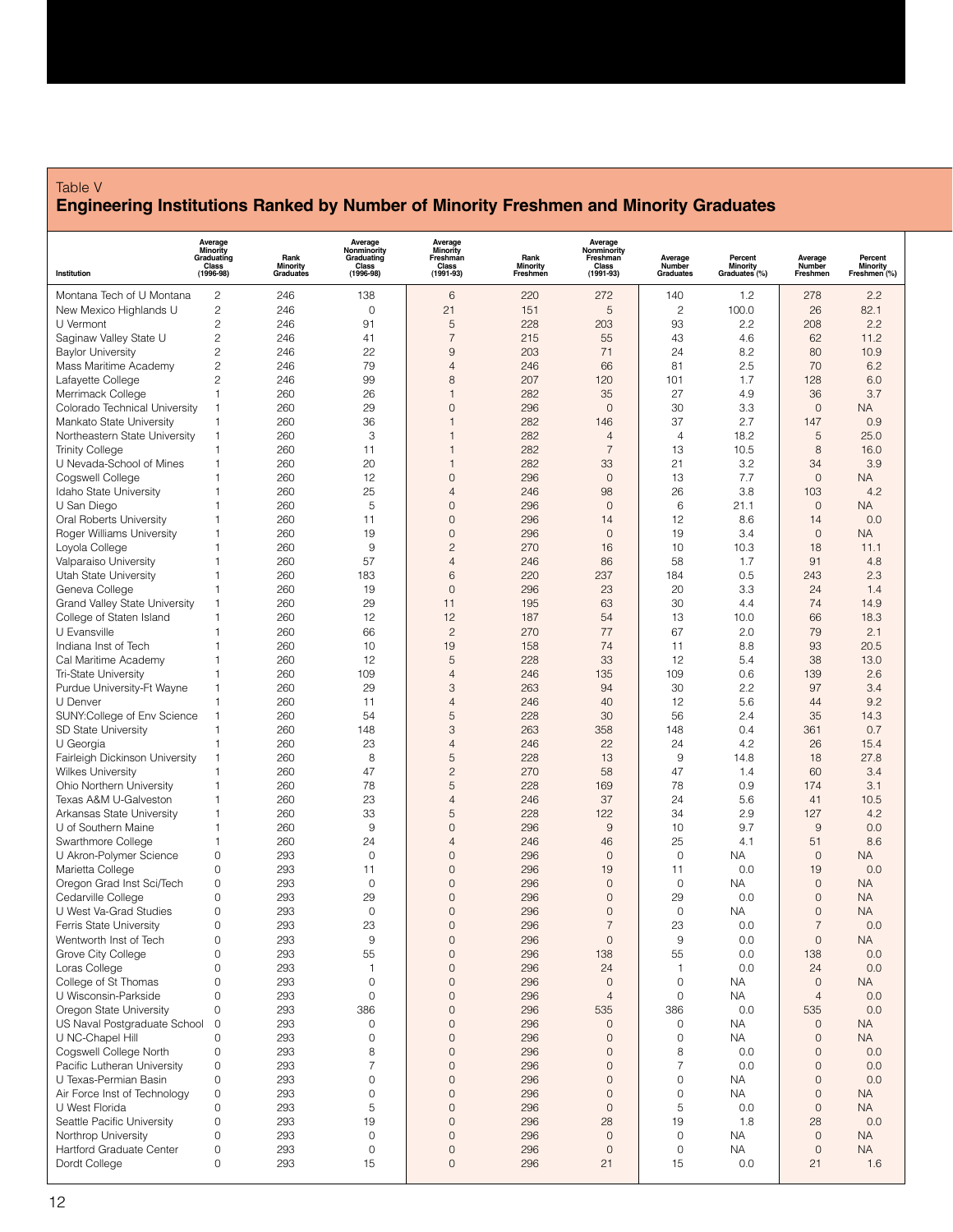| Institution                       | Average<br>Minority<br>Graduating<br>Class<br>$(1996 - 98)$ | Rank<br><b>Minority</b><br>Graduates | Average<br>Nonminority<br>Graduating<br>Class<br>$(1996 - 98)$ | Average<br>Minority<br>Freshman<br>Class<br>$(1991 - 93)$ | Rank<br>Minority<br>Freshmen | Average<br>Nonminority<br>Freshman<br>Class<br>$(1991 - 93)$ | Average<br>Number<br><b>Graduates</b> | Percent<br><b>Minority</b><br>Graduates <sup>(%)</sup> | Average<br>Number<br>Freshmen | Percent<br>Minority<br>Freshmen (%) |
|-----------------------------------|-------------------------------------------------------------|--------------------------------------|----------------------------------------------------------------|-----------------------------------------------------------|------------------------------|--------------------------------------------------------------|---------------------------------------|--------------------------------------------------------|-------------------------------|-------------------------------------|
| Inst of Paper Sci & Technology    | $\overline{0}$                                              | 293                                  | $\Omega$                                                       | $\mathbf{0}$                                              | 296                          | $\mathbf{0}$                                                 | $\mathbf 0$                           | <b>NA</b>                                              | $\mathbf{0}$                  | <b>NA</b>                           |
| U Maine-Orono                     | $\Omega$                                                    | 293                                  | 143                                                            | $\overline{c}$                                            | 270                          | 279                                                          | 143                                   | 0.2                                                    | 281                           | 0.8                                 |
| Messiah College                   | $\Omega$                                                    | 293                                  | 20                                                             | $\overline{c}$                                            | 270                          | 37                                                           | 21                                    | 1.6                                                    | 39                            | 4.3                                 |
| U Redlands                        | $\Omega$                                                    | 293                                  | $\Omega$                                                       | $\overline{c}$                                            | 270                          | 9                                                            | $\Omega$                              | 0.0                                                    | 11                            | 15.2                                |
| Monmouth College                  | $\Omega$                                                    | 293                                  | 3                                                              | $\overline{c}$                                            | 270                          | 11                                                           | 3                                     | 0.0                                                    | 13                            | 15.4                                |
| Oklahoma Christian University     | $\mathbf{0}$                                                | 293                                  | 19                                                             | $\overline{c}$                                            | 270                          | 50                                                           | 19                                    | 1.7                                                    | 52                            | 3.9                                 |
| Pratt Institute                   | $\Omega$                                                    | 293                                  | $\Omega$                                                       | $\overline{c}$                                            | 270                          | 5                                                            | $\Omega$                              | <b>NA</b>                                              | $\overline{7}$                | 33.3                                |
| St Cloud State University         | 0                                                           | 293                                  | 43                                                             | 3                                                         | 263                          | 69                                                           | 43                                    | 0.8                                                    | 72                            | 3.7                                 |
| Phila Coll of Textiles            | $\overline{0}$                                              | 293                                  | 8                                                              | 3                                                         | 263                          | 9                                                            | 8                                     | 0.0                                                    | 12                            | 22.9                                |
| <b>Gannon University</b>          | $\overline{0}$                                              | 293                                  | 35                                                             | 1                                                         | 282                          | 40                                                           | 35                                    | 1.0                                                    | 41                            | 2.4                                 |
| Le Tourneau University            | $\Omega$                                                    | 293                                  | 36                                                             | 3                                                         | 263                          | 79                                                           | 36                                    | 0.9                                                    | 82                            | 3.6                                 |
| <b>Trinity University</b>         | $\Omega$                                                    | 293                                  | $\overline{7}$                                                 | $\overline{\mathcal{A}}$                                  | 246                          | 53                                                           | $\overline{7}$                        | 0.0                                                    | 57                            | 6.4                                 |
| Arkansas Tech University          | $\Omega$                                                    | 293                                  | 22                                                             | $\overline{A}$                                            | 246                          | 78                                                           | 22                                    | 1.5                                                    | 81                            | 4.5                                 |
| Western New England College       | $\Omega$                                                    | 293                                  | 55                                                             | 5                                                         | 228                          | 84                                                           | 56                                    | 0.6                                                    | 89                            | 5.3                                 |
| U Bridgeport                      | $\Omega$                                                    | 293                                  | 9                                                              | 5                                                         | 228                          | 36                                                           | 9                                     | 0.0                                                    | 40                            | 11.6                                |
| St Ambrose University             | $\Omega$                                                    | 293                                  | $\overline{4}$                                                 |                                                           | 282                          | 3                                                            | $\overline{4}$                        | 0.0                                                    | 5                             | 28.6                                |
| Webb Inst of Naval Architecture 0 |                                                             | 293                                  | 17                                                             |                                                           | 282                          | 23                                                           | 17                                    | 0.0                                                    | 24                            | 4.2                                 |
| John Brown University             | $\Omega$                                                    | 293                                  | 14                                                             | $\Omega$                                                  | 296                          | 36                                                           | 14                                    | 0.0                                                    | 36                            | 0.0                                 |
| New England College               | 0                                                           | 293                                  | $\overline{c}$                                                 | $\Omega$                                                  | 296                          | 9                                                            | $\overline{c}$                        | 0.0                                                    | 9                             | 3.7                                 |
| Marshall Univ Grad College        | $\Omega$                                                    | 293                                  | $\Omega$                                                       | $\Omega$                                                  | 296                          | $\Omega$                                                     | $\Omega$                              | <b>NA</b>                                              | $\Omega$                      | <b>NA</b>                           |
| Winona State University           | $\Omega$                                                    | 293                                  | 22                                                             | $\Omega$                                                  | 296                          | $\Omega$                                                     | 22                                    | 0.0                                                    | $\Omega$                      | <b>NA</b>                           |
| Southeastern Mass University      | $\Omega$                                                    | 293                                  | $\Omega$                                                       | $\Omega$                                                  | 296                          | $\Omega$                                                     | $\Omega$                              | <b>NA</b>                                              | $\Omega$                      | <b>NA</b>                           |
| US International University       | $\Omega$                                                    | 293                                  | $\Omega$                                                       | $\Omega$                                                  | 296                          | 3                                                            | $\Omega$                              | <b>NA</b>                                              | 3                             | 0.0                                 |
| Natl Tech University              | $\Omega$                                                    | 293                                  | $\Omega$                                                       | $\Omega$                                                  | 296                          | $\Omega$                                                     | $\Omega$                              | <b>NA</b>                                              | $\Omega$                      | <b>NA</b>                           |
| U Scranton                        | $\Omega$                                                    | 293                                  | 12                                                             | $\Omega$                                                  | 296                          | 11                                                           | 13                                    | 2.6                                                    | 12                            | 2.9                                 |
| U Tennessee-Chattanooga           | $\Omega$                                                    | 293                                  | 109                                                            | 5                                                         | 228                          | 119                                                          | 109                                   | 0.0                                                    | 125                           | 4.3                                 |
| Norwich University                | 0                                                           | 293                                  | 35                                                             | 5                                                         | 228                          | 79                                                           | 36                                    | 0.9                                                    | 84                            | 6.3                                 |
| Maine Maritime Academy            | $\Omega$                                                    | 293                                  | 9                                                              | f                                                         | 282                          | 18                                                           | 9                                     | 0.0                                                    | 18                            | 3.6                                 |
| U Minnesota-Duluth                | $\Omega$                                                    | 293                                  | 94                                                             |                                                           | 282                          | 116                                                          | 94                                    | 0.4                                                    | 117                           | 0.6                                 |
| U North Dakota                    | $\Omega$                                                    | 293                                  | 106                                                            |                                                           | 282                          | 150                                                          | 107                                   | 0.3                                                    | 151                           | 0.4                                 |
| Washington & Lee University       | 0                                                           | 293                                  | 7                                                              |                                                           | 282                          | 16                                                           | $\overline{7}$                        | 4.8                                                    | 16                            | 4.1                                 |
| Calvin College                    | $\Omega$                                                    | 293                                  | 41                                                             |                                                           | 282                          | 83                                                           | 41                                    | 0.0                                                    | 83                            | 0.8                                 |
| Washington U (STIM)               | $\Omega$                                                    | 293                                  | $\Omega$                                                       | $\Omega$                                                  | 296                          | $\Omega$                                                     | $\Omega$                              | <b>NA</b>                                              | $\Omega$                      | <b>NA</b>                           |
|                                   |                                                             |                                      |                                                                |                                                           |                              |                                                              |                                       |                                                        |                               |                                     |

NA = Not Available

Note: Engineering institutions included in the Engineering Workforce Commission (EWC) database but excludes the University of Puerto Rico and the Polytechnic University of Puerto Rico. Averages were calcu-<br>lated from avail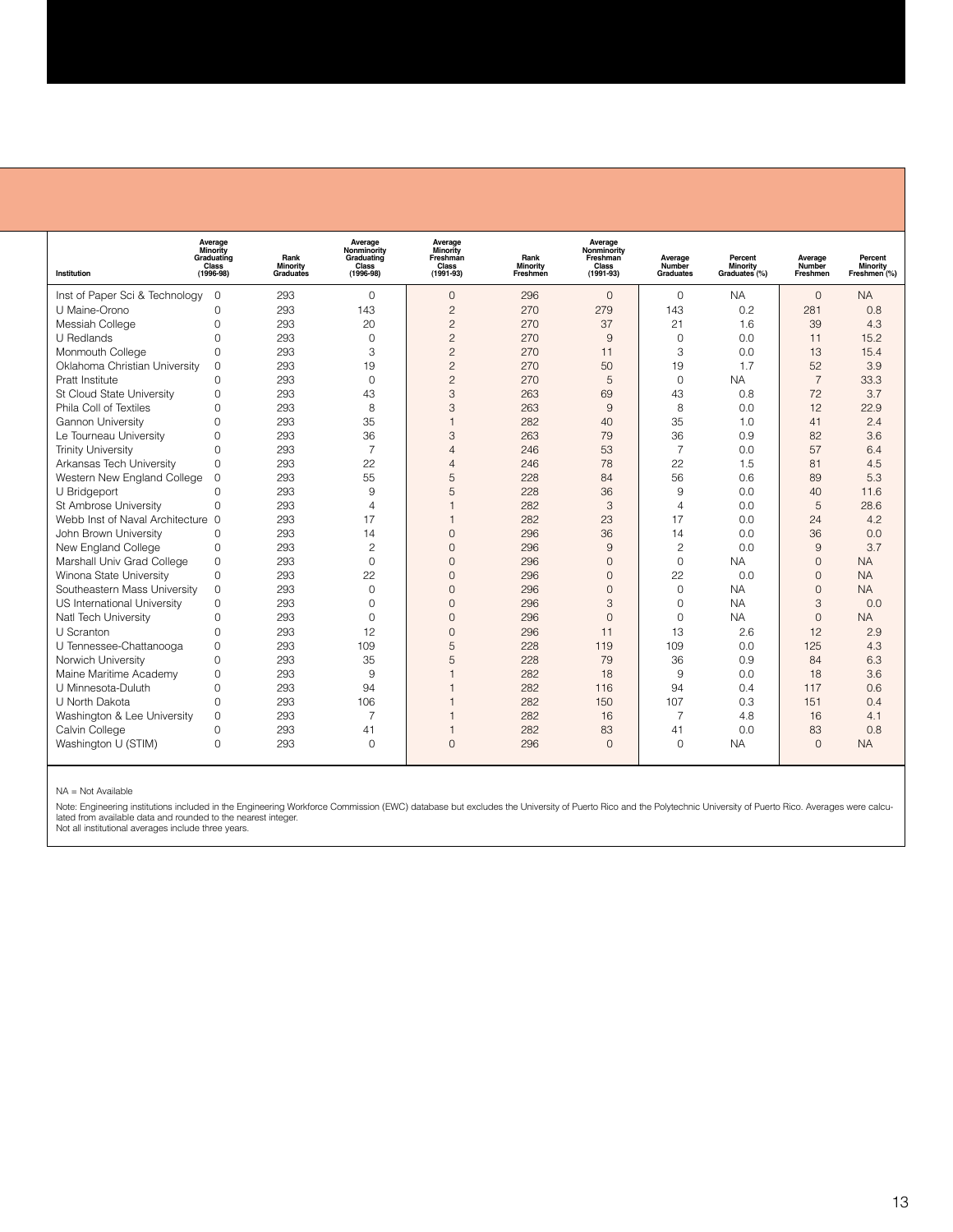#### Table VI **Correlates Between Retention Rates, Financial Aid Awards and Other Relevant Variables**

|                                             | <b>Minority</b><br><b>Retention</b><br>Rate | Nonminority<br><b>Retention</b><br>Rate | <b>Relative</b><br>Retention<br>Index |
|---------------------------------------------|---------------------------------------------|-----------------------------------------|---------------------------------------|
| Average Financial Aid Funding               | $.412+$                                     | .069                                    | .408+                                 |
| Average Federal Pell Grant                  | $-222*$                                     | $-273*$                                 | $-109$                                |
| Average State Grant                         | .153                                        | .129                                    | .100                                  |
| Average Private Financial Aid Funding       | $.254*$                                     | .044                                    | $.249*$                               |
| Average Institutional Financial Aid Funding | $.272*$                                     | $-031$                                  | $.308 +$                              |
| Public Institutions                         | $-.329+$                                    | .043                                    | $-417+$                               |
| Private Institutions                        | $.329+$                                     | $-.043$                                 | $-417+$                               |
| <b>Highly Selective Institutions</b>        | .215                                        | .119                                    | .172                                  |
| Very Selective Institutions                 | $.280*$                                     | $.237*$                                 | .163                                  |
| Selective Institutions                      | $-218*$                                     | $-149$                                  | $-123$                                |
| <b>Less Selective Institutions</b>          | - 296+                                      | $-266*$                                 | $-228*$                               |

Note: + Correlation is significant at the .01 level (2-tailed test);

Correlation is significant at the .05 level (2-tailed test).

In this matrix the sample size is the same for each pair of coefficients. That is, only institutions with complete data for all variables considered are included in this matrix. The sample size is 79 institutions. Significant correlations are shown in bold type.

On the other hand, the correlation between minority retention rate and privately and institutionally funded financial aid is positive and statistically significant. This finding indicates that the retention of minorities in engineering may be responsive to changes in the types of financial aid awarded at their institutions. If so, it reveals a key policy variable that can be used to improve the minority retention rate and to reduce the attrition of minorities in engineering across all institutions.

Table 6 also shows that nonminority retention rates tend to be significantly lower at institutions with high average Pell grant awards. However, unlike the data for minority students, there is no significant relationship between average privately and institutionally funded financial aid awards and the retention rate of nonminority freshmen. This lack of a significant correlation may indicate that the average nonminority student has greater access to other resources such as family economic support, or be more inclined to apply for loans or work while attending school such that their educational costs are financed through a variety of sources. Hence, as private and institutional sources of financial aid shift, these students are able to continue financing their education without interruption. However, a substitution from grant to loan and employment may likely affect the amount of time students take

to graduate as well as choice of major.

Multivariate analyses also show that financial aid is a significant predictor in retaining minority students. Using the sample of institutions, we find that financial aid and institutional control explain ten percent of the observed variance in minority

retention rates for the sample of institutions. The estimated coefficient for financial aid is statistically significant at the five percent level. The coefficient on institutional control is not statistically significant. After accounting for institutional selectivity, the explained variance in minority retention rate increases to 15 percent. In addition, the regression coefficient for academic selectivity indicates that the minority retention rate is lower at less selective institutions, holding factors such as financial aid and institutional control constant. This suggests that although financial aid is important, minority students have a greater probability of graduating from academically challenging institutions, and highly competitive educational settings. As is the case for the bivariate analysis, financial aid is not a significant predictor of nonminority retention rate.

#### **Recommendations**

In the often recounted story of the first day in an engineering institution, the dean mounts the podium and ominously introduces the freshman class to the rigors of an engineering education. "Look to your left," he intones prophetically, "look to your right. One of the three of you will not make it to graduation." If he were addressing only a nonminority audience, sadly, the dean would be correct. For minority students in the same auditorium, however, the unconscionable truth is that two of the three will not make it to graduation.

While minority access to an engineering education has increased substantially over the last 25 years, the production of minority engineers by the nation's colleges and universities remains far below its potential. NACME studies continue to show that retention rates of minority freshmen who enroll in engineering have been intractable since the early 1980s. Based on samples of over 100 institutions, our research indicates that two-thirds of all minority students who enroll in engineering will not earn their engineering degrees, while two-thirds of their nonminority classmates will. This is a widening of the disparity in retention rates since we last analyzed the data in 1995.

Given that the African American, Latino and American Indian men and women who enter engineering are among the best educated minority high school graduates in the country – young people who can choose to major in any discipline at one of our premier institutions – this is an enormous waste of potential at a time when the nation needs it most. On the doorstep of the 21st century, America's burgeoning scientific enterprise has never been more hungry for talent. Engineering employment has surpassed the two million mark, unemployment is below two percent, and year after year, our technology based industries vigorously lobby Congress for an increase in visas to import scientists and engineers. Still, we have not made the investment necessary to produce our own technical workforce from our own underrepresented communities.

African Americans, Latinos, and American Indians comprised only ten percent of the engineering graduating class this year, although they now constitute 30 percent of the college-age population. Confounding the potential for growing participation in the future, minority freshman enrollment has dropped precipitously during the 1990s. Undoubtedly, declining enrollments combined with persistently low retention rates can be expected to lead to decreases in the number of minor-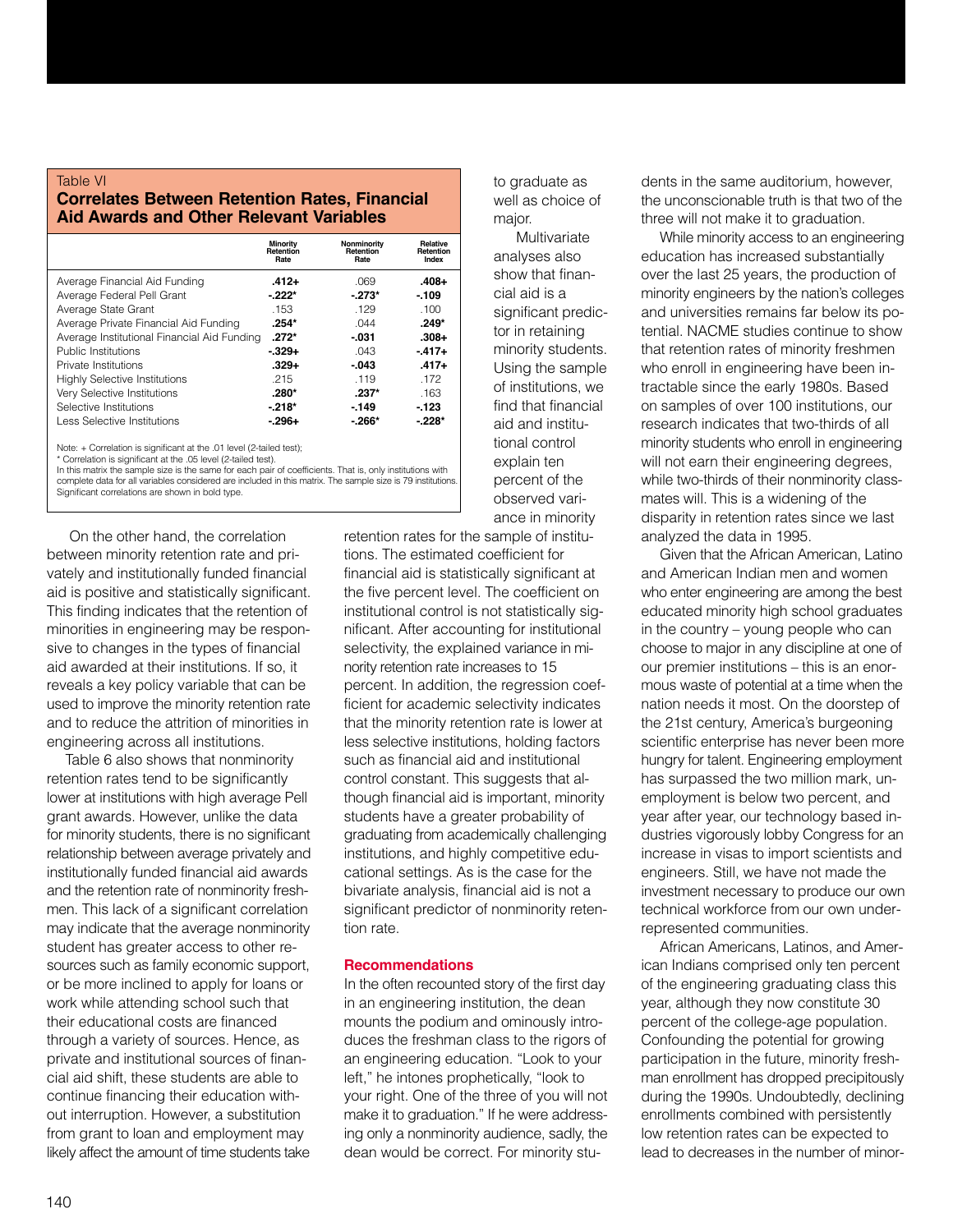ity engineering graduates for at least the first four years of the new millennium.

This study indicates that investment now is key to increasing the number of minority engineers. Graduation from an institution of higher education results from a multi-dimensional process involving the interaction of the individual, the institution, and the education policies supported by society. In this interaction, the availability of financial aid is one of the key institutional factors affecting students' choice of major and probability of graduation, as indicated both by NACME's engineering-specific data and by the data of other researchers (see, for example, John and Noell,1989; Orfield,1992). It is indeed fortunate that investment has proved to be such a powerful lever in improving minority attrition. Unlike other institutional factors such as low peer and faculty expectations, unsupportive campus climate, absence of role models, the challenging culture of mathematics and science, and lack of diversity, inadequate financial aid is relatively easy to fix.

At the federal level, policy makers must act aggressively to restore the affordability of a college education. Drastic shifts over the last two decades from grants to loans and the decline in the real purchasing power of the federal Pell grant – while tuition and fees skyrocketed – are inconsistent with the goal of addressing underrepresentation of minority students in higher education (Orfield, 1992). These trends, compounded by changes in financial aid policies at universities that have reduced need-based funding from other sources, have erected barriers to achieving a college education and social mobility for the poor who are disproportionately minority. Particularly in rigorous sciencebased disciplines such as engineering, where the time demands of course work make employment while in school impractical, inadequate funding seriously handicaps the retention prospects of those who enroll. It is therefore essential to restore the purchasing power of the Pell grant to stimulate the poorest segments of the population to choose and persist in an engineering major.

The federal agencies that support the nation's academic research enterprise also have a critical role to play in assuring diversity in the technical workforce. Each year, institutions classified as Research I and Research II receive between \$16 million and \$40 million in federal support. This high level of commitment to finance excellence in research and education is made possible by all U.S. taxpayers – minority and nonminority – making it incumbent upon receiving institutions to devise systems and policies that are effective in assuring equal education outcomes for all students regardless of race, ethnicity, gender or class. In awarding grants and contracts, it is crucial that the government hold institutions accountable for establishing and meeting human resources goals that serve the full range of American people. This means leveraging awards by linking review criteria to measurable achievements in diversifying both freshman and graduating classes.

The states too, which are actively competing for new revenue-generating industry in the high-tech sector, bear significant responsibility for developing the highly skilled workers these companies demand. In fact, the overwhelming choice of public institutions by low income minority students magnifies the impact of tuition and financial aid allocations made by state legislatures. To the detriment of retention in engineering at the majority of large state institutions, higher education is in direct competition for funding with both health care and corrections industries, and the latter two are winning. State legislators – enlightened by university and corporate leaders – must begin to weigh the potential returns of investment in education, and specifically engineering education, as an important route to increased corporate tax receipts, accelerated economic development in the minority communities and ultimately, a higher standard of living for every resident of the state.

Finally, our universities need to invest. Since NACME's first studies of retention, we've noted that the institutions posting the greatest achievement in graduating

minority engineers often enroll the smallest number of minority freshmen. Conversely, many of the institutions that enroll minorities as a large fraction of their entering freshman engineering class have been dismally unsuccessful in ensuring that these students graduate. This long lived inverse relationship between institutional minority enrollment and retention must not be perpetuated.

America's most highly selective colleges and universities – those that lead the nation in research grants from both corporations and government – are also those that have demonstrated unequivocally that minority scholars in highly competitive environments, despite antiaffirmative action rhetoric, perform extraordinarily well. Responsible for turning out tomorrow's leadership cadre of engineers, these institutions must also be responsible for producing engineers who can communicate effectively across racial, ethnic and gender barriers, and whose creativity is enhanced by access to the world view of others. Such social growth does not happen in homogeneous environments. These institutions must be held accountable at the policy level, by their funders and by their trustees, for investing in a freshman class that much better reflects the composition of the nation's people.

At those universities where a diverse population does exist, at the large public institutions to whom we entrust the lion's share of our best educated minority students, performance must be brought in line with the promise of a college education. NACME believes that an incoming class of minority and nonminority freshmen, admitted to the same institution under the same set of entrance criteria, should anticipate graduating in equal proportions. While the identification of inadequate financial aid as a significant predictor of retention might tempt university administrators to push responsibility to state and federal funders, significant accountability rests with the allocation of existing resources. When year after year, huge numbers of minority freshmen do not return for the second year, institutions need to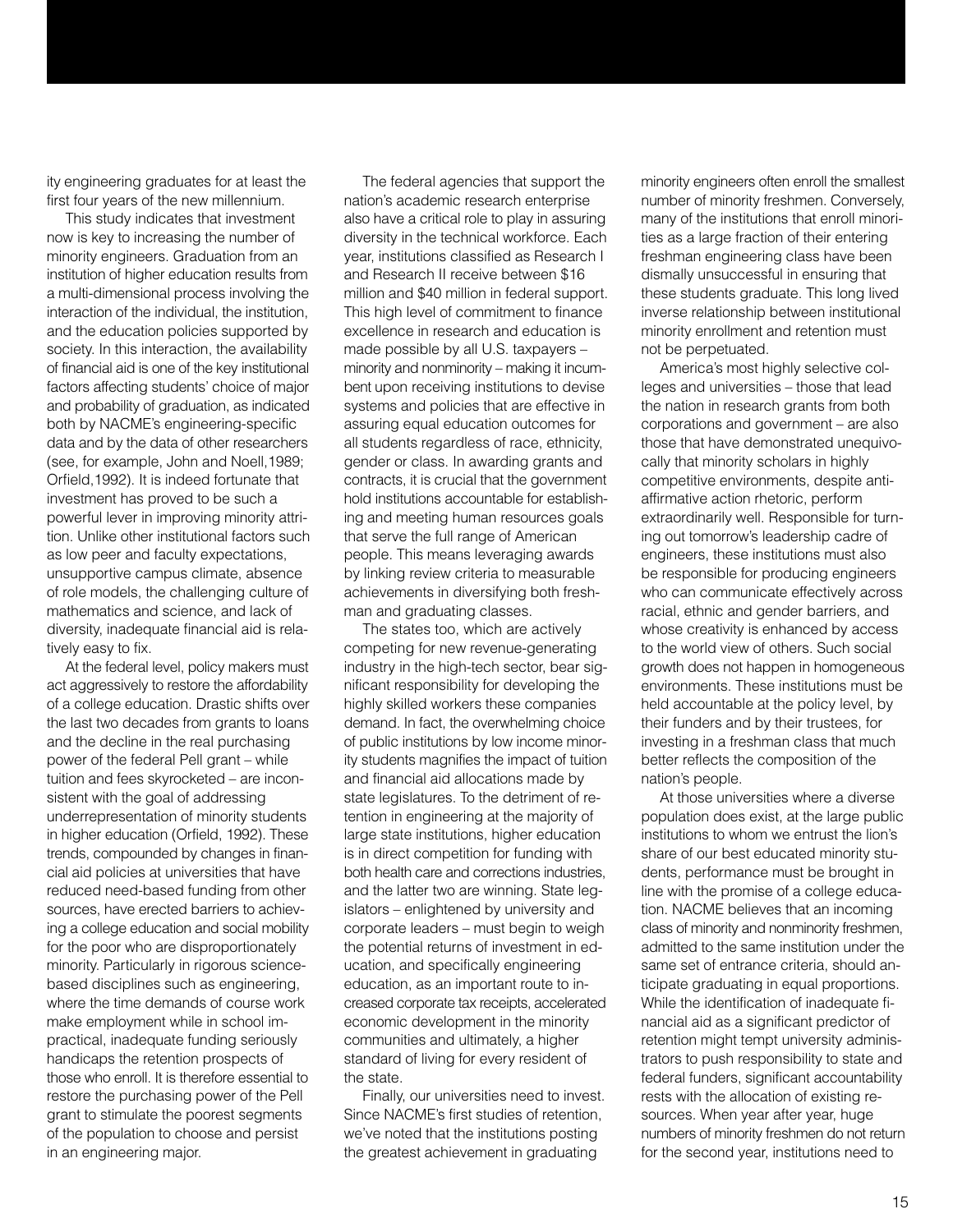look at how they are budgeting to fill (or not fill) the seats in the sophomore class, how they are spending their existing financial aid dollars, and how active they are in securing scholarship funding for minority engineering students from all potential sources.

It's time to invest in our nation's future. This year, our country's fastest growing industries will hire more scientists and engineers from abroad than our engineering schools will graduate. Consistently, CEOs of our top producing companies have said that developing the human resources to maintain our competitive edge and sustain our economic growth is one of the toughest problems we'll face in the coming years. And all across the policymaking community – in government, the corporate sector and academia – the complex issues of technical workforce development encompass education challenges from kindergarten through graduate school and into the workforce itself. But the most rapid route to expanding the number of minority graduates from our engineering institutions is at hand. By making available high quality scholarships we can significantly increased the retention of the talented young men and women already enrolled – an investment in keeping what we've got.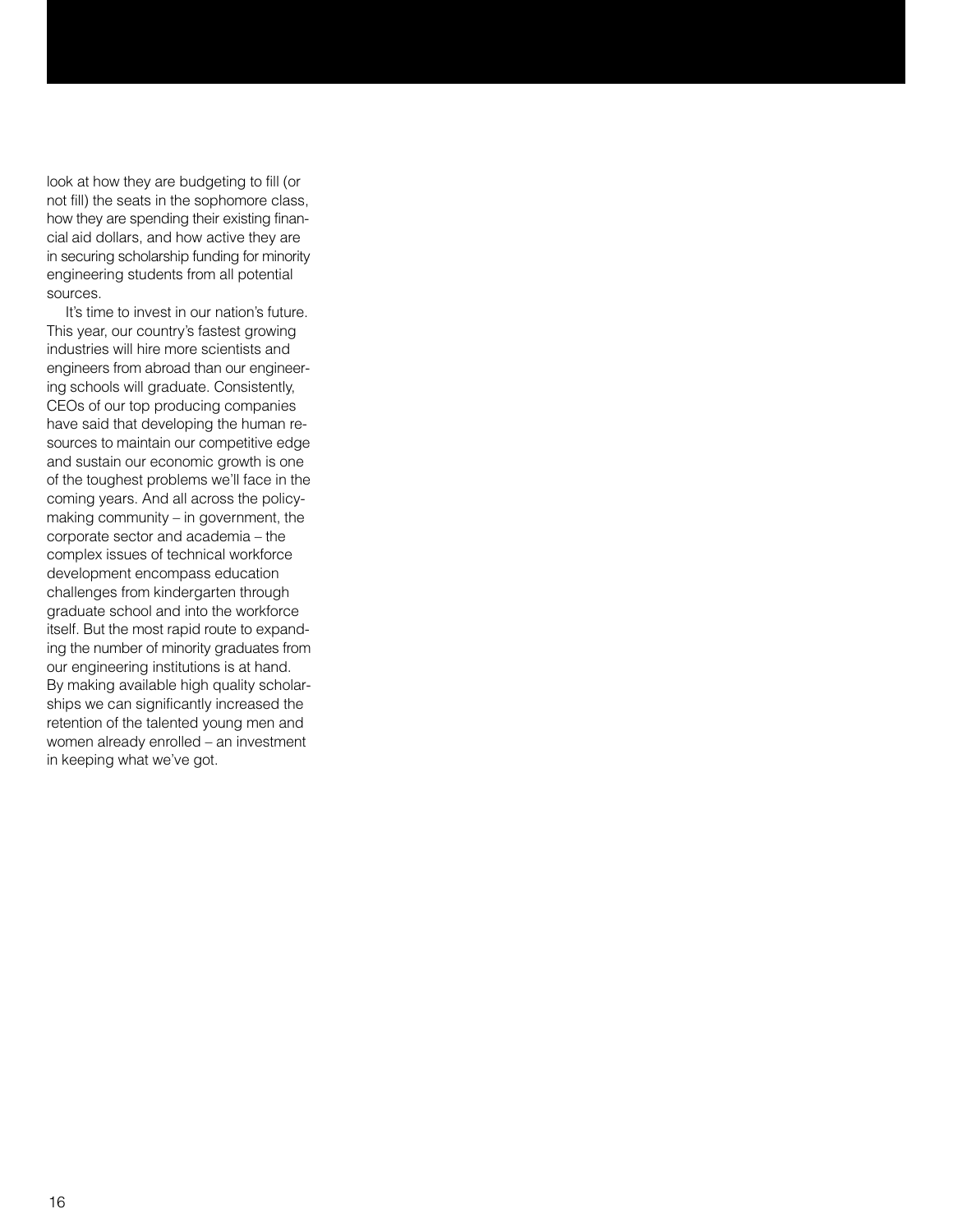#### **Endnotes**

- This represents a decline of 72 minority graduates from the 6,446 graduates originally reported by NACME. The number was adjusted after we found that the 1997-98 graduation data released by the Engineering Workforce Commission had overstated the number of minority graduates for Kettering University.
- 2. Campbell, G., Jr., Denes, R., Friedman, D. L., Miyazaki, L. "Minority Graduation Rates: Comparative Performance of American Engineering Schools." NACME Research Letter, Vol. 2, No. 2, NACME, New York, NY, 1991; and Morrison, C., Griffin, K., Marcotullio, P. "Retention of Minority Students in Engineering: Institutional Variability and Success. " NACME Research Letter, Vol. 5, No. 2, NACME, New York, NY, 1995.
- 3. Enrollment and graduation data are obtained from the Engineering Workforce Commission which collects annual data on enrollment and graduation of minorities and women from all accredited engineering institutions in the United States under a grant from NACME.
- 4. See Campbell et al.; and Morrison et al. as cited in footnote 2.
- 5. Data on each institution 's academic selectivity were obtained from Peterson 's Guide to Four-Year Colleges: 1998, 28th Edition, Peterson's, Princeton, NJ, 1997. An institution 's academic selectivity classification falls in one of five categories:
	- Highly selective institutions select students from the top 10 percent of their high school graduating class.
	- Very selective institutions select students from the top 25 percent of their high school graduating class,
	- Selective institutions select students from the top 50 percent of their high school graduating class,
	- Less selective institutions select some students from the lower 50 percent of their high school graduating class;
	- and Non selective institutions have an open admission policy.
- 6. In the sample of 117 institutions that met the criteria for inclusion in the study, there were no private less selective or private non selective institutions. Only the University of Virginia, a highly selective public institution met the criteria for inclusion in the sample which is not included in Figure 4.
- 7. The data on financial aid awards were obtained from the Integrated Postsecondary Education Data System, 1995 (IPEDS). The data are collected yearly from all U.S. colleges

and universities by the National Center for Education Statistics. At the time of this analysis, the 1991 through 1995 IPEDS data were available. Note that the 1991 to 1995 academic year for which data were extracted covered the time period that the engineering freshmen cohorts included in this analysis were enrolled. An average institutional financial aid award per student per year was calculated. Then an average value for 1991 to 1995 was calculated and adjusted by the consumer price index (CPI-U,  $1982 - 84 = 100$ ). The consumer price index data were obtained from the U.S. Bureau of Labor Statistics web site on February 19, 1999 (www.bls.gov).

- 8. Need citation.
- 9. See "Pell Grant Program Participation FFY 1974 to FFY 1999. " Postsecondary Education OPPORTUNITY, No. 67, January 1998. Copies of this research letter can be obtained by contacting Thomas Mortenson at 515-673-3401 or e-mail at tmort@blue.weeg.uiowa.edu.
- 10. The Education Resources Institute, Inc., Do Grants Matter? Student Grant Aid & College Affordability, Washington, DC, November, 1998.
- 11. Ibid.
- 12. Using individual-level data from the 1980 and 1982 High School and Beyond database, St. John and Noell (1989) find that financial aid had a significant positive impact on enrollment decisions of blacks, Latinos, and whites. However, after controlling for family background they find that financial aid had a stronger impact on access for minority students than for whites. For more detailed information on the study the reader is referred to: St. John, E. P., Noell, J. ìThe Effects of Student Financial Aid on Access to Higher Education: An Analysis of Progress with Special Consideration of Minority Enrollment.î Research in Higher Education, Vol. 30, No. 6, 1989.
- 13. Note that the correlation coefficients do not reveal any information about time to graduation.
- 14. Campbell, G., Jr., Human Resources and Career Opportunities in Science and Technology: Will There be Enough Jobs? Implications for Equity, NACME, New York, NY, 1995.
- 15. Orfield examines the relationship between money, access to college for minority and poor students. In the analysis Orfield finds that finances limit the choices of minority students. Particularly, African American students are more dependent on financial aid in order to persist in college than their white counterparts. For more details on this study the reader is referred to: Orfield, G. "Money, Equity, and College Access. " Harvard Educational Review, Vol. 62, No. 3, Fall 1992.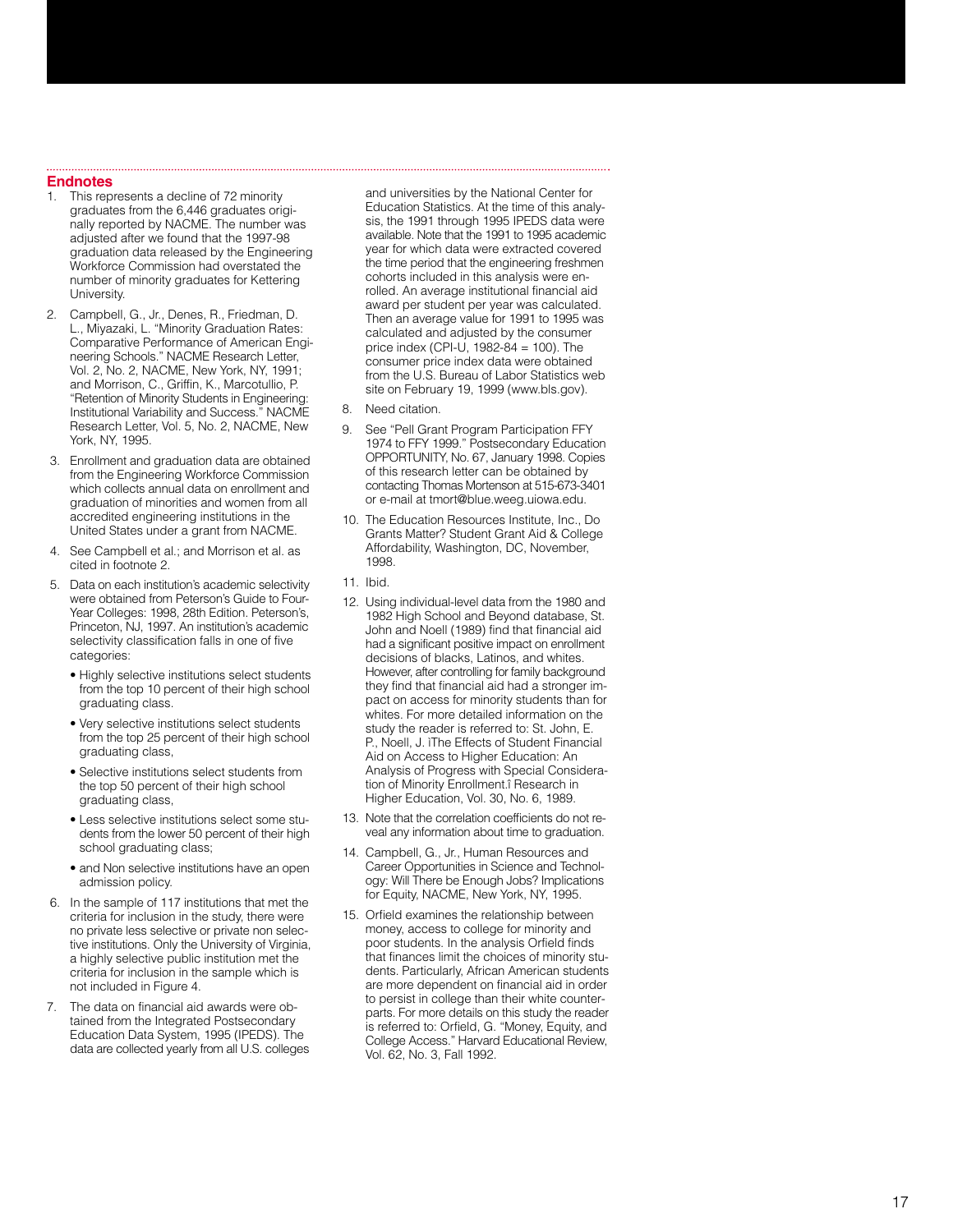#### Excluded Institutions **Institutions With Increase in Minority Freshman-to-Sophomore Enrollment Exceeding 15 Percent**

| Institution                                                                                | Percentage Change<br>Freshman-Sophomore<br><b>Minority Enrollment</b><br>1991-92, 1992-93 | Percentage Change<br>Freshman-Sophomore<br><b>Minority Enrollment</b><br>1992-93, 1993-94 | Percentage Change<br>Sophomore-Junior<br><b>Minority Enrollment</b><br>1992-93, 1993-9 | Percentage Change<br>Freshman-Sophomore<br><b>Nonminority Enrollment</b><br>1991-92, 1992-93 | Percentage Change<br>Freshman-Sophomore<br><b>Nonminority Enrollments</b><br>1992-93, 1993-94 |
|--------------------------------------------------------------------------------------------|-------------------------------------------------------------------------------------------|-------------------------------------------------------------------------------------------|----------------------------------------------------------------------------------------|----------------------------------------------------------------------------------------------|-----------------------------------------------------------------------------------------------|
| Arizona State University                                                                   | 0.23                                                                                      | -0.09                                                                                     | 0.63                                                                                   | 0.01                                                                                         | $-0.04$                                                                                       |
| Columbia University                                                                        | 0.07                                                                                      | 0.17                                                                                      | $-0.07$                                                                                | $-0.03$                                                                                      | $-0.08$                                                                                       |
| Cooper Union                                                                               | 0.00                                                                                      | 0.32                                                                                      | 0.23                                                                                   | $-0.02$                                                                                      | 0.03                                                                                          |
| <b>Cornell University</b>                                                                  | -0.01                                                                                     | 0.31                                                                                      | $-0.26$                                                                                | $-0.05$                                                                                      | 0.00                                                                                          |
| <b>Drexel University</b>                                                                   | 0.19                                                                                      | $-0.09$                                                                                   | $-0.30$                                                                                | 0.21                                                                                         | $-0.02$                                                                                       |
| FAMU/FSU College of Engrg                                                                  | 0.28                                                                                      | $-0.38$                                                                                   | $-0.33$                                                                                | $-0.30$                                                                                      | $-0.30$                                                                                       |
| Florida Intl University                                                                    | 2.22                                                                                      | 2.05                                                                                      | 3.48                                                                                   | 1.44                                                                                         | 2.29                                                                                          |
| NY Institute of Tech                                                                       | $-0.18$                                                                                   | 0.36                                                                                      | 1.07                                                                                   | $-0.13$                                                                                      | 0.00                                                                                          |
| Purdue Univ-Calumet                                                                        | $-0.75$                                                                                   | 0.30                                                                                      | 1.67                                                                                   | $-0.76$                                                                                      | 0.19                                                                                          |
| Rochester Inst of Tech                                                                     | 0.26                                                                                      | $-0.50$                                                                                   | $-0.55$                                                                                | $-0.15$                                                                                      | $-0.27$                                                                                       |
| <b>SUNY-Stony Brook Campus</b>                                                             | 0.30                                                                                      | $-0.15$                                                                                   | 0.31                                                                                   | $-0.08$                                                                                      | $-0.24$                                                                                       |
| U Connecticut                                                                              | 0.28                                                                                      | 0.36                                                                                      | $-0.59$                                                                                | 0.36                                                                                         | 0.43                                                                                          |
| U Maryland-Baltimore                                                                       | 0.62                                                                                      | $-0.45$                                                                                   | $-0.55$                                                                                | 0.10                                                                                         | $-0.49$                                                                                       |
| U Memphis                                                                                  | 0.76                                                                                      | 0.29                                                                                      | $-0.37$                                                                                | 0.07                                                                                         | $-0.53$                                                                                       |
| U Minnesota                                                                                | 0.33                                                                                      | $-0.37$                                                                                   | 0.50                                                                                   | 0.12                                                                                         | $-0.09$                                                                                       |
| U New Mexico                                                                               | 0.26                                                                                      | $-0.01$                                                                                   | -0.60                                                                                  | 0.71                                                                                         | 0.30                                                                                          |
| Worcester Poly Institute                                                                   | $-0.20$                                                                                   | 0.17                                                                                      | 0.50                                                                                   | 0.07                                                                                         | $-0.04$                                                                                       |
|                                                                                            |                                                                                           |                                                                                           |                                                                                        |                                                                                              |                                                                                               |
| Institutions With Increase in Minority Sophomore-to-Junior Enrollment Exceeding 15 Percent |                                                                                           |                                                                                           |                                                                                        |                                                                                              |                                                                                               |
| <b>Boston University</b>                                                                   | $-0.42$                                                                                   | $-0.20$                                                                                   | 0.22                                                                                   | $-0.12$                                                                                      | $-0.14$                                                                                       |
| Cal State U-Chico                                                                          | $-0.59$                                                                                   | $-0.69$                                                                                   | 0.18                                                                                   | $-0.32$                                                                                      | $-0.44$                                                                                       |
| Cal State U-Fresno                                                                         | $-0.35$                                                                                   | $-0.35$                                                                                   | 0.66                                                                                   | $-0.34$                                                                                      | $-0.41$                                                                                       |
| Cal State U-Long Beach                                                                     | $-0.48$                                                                                   | $-0.60$                                                                                   | 0.77                                                                                   | $-0.30$                                                                                      | $-0.35$                                                                                       |
| Cal State U-Northridge                                                                     | $-0.13$                                                                                   | $-0.39$                                                                                   | 0.44                                                                                   | $-0.51$                                                                                      | $-0.52$                                                                                       |
| Cal State U-Sacramento                                                                     | $-0.53$                                                                                   | $-0.69$                                                                                   | 0.98                                                                                   | $-0.33$                                                                                      | $-0.57$                                                                                       |
| Carnegie Mellon Univ                                                                       | $-0.75$                                                                                   | $-0.49$                                                                                   | 0.56                                                                                   | 0.14                                                                                         | $-0.06$                                                                                       |
| CCNY (City College, CUNY)                                                                  | $-0.57$                                                                                   | $-0.40$                                                                                   | 0.34                                                                                   | $-0.58$                                                                                      | $-0.20$                                                                                       |
| Cleveland State Univ                                                                       | $-0.82$                                                                                   | $-0.85$                                                                                   | 3.67                                                                                   | $-0.61$                                                                                      | $-0.38$                                                                                       |
| Florida Atlantic Univ                                                                      | $-0.56$                                                                                   | $-0.39$                                                                                   | 2.09                                                                                   | $-0.33$                                                                                      | $-0.46$                                                                                       |
| Georgia Inst of Tech                                                                       | $-0.18$                                                                                   | 0.07                                                                                      | 0.25                                                                                   | $-0.06$                                                                                      | $-0.20$                                                                                       |
| Johns Hopkins University                                                                   | $-0.20$                                                                                   | $-0.37$                                                                                   | 0.25                                                                                   | $-0.17$                                                                                      | $-0.15$                                                                                       |
| McNeese State University                                                                   | $-0.86$                                                                                   | $-0.13$                                                                                   | 1.00                                                                                   | $-0.53$                                                                                      | $-0.48$                                                                                       |
| Mercer University                                                                          | $-0.69$                                                                                   | $-0.81$                                                                                   | 2.20                                                                                   | $-0.52$                                                                                      | $-0.44$                                                                                       |
| New Jersey Inst Tech                                                                       | $-0.46$                                                                                   | $-0.58$                                                                                   | 0.47                                                                                   | $-0.44$                                                                                      | $-0.31$                                                                                       |
| NM Inst of Mining & Tech                                                                   | $-0.53$                                                                                   | $-0.45$                                                                                   | 1.07                                                                                   | $-0.17$                                                                                      | $-0.57$                                                                                       |
| Northeastern University                                                                    | $-0.30$                                                                                   | $-0.26$                                                                                   | 0.57                                                                                   | $-0.22$                                                                                      | $-0.31$                                                                                       |
| San Diego State Univ                                                                       | $-0.52$                                                                                   | $-0.62$                                                                                   | 0.59                                                                                   | $-0.46$                                                                                      | $-0.42$                                                                                       |
| San Francisco State University                                                             | $-0.47$                                                                                   | $-0.33$                                                                                   | 0.40                                                                                   | $-0.48$                                                                                      | $-0.51$                                                                                       |
| San Jose State University                                                                  | $-0.33$                                                                                   | $-0.40$                                                                                   | 0.89                                                                                   | $-0.45$                                                                                      | $-0.54$                                                                                       |
| Stevens Inst of Tech                                                                       | $-0.14$                                                                                   | $-0.13$                                                                                   | 0.50                                                                                   | $-0.11$                                                                                      | $-0.08$                                                                                       |
| Texas A&M University                                                                       | $-0.47$                                                                                   | $-0.49$                                                                                   | 0.24                                                                                   | $-0.20$                                                                                      | $-0.21$                                                                                       |
| <b>Texas Tech University</b>                                                               | $-0.72$                                                                                   | $-0.45$                                                                                   | 0.31                                                                                   | $-0.36$                                                                                      | $-0.35$                                                                                       |
| U Alabama-Huntsville                                                                       | $-0.38$                                                                                   | $-0.45$                                                                                   | 0.38                                                                                   | $-0.35$                                                                                      | $-0.40$                                                                                       |
| U Cal-Berkeley                                                                             | $-0.58$                                                                                   | $-0.32$                                                                                   | 1.04                                                                                   | $-0.23$                                                                                      | $-0.31$                                                                                       |
| U Cal-Irvine                                                                               | $-0.33$                                                                                   | $-0.18$                                                                                   | 0.33                                                                                   | $-0.27$                                                                                      | $-0.26$                                                                                       |
| U Cal-Los Angeles                                                                          | $-0.38$                                                                                   | $-0.22$                                                                                   | 0.28                                                                                   | $-0.13$                                                                                      | $-0.10$                                                                                       |
| U Cal-Santa Barbara                                                                        | $-0.20$                                                                                   | $-0.23$                                                                                   | 0.20                                                                                   | $-0.31$                                                                                      | $-0.17$                                                                                       |
| U lowa                                                                                     | $-0.67$                                                                                   | $-0.47$                                                                                   | 0.60                                                                                   | $-0.34$                                                                                      | $-0.23$                                                                                       |
| U Kansas                                                                                   | $-0.68$                                                                                   | $-0.65$                                                                                   | 0.56                                                                                   | $-0.35$                                                                                      | $-0.40$                                                                                       |
| U Maryland-College Park                                                                    | $-0.34$                                                                                   | $-0.25$                                                                                   | 0.24                                                                                   | $-0.31$                                                                                      | $-0.30$                                                                                       |
| U Miami                                                                                    | $-0.56$                                                                                   | $-0.27$                                                                                   | 0.32                                                                                   | $-0.30$                                                                                      | $-0.26$                                                                                       |
| U Missouri-Columbia & KC                                                                   | $-0.55$                                                                                   | $-0.58$                                                                                   | 0.20                                                                                   | $-0.23$                                                                                      | $-0.27$                                                                                       |
| U Missouri-Rolla                                                                           | $-0.21$                                                                                   | $-0.37$                                                                                   | 0.16                                                                                   | $-0.31$                                                                                      | $-0.35$                                                                                       |
| U South Florida                                                                            | $-0.12$                                                                                   | -0.15                                                                                     | 0.48                                                                                   | $-0.32$                                                                                      | $-0.24$                                                                                       |
| U Texas-Arlington                                                                          | $-0.73$                                                                                   | $-0.35$                                                                                   | 0.22                                                                                   | $-0.46$                                                                                      | $-0.40$                                                                                       |
| U Toledo                                                                                   | $-0.82$                                                                                   | $-0.69$                                                                                   | 1.43                                                                                   | $-0.63$                                                                                      | $-0.62$                                                                                       |
| U Wisconsin-Milwaukee                                                                      | $-0.18$                                                                                   | 0.13                                                                                      | $-0.36$                                                                                | 0.30                                                                                         | $-0.03$                                                                                       |
| U Wisconsin-Platteville                                                                    | $-0.90$                                                                                   | $-0.62$                                                                                   | 1.00                                                                                   | $-0.50$                                                                                      | -0.46                                                                                         |
| Villanova University<br>Washington State Univ                                              | $-0.60$                                                                                   | -0.71                                                                                     | 0.75                                                                                   | $-0.39$                                                                                      | $-0.39$                                                                                       |
|                                                                                            | $-0.28$                                                                                   | $-0.52$                                                                                   | $-0.44$                                                                                | 0.94                                                                                         | 0.17                                                                                          |

## **Excluded Institutions**

#### **Institutions Where Freshmen Do Not Declare Major**

Cal Inst of Technology Harvard University Mass Inst of Technology

#### **Institutions Where Freshmen Enrollment Data Was Not Reported in at Least One Year**

Air Force Inst of Tech Capitol College Cedarville College Cogswell College College of St Thomas Colorado Technical Univ Fairfield University Geneva College Humboldt State University Northrop University Pratt Institute Southeastern Mass Univ Trenton State College NorthTrinity College U NC-Chapel Hill U of Southern Maine U Redlands U San Diego U Texas-Pan American U Texas-Permian Basin U West Va-Grad Studies U Wisconsin-Parkside Univ of North Florida US International Univ US Military Academy US Naval Academy US Naval Postgraduate Sch Washington U (STIM) Wentworth Inst of Tech Winona State University U Florida SUNY-Binghamton Campus

Note: Three additional institutions were excluded but are not listed in the appendix. The University of Wisconsin-Milwaukee, and Washington State University are excluded because they had an increase in nonminority freshman-to-sophomore exceeding 15 percent. Hampton University did not enroll nonminority freshmen during the period of the study, although 1 nonminority student graduated in 1996-97, and 2 graduated in 1997-98. The minority retention rate at Hampton University is 9 percent.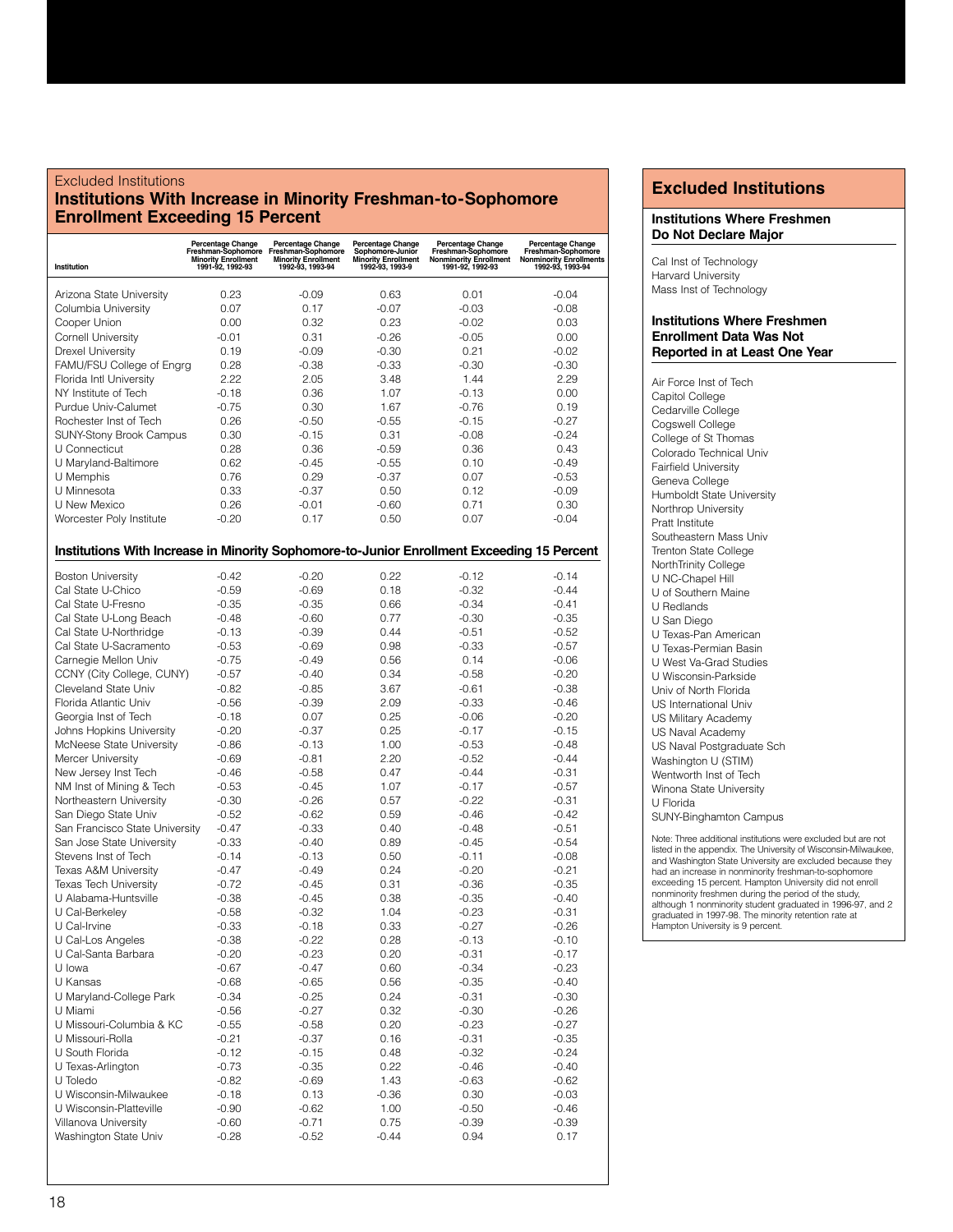#### Excluded Institutions **Institutions With Minority Freshman Class of Less Than Ten Students in at Least One Year**

| Institution                          | <b>Total</b><br><b>Minority</b><br>Freshmen<br>Enrolled<br>1991-92 | Total<br>Nonminority<br>Freshmen<br>Enrolled<br>1991-92 | Total<br><b>Minority</b><br>Freshmen<br>Enrolled<br>1992-93 | <b>Total</b><br>Nonminority<br>Freshmen<br>Enrolled<br>1992-93 | <b>Total</b><br><b>Minority</b><br>Freshmen<br>Enrolled<br>1993-94 | Total<br>Nonminority<br>Freshmen<br>Enrolled<br>1993-94 | Institution                   | <b>Total</b><br><b>Minority</b><br>Freshmen<br>Enrolled<br>1991-92 | Total<br>Nonminority<br>Freshmen<br><b>Enrolled</b><br>1991-92 | <b>Total</b><br><b>Minority</b><br>Freshmen<br>Enrolled<br>1992-93 | Total<br>Nonminority<br>Freshmen<br>Enrolled<br>1992-93 | <b>Total</b><br><b>Minority</b><br>Freshmen<br>Enrolled<br>1993-94 | <b>Total</b><br>Nonminority<br>Freshmen<br>Enrolled<br>1993-94 |
|--------------------------------------|--------------------------------------------------------------------|---------------------------------------------------------|-------------------------------------------------------------|----------------------------------------------------------------|--------------------------------------------------------------------|---------------------------------------------------------|-------------------------------|--------------------------------------------------------------------|----------------------------------------------------------------|--------------------------------------------------------------------|---------------------------------------------------------|--------------------------------------------------------------------|----------------------------------------------------------------|
| Alfred U/SUNY:Ceramics               | 4                                                                  | 111                                                     | 10                                                          | 134                                                            | 4                                                                  | 118                                                     | St Ambrose University         | 2                                                                  | 5                                                              | 1                                                                  | 5                                                       | $\mathbf{1}$                                                       | 0                                                              |
| Arkansas State University            | 16                                                                 | 103                                                     | 0                                                           | 114                                                            | 0                                                                  | 149                                                     | St Cloud State University     | 4                                                                  | 83                                                             | 3                                                                  | 60                                                      | 1                                                                  | 65                                                             |
| Arkansas Tech University             | $\mathbf{2}$                                                       | 72                                                      | 4                                                           | 78                                                             | 5                                                                  | 83                                                      | St Martins College            | 0                                                                  | $9\,$                                                          | 0                                                                  | 12                                                      | 0                                                                  | 8                                                              |
| <b>Baylor University</b>             | 5                                                                  | 76                                                      | 8                                                           | 72                                                             | 13                                                                 | 65                                                      | St Marys University           | $\mathbf 0$                                                        | 37                                                             | 29                                                                 | 13                                                      | 15                                                                 | 17                                                             |
| <b>Bradley University</b>            | 3                                                                  | 62                                                      | 5                                                           | 83                                                             | 6                                                                  | 94                                                      | SUNY:College at New Paltz     | 3                                                                  | 20                                                             | 4                                                                  | 10                                                      | 8                                                                  | 14                                                             |
| Brigham Young University             | 5                                                                  | 382                                                     | 15                                                          | 575                                                            | 24                                                                 | 543                                                     | SUNY:College of Env Science 5 |                                                                    | 24                                                             | 6                                                                  | 28                                                      | $\overline{4}$                                                     | 38                                                             |
| <b>Bucknell University</b>           | 9                                                                  | 171                                                     | 6                                                           | 174                                                            | 9                                                                  | 140                                                     | SUNY:Maritime College         | 22                                                                 | 105                                                            | $\overline{7}$                                                     | 61                                                      | 16                                                                 | $\mathbf{1}$                                                   |
| Calvin College                       | 2                                                                  | 93                                                      | 0                                                           | 67                                                             | 0                                                                  | 88                                                      | Swarthmore College            | 1                                                                  | 48                                                             | 4                                                                  | 37                                                      | 8                                                                  | 54                                                             |
| Case Western Reserve U               | 3                                                                  | 14                                                      | 1                                                           | 21                                                             | 3                                                                  | 12                                                      | Temple University             | 4                                                                  | 19                                                             | 4                                                                  | 21                                                      | 11                                                                 | 39                                                             |
| Catholic Univ of America             | 8                                                                  | 46                                                      | 5                                                           | 56                                                             | 5                                                                  | 56                                                      | Texas A&M U-Galveston         | $\overline{c}$                                                     | 31                                                             | 8                                                                  | 37                                                      | 3                                                                  | 43                                                             |
| Christian Brothers University        | 6                                                                  | 69                                                      | $\overline{7}$                                              | 67                                                             | 10                                                                 | 74                                                      | <b>Tri-State University</b>   | 3                                                                  | 116                                                            | 3                                                                  | 132                                                     | 5                                                                  | 157                                                            |
| Citadel                              | 11                                                                 | 113                                                     | 8                                                           | 111                                                            | 4                                                                  | 113                                                     | <b>Trinity University</b>     | 9                                                                  | 61                                                             | 1                                                                  | 51                                                      | $\mathbf{1}$                                                       | 48                                                             |
| College of Staten Island             | 13                                                                 | 58                                                      | 14                                                          | 45                                                             | 9                                                                  | 58                                                      | <b>Tufts University</b>       | 5                                                                  | 170                                                            | 3                                                                  | 190                                                     | $\overline{c}$                                                     | 176                                                            |
| Dartmouth College                    | $9\,$                                                              | 61                                                      | 12                                                          | 79                                                             | 11                                                                 | 82                                                      | U Alaska-Anchorage            | $\overline{4}$                                                     | 40                                                             | 4                                                                  | 49                                                      | 4                                                                  | 37                                                             |
| Dordt College                        | $\mathbf{1}$                                                       | 19                                                      | 0                                                           | 14                                                             | 0                                                                  | 29                                                      | U Bridgeport                  | 8                                                                  | 62                                                             | $\overline{c}$                                                     | 12                                                      | 4                                                                  | 33                                                             |
| Embry Riddle U-Prescott              | 9                                                                  | 142                                                     | $\overline{7}$                                              | 144                                                            | 8                                                                  | 198                                                     | U Cal-Riverside               | 8                                                                  | 61                                                             | 9                                                                  | 56                                                      | 10                                                                 | 33                                                             |
| Fairleigh Dickinson University 2     |                                                                    | 17                                                      | 9                                                           | 12                                                             | 4                                                                  | 10                                                      | U Colorado-Colorado Spgs      | 3                                                                  | 47                                                             | 4                                                                  | 43                                                      | 11                                                                 | 69                                                             |
| Ferris State University              | 0                                                                  | 6                                                       | 0                                                           | 6                                                              | 0                                                                  | 8                                                       | U Colorado-Denver             | $\overline{c}$                                                     | 34                                                             | 7                                                                  | 25                                                      | 3                                                                  | 41                                                             |
| <b>Gannon University</b>             | 2                                                                  | 52                                                      | 0                                                           | 39                                                             | 1                                                                  | 30                                                      | U Dayton                      | 9                                                                  | 283                                                            | 17                                                                 | 335                                                     | 14                                                                 | 278                                                            |
| Gonzaga University                   | $\mathbf{1}$                                                       | 98                                                      | 8                                                           | 87                                                             | 10                                                                 | 73                                                      | U Denver                      | 3                                                                  | 33                                                             | 3                                                                  | 32                                                      | 6                                                                  | 54                                                             |
| Grand Valley State University 15     |                                                                    | 41                                                      | 7                                                           | 73                                                             | 11                                                                 | 74                                                      | U Detroit                     | 9                                                                  | 62                                                             | 9                                                                  | 62                                                      | 42                                                                 | 74                                                             |
| Grove City College                   | 0                                                                  | 164                                                     | 0                                                           | 129                                                            | 0                                                                  | 120                                                     | U Evansville                  | 1                                                                  | 77                                                             | 2                                                                  | 74                                                      | $\mathbf{2}$                                                       | 81                                                             |
| Harvey Mudd College                  | 7                                                                  | 98                                                      | 8                                                           | 83                                                             | 8                                                                  | 84                                                      | U Georgia                     | $\overline{c}$                                                     | 21                                                             | 4                                                                  | 19                                                      | 6                                                                  | 26                                                             |
| Hofstra University                   | $\overline{4}$                                                     | 48                                                      | 5                                                           | 57                                                             | 19                                                                 | 59                                                      | U Hartford                    | 8                                                                  | 78                                                             | 9                                                                  | 92                                                      | 15                                                                 | 71                                                             |
| Idaho State University               | 3                                                                  | 112                                                     | 3                                                           | 93                                                             | 7                                                                  | 90                                                      | U Hawaii                      | 1                                                                  | 157                                                            | $\mathbf 0$                                                        | 189                                                     | 0                                                                  | 162                                                            |
| John Brown University                | $\mathbf{0}$                                                       | 28                                                      | 0                                                           | 39                                                             | 0                                                                  | 41                                                      | U Maine-Orono                 | 1                                                                  | 310                                                            | 3                                                                  | 284                                                     | 3                                                                  | 242                                                            |
| Lafayette College                    | 14                                                                 | 116                                                     | 5                                                           | 124                                                            | 4                                                                  | 120                                                     | U Massachusetts-Dartmouth     | $\overline{c}$                                                     | 165                                                            | 2                                                                  | 138                                                     | 9                                                                  | 146                                                            |
| Le Tourneau University               | 3                                                                  | 75                                                      | 3                                                           | 80                                                             | 3                                                                  | 83                                                      | U Minnesota-Duluth            | $\mathbf 0$                                                        | 109                                                            | 1                                                                  | 120                                                     | 1                                                                  | 120                                                            |
| Loyola College                       | $\mathbf{1}$                                                       | 13                                                      | $\mathbf{1}$                                                | 17                                                             | 4                                                                  | 18                                                      | U Nebraska-Lincoln            | 9                                                                  | 334                                                            | 6                                                                  | 422                                                     | 6                                                                  | 391                                                            |
| Maine Maritime Academy               | 2                                                                  | 23                                                      | 0                                                           | 19                                                             | 0                                                                  | 11                                                      | U Nevada-Reno                 | 7                                                                  | 157                                                            | 9                                                                  | 165                                                     | 13                                                                 | 146                                                            |
| Mankato State University             | $\overline{c}$                                                     | 160                                                     | $\overline{c}$                                              | 141                                                            | 0                                                                  | 136                                                     | U Nevada-Sch of Mines         | 1                                                                  | 26                                                             | 1                                                                  | 33                                                      | $\overline{c}$                                                     | 40                                                             |
| Marietta College                     | $\mathbf 0$<br>0                                                   | 16<br>35                                                | 0<br>$\mathbf{1}$                                           | 23<br>32                                                       | 0<br>3                                                             | 18<br>37                                                | U New Hampshire               | 0                                                                  | 205                                                            | 0                                                                  | 205                                                     | $\mathbf 0$                                                        | 179                                                            |
| Merrimack College<br>Messiah College | 2                                                                  | 31                                                      | 0                                                           | 34                                                             | 3                                                                  | 46                                                      | U North Dakota                | 0                                                                  | 127                                                            | $\mathbf 0$                                                        | 161                                                     | $\mathbf{2}$                                                       | 162                                                            |
| Miami University                     | 2                                                                  | 114                                                     | 6                                                           | 138                                                            | 14                                                                 | 130                                                     | U Pacific                     | 6                                                                  | 55                                                             | 10                                                                 | 65                                                      | 17                                                                 | 65                                                             |
| Monmouth College                     | 4                                                                  | 15                                                      | 1                                                           | 11                                                             | 1                                                                  | $\overline{7}$                                          | U Portland                    | $\overline{c}$                                                     | 57                                                             | 4                                                                  | 64                                                      | $\mathbf{1}$                                                       | 73                                                             |
| Montana State University             | 8                                                                  | 549                                                     | 14                                                          | 429                                                            | 17                                                                 | 399                                                     | U Tennessee-Chattanooga       | 16                                                                 | 62                                                             | 0                                                                  | 148                                                     | 0                                                                  | 148                                                            |
| Montana Tech of U Montana            | 5                                                                  | 249                                                     | 10                                                          | 282                                                            | 3                                                                  | 284                                                     | U Texas-Dallas                | 7                                                                  | 15                                                             | 7                                                                  | 22                                                      | 10                                                                 | 63                                                             |
| <b>ND State University</b>           | 11                                                                 | 275                                                     | $\overline{c}$                                              | 298                                                            | 3                                                                  | 342                                                     | U Tulsa                       | 9                                                                  | 146                                                            | 13                                                                 | 150                                                     | 12                                                                 | 129                                                            |
| New England College                  | $\mathbf 0$                                                        | 10                                                      | $\mathbf 0$                                                 | 10                                                             | 1                                                                  | 6                                                       | U Vermont                     | 3                                                                  | 230                                                            | 3                                                                  | 204                                                     | 8                                                                  | 176                                                            |
| Northeastern State University        | -1                                                                 | 5                                                       | 2                                                           | $\overline{4}$                                                 |                                                                    | 3                                                       | U Washington                  | 0                                                                  | 50                                                             | 51                                                                 | 27                                                      | 11                                                                 | 24                                                             |
| Norwich University                   | 4                                                                  | 87                                                      | 8                                                           | 90                                                             | $\overline{4}$                                                     | 60                                                      | Union College                 | 8                                                                  | 85                                                             | 3                                                                  | 63                                                      | 4                                                                  | 88                                                             |
| Ohio Northern University             | 5                                                                  | 141                                                     | 4                                                           | 186                                                            | 7                                                                  | 180                                                     | US Air Force Academy          | 24                                                                 | 123                                                            | 2                                                                  | 3                                                       | 0                                                                  | 5                                                              |
| Oklahoma Christian University 0      |                                                                    | 54                                                      | 3                                                           | 49                                                             | 3                                                                  | 46                                                      | US Merchant Marine Acad       | 6                                                                  | 164                                                            | 4                                                                  | 137                                                     | $\overline{7}$                                                     | 138                                                            |
| Oral Roberts University              | 0                                                                  | 18                                                      | 0                                                           | 11                                                             | 0                                                                  | 13                                                      | Utah State University         | 5                                                                  | 310                                                            | 7                                                                  | 277                                                     | 5                                                                  | 125                                                            |
| Oregon State University              | $\mathbf 0$                                                        | 558                                                     | 0                                                           | 477                                                            | 0                                                                  | 571                                                     | Valparaiso University         | 6                                                                  | 84                                                             | 3                                                                  | 92                                                      | 4                                                                  | 83                                                             |
| Parks College-St Louis U             | 5                                                                  | 53                                                      | 10                                                          | 79                                                             | 7                                                                  | 47                                                      | Virginia Military Institute   | 13                                                                 | 118                                                            | 7                                                                  | 141                                                     | 16                                                                 | 99                                                             |
| Portland State University            | 3                                                                  | 105                                                     | 6                                                           | 74                                                             | 12                                                                 | 105                                                     | Walla Walla College           | 3                                                                  | 58                                                             | 7                                                                  | 61                                                      | 3                                                                  | 34                                                             |
| Purdue Univ-Ft Wayne                 | 1                                                                  | 92                                                      | 8                                                           | 88                                                             | 1                                                                  | 102                                                     | Washington University         | 17                                                                 | 192                                                            | 9                                                                  | 171                                                     | 9                                                                  | 238                                                            |
| Purdue Univ-Indianapolis             | 5                                                                  | 37                                                      | 3                                                           | 38                                                             | 0                                                                  | 37                                                      | Wayne State University        | 79                                                                 | 210                                                            | 85                                                                 | 191                                                     | 0                                                                  | 242                                                            |
| Rose-Hulman Inst of Tech             | 8                                                                  | 283                                                     | 8                                                           | 308                                                            | 8                                                                  | 308                                                     | Webb Inst of Naval Arch       | 2                                                                  | 21                                                             | 1                                                                  | 22                                                      | 0                                                                  | 25                                                             |
| Saginaw Valley State U               | $\boldsymbol{9}$                                                   | 40                                                      | 5                                                           | 67                                                             | 7                                                                  | 59                                                      | West Virginia Inst Tech       | $\overline{7}$                                                     | 229                                                            | 3                                                                  | 233                                                     | 3                                                                  | 194                                                            |
| SD School of Mines & Tech            | $\overline{7}$                                                     | 318                                                     | 13                                                          | 311                                                            | 13                                                                 | 391                                                     | West Virginia University      | 29                                                                 | 387                                                            | 17                                                                 | 327                                                     | 8                                                                  | 334                                                            |
| <b>SD State University</b>           | $\overline{c}$                                                     | 366                                                     | $\overline{4}$                                              | 369                                                            | $\overline{c}$                                                     | 340                                                     | Western New England Coll      | 0                                                                  | 97                                                             | 8                                                                  | 81                                                      | 6                                                                  | 74                                                             |
| Seattle Pacific University           | 0                                                                  | 25                                                      | 0                                                           | 31                                                             | 0                                                                  | 29                                                      | Widener University            | 0                                                                  | 104                                                            | 0                                                                  | 104                                                     | 0                                                                  | 104                                                            |
| Seattle University                   | 4                                                                  | 92                                                      | 6                                                           | 46                                                             | 4                                                                  | 55                                                      | <b>Wilkes University</b>      | 0                                                                  | 39                                                             | 3                                                                  | 67                                                      | 3                                                                  | 67                                                             |
| So Illinois-Edwardsville             | 5                                                                  | 5                                                       | 1                                                           | 9                                                              | 5                                                                  | 22                                                      | Yale University               | 0                                                                  | $\mathbf{1}$                                                   | 4                                                                  | 26                                                      | 3                                                                  | 25                                                             |
| Southern Methodist University 0      |                                                                    | 140                                                     | 49                                                          | 115                                                            | 37                                                                 | 88                                                      | Youngstown State University   | 0                                                                  | 276                                                            | 1                                                                  | 283                                                     | 13                                                                 | 184                                                            |